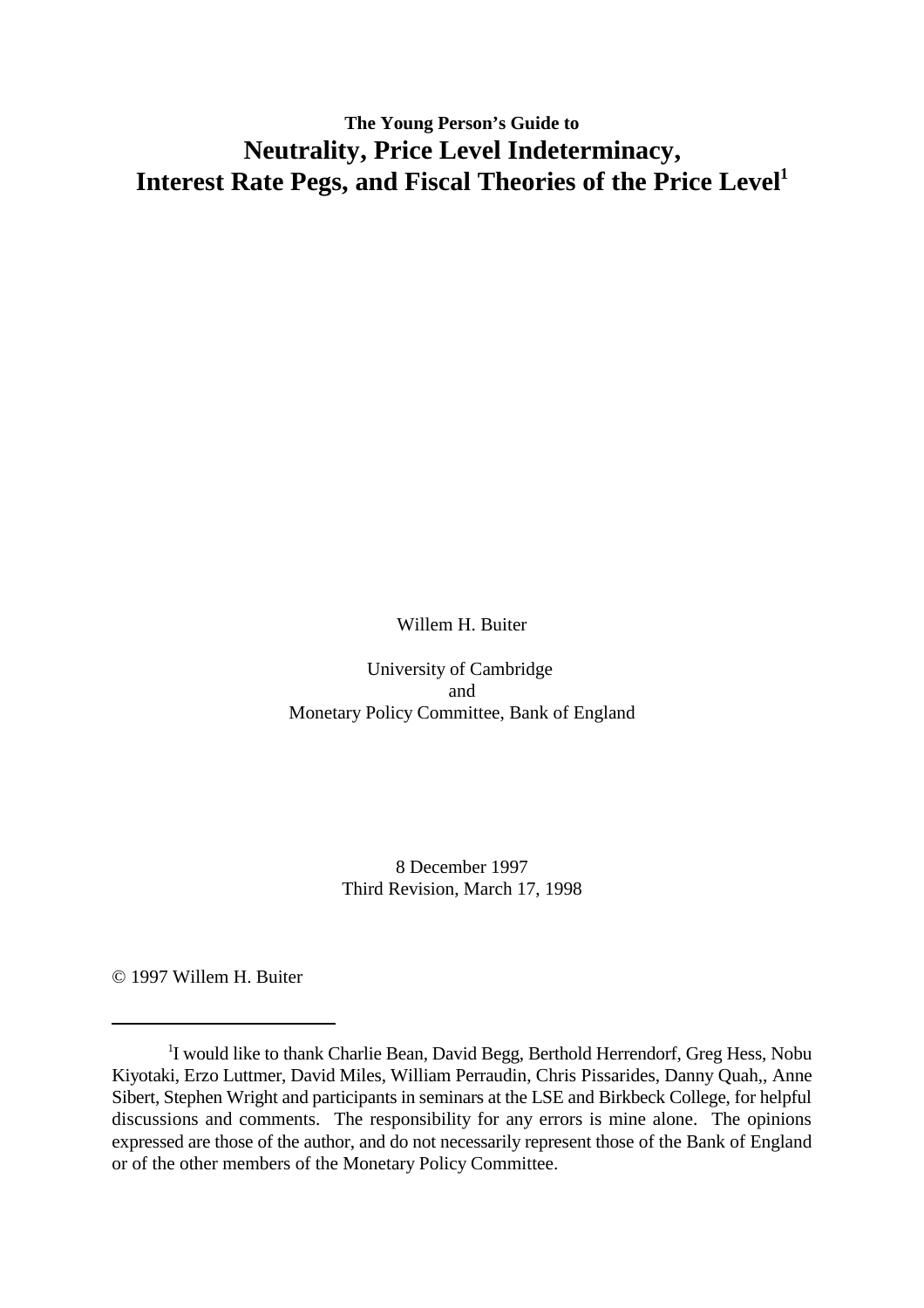#### **ABSTRACT**

The paper establishes the following:

First, money is *neutral* even if there is a is a non-zero stock of non-monetary nominal public debt, because the government adjust real taxes to satisfy its intertemporal budget constraint.

Second, Woodford's fiscal theory of the price level, according to which for certain fiscal rules the (initial) price level is independent of the nominal money stock, is invalid because it represents a 'solution' to an ill-posed general equilibrium problem. It combines an overdetermined fiscal-financial programme with an unwarranted weakening of the government's intertemporal budget constraint, requiring it to hold only in equilibrium, and only for arbitrarily restricted configurations of public spending, taxes and initial debt stocks.

Third, there is price level determinacy under an exogenous nominal interest rate rule if the transactions technology has cash-in-advance features. The price level is *hysteretic* in this case.

Finally, it is not possible to draw inferences about the historical process of technological improvements in the transactions technology leading to a cashless economy, by studying the limiting behaviour, as a transactions efficiency index takes on successively higher values, of a sequence of histories, each one of which is indexed, for all time, by a *given* level of efficiency.

JEL Classification: E40, E42, E50, E58

Key words: neutrality, price level determinacy, interest rate pegs, fiscal theories of the price level.

Willem H. Buiter, Faculty of Economics and Politics, University of Cambridge, Sidgwick Avenue, Cambridge CB3 9DD, UK. Tel. 44-1223-335210; Fax: 44-1223-335475; e-mail: willem.buiter@econ.cam.ac.uk;

Web page: http://www.econ.cam.ac.uk/faculty/buiter/index.htm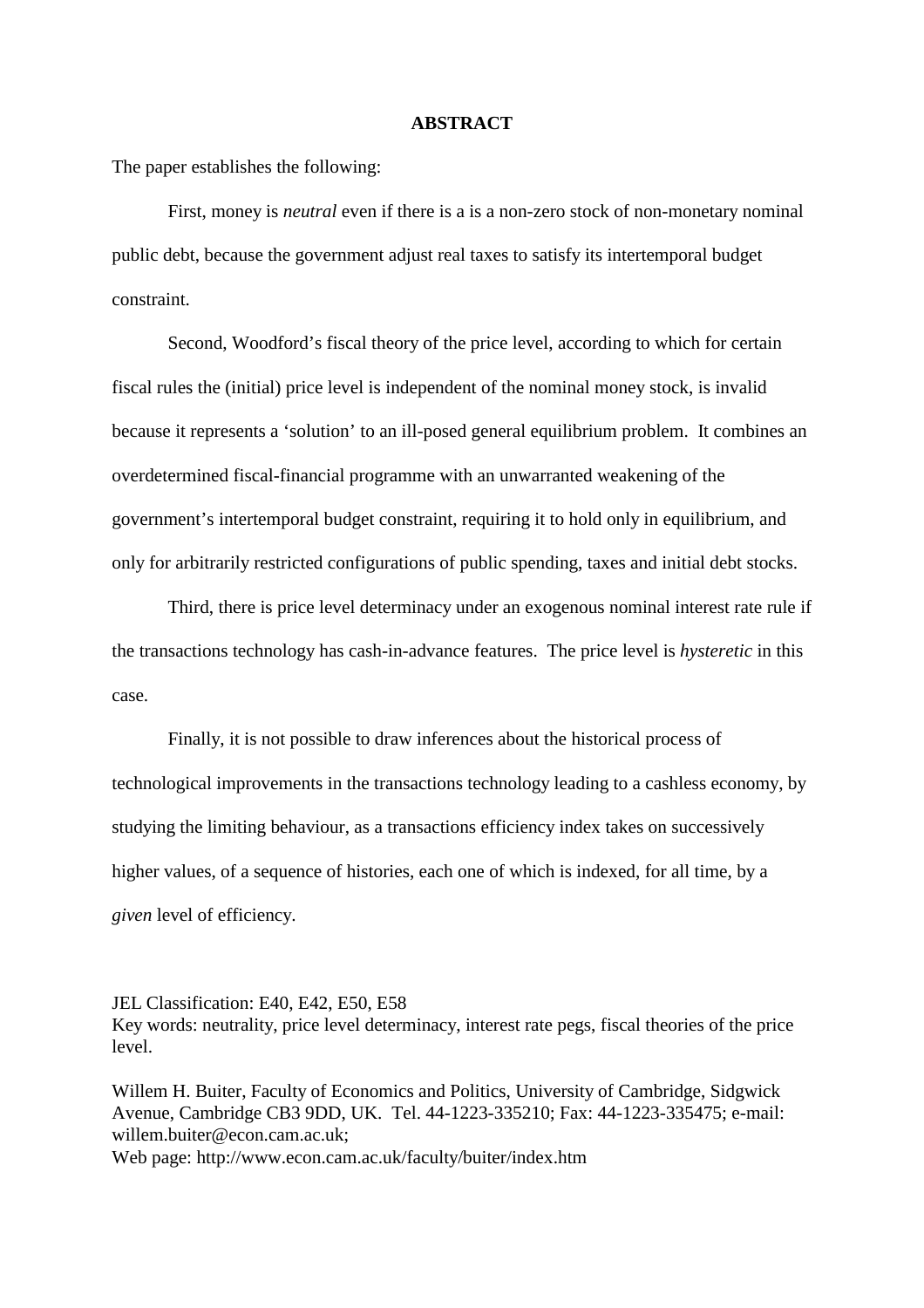## **I. Introduction**

Two of the oldest questions in monetary economics concern the neutrality of money and the determinacy of the price level when the monetary authority pegs the nominal rate of interest (see e.g. Hume [1752], Fisher [1896, 1907, 1911, 1930], Wicksell [1989, 1907], Keynes [1923],Hayek [1931], Patinkin [1965], Patinkin and Steiger [1989], Tobin [1976], Lucas [1972], Brock [1974], Gale [1982], Sargent and Wallace [1982], Canzoneri, Henderson and Rogoff [1983], Grandmont [1983] and McCallum [1986, 1997a]). In a number of important and influential recent papers Woodford [1994, 1995, 1996, 1997], has revisited these venerable issues using modern dynamic optimising models. His investigations extended to two further issues that turn out to be intimately related to the earlier duo: fiscal theories of the price level (see also McCallum [1997b], Luttmer [1997] and Canzoneri, Cumby and Diba [1998]) and the determinacy of the price level when the efficiency of the transactions mechanism is enhanced to the point that money becomes redundant.

This paper demonstrates that all four issues can be analysed and resolved in a simple dynamic optimising model using only the two most basic tools of the trade. The first is verifying the model's equilibrium conditions for zero-degree homogeneity of the real endogenous variables and for first-degree homogeneity of the endogenous nominal prices in various exogenous nominal asset stocks<sup>1</sup>. The second is equation counting. Once the equilibrium conditions are written down in a transparent manner, all the results follow by direct inspection of these equilibrium conditions.

The government's intertemporal budget constraint plays a central role in resolving all four issues. This constraint requires that the initial value of the government's interest-bearing liabilities is equal to the present discounted value of its current and future primary (non-

1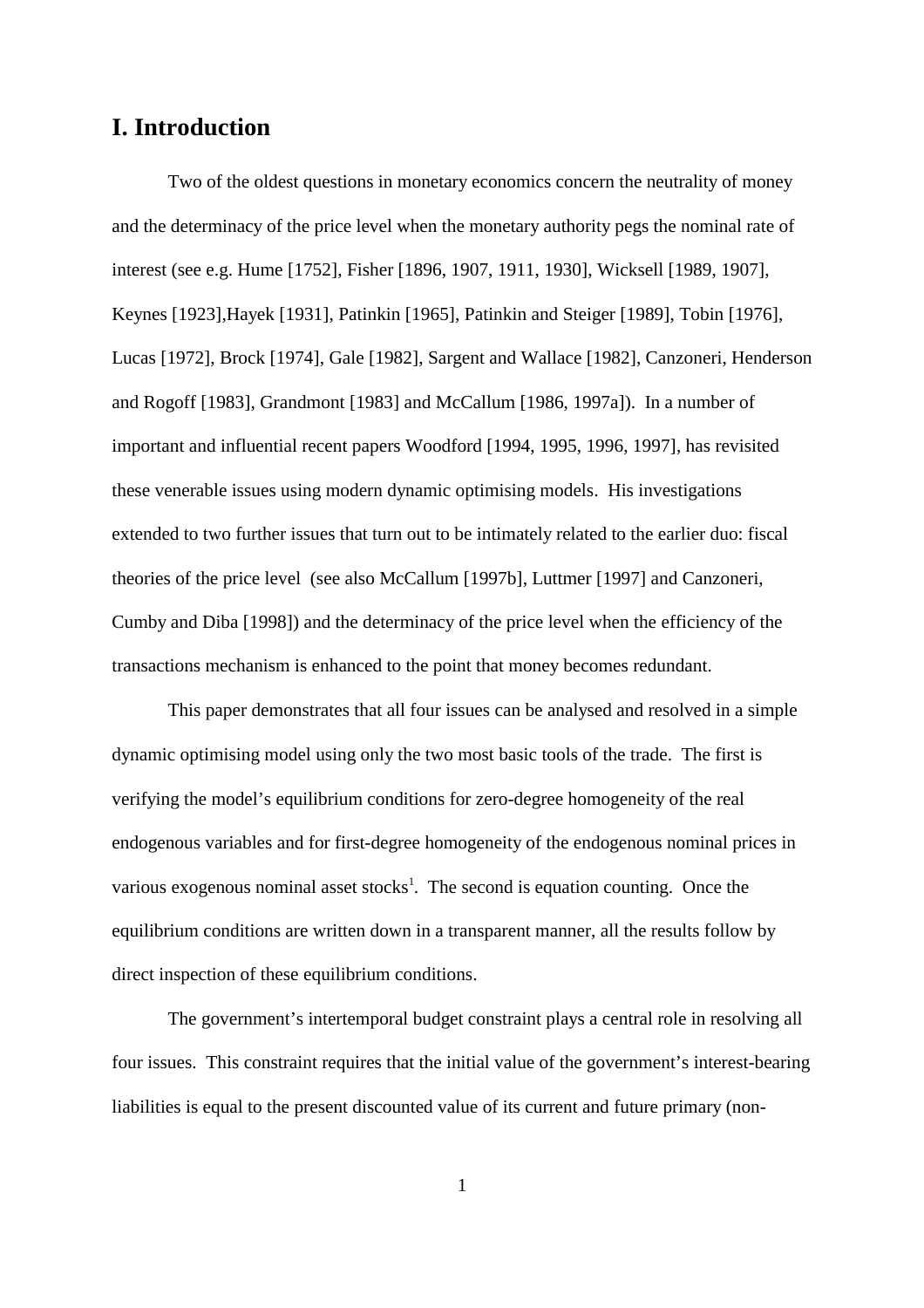interest) budget surpluses plus the present discounted value of its current and future seigniorage (net issuance of non-interest-bearing 'base' money). Proper consideration of the government's intertemporal budget constraint leads to the conclusion Woodford's fiscal theory of the price level, according to which for certain fiscal rules the equilibrium price level sequence is independent of the nominal money stock sequence, is invalid, because it represents a 'solution' to an ill-posed general equilibrium problem. It also implies that there is no price level indeterminacy when the government pegs the nominal interest rate, if the transactions technology has 'cash-in-advance' features, although the equilibrium price level will be hysteretic, or history-dependent, in this case.

The vehicle for analysing these issues in this paper is a simple endowment economy <sup>2</sup> in which money plays a transactions role. The government's real exhaustive spending programme is exogenously given. So is either the sequence of nominal money stocks or the sequence of nominal interest rates. Initial stocks of its monetary and non-monetary liabilities are predetermined. Current and future taxes are constrained by the requirement that the government's intertemporal budget constraint or solvency constraint must always be satisfied. The medium of exchange or transactions medium is assumed to be the non-interest**-**bearing financial liability of the government, *fiat* money. No attempt is made to derive this identification of the transactions medium and a specific government financial liability from deep transactions-microeconomic first principles. The interesting questions all arise in the context of non-negative nominal interest rate equilibria, in which money is (weakly) dominated as a store of value and is held only to the extent that it facilitates exchange.

In addition to emphasising the importance of the public and private sector balance sheets, the paper also questions the relevance for monetary policy of arguments based on the study of the limiting behaviour of economies, when some parameter indexing the efficiency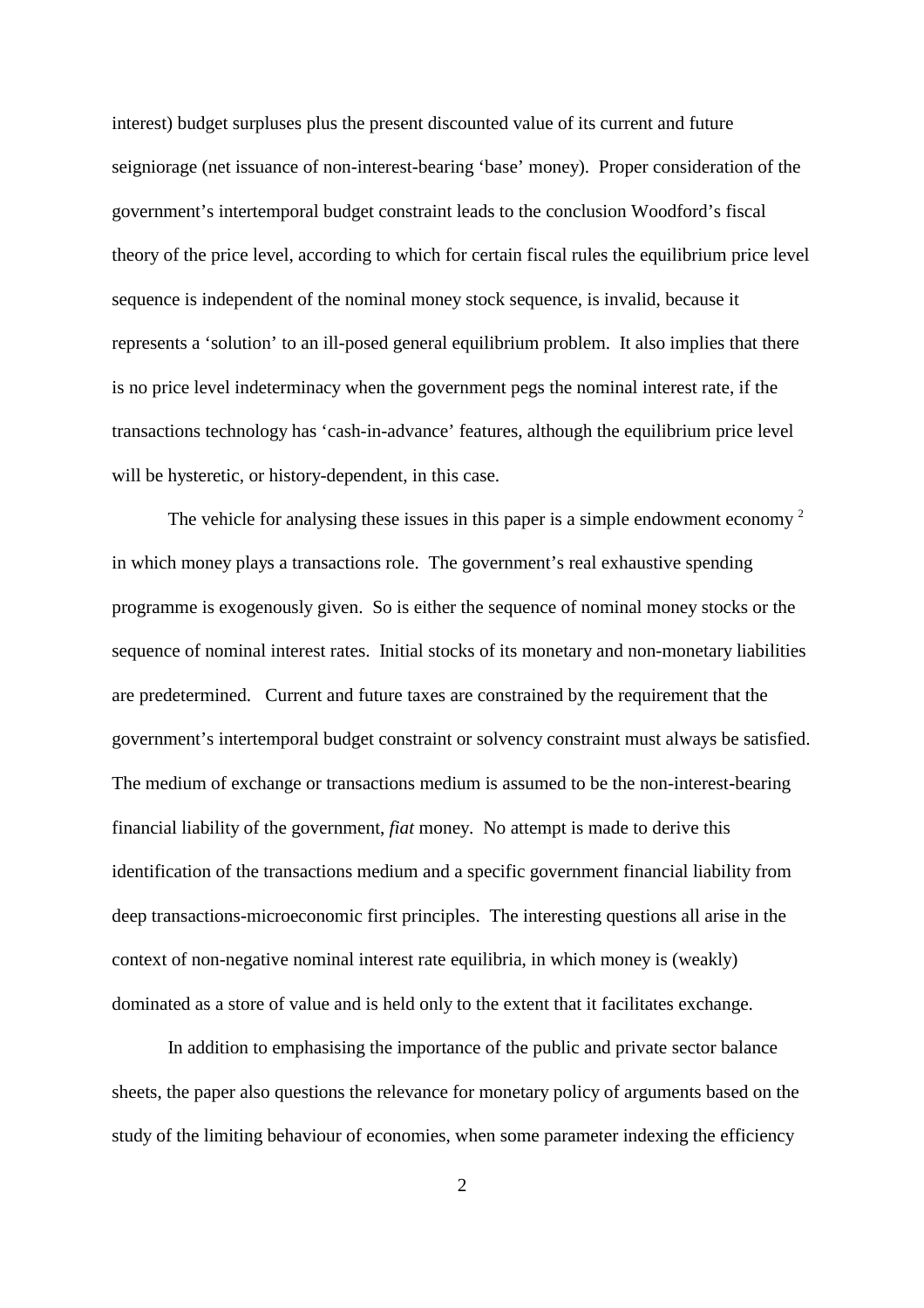of the transactions mechanism increases without bound. Woodford [1997] has considered under what conditions the equilibrium price sequence of such economies converges to an equilibrium price sequence of the cashless economy. I argue that for policy purposes it is more relevant to consider improvements in transactions efficiency occurring in real (calendar) time in a single economy, rather than a comparison of a sequence of economies, each of which is endowed with a fixed transactions efficiency.

## **II. The Model**

To create the most transparent benchmark, I choose a model without private sector nominal rigidities of any kind. Clearly, in a model with nominal price stickiness, the predetermined initial price level would automatically ensure price level determinacy<sup>3</sup>. The model also exhibits first-order debt neutrality. If the government and private sectors satisfy their solvency constraints, then for any given sequence of government spending and nominal money stocks, the substitution of lump-sum taxes financing for bond financing leaves all equilibrium real and nominal variables unchanged.

#### **II.1 The Private Sector**

A representative infinite-lived competitive consumer has preferences over consumption paths represented by 4

$$
u_{t} = \sum_{j=0}^{\infty} \frac{1}{1 - \epsilon} c_{t+j}^{1-\epsilon} \left( \frac{1}{1 + \delta} \right)^{j} \qquad \delta, \epsilon > 0, c \ge 0,
$$
 (1)

where  $c<sub>t</sub>$  is private consumption in period  $t$ . There are three stores of value available to the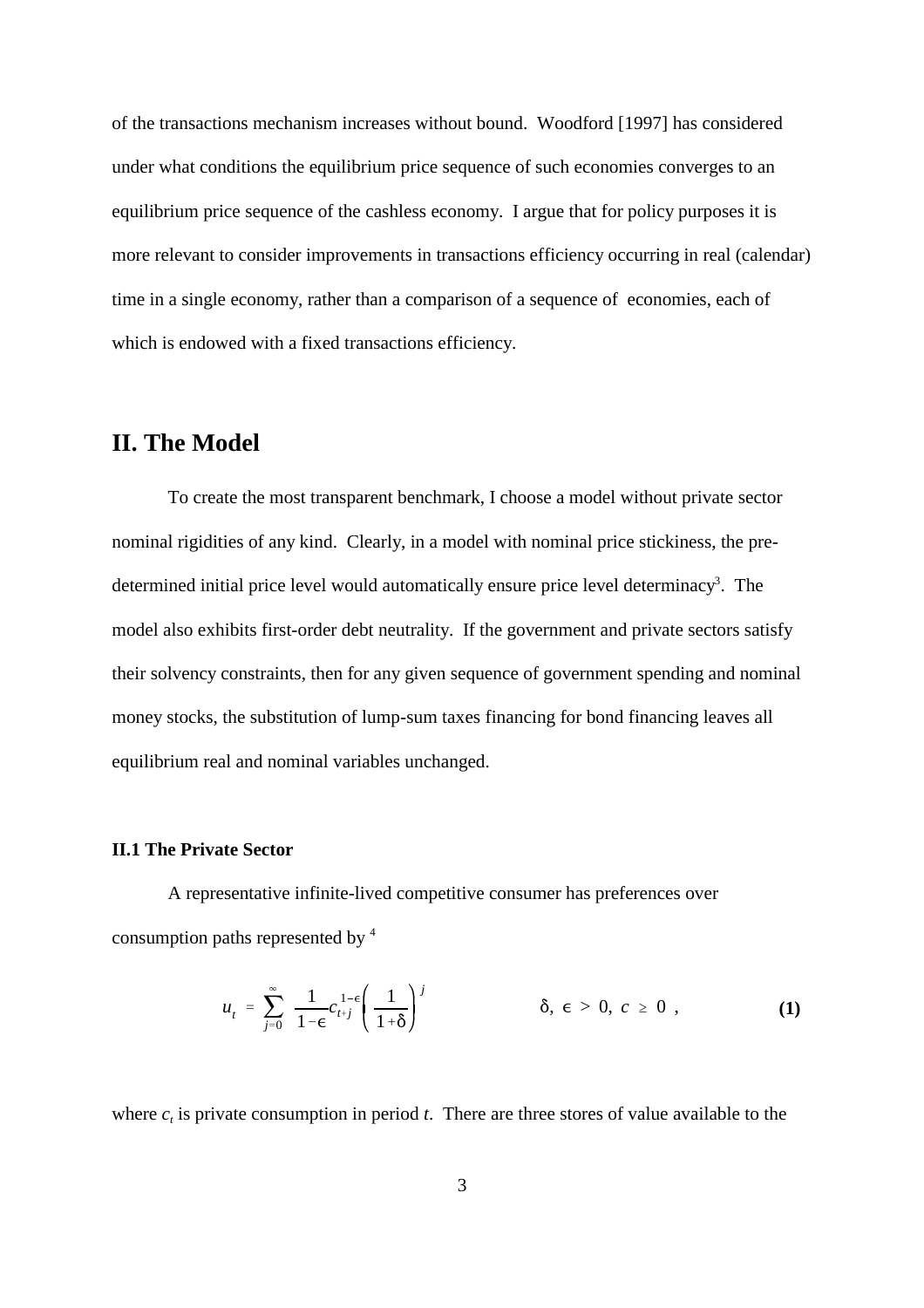household: *(i)* non-interest-bearing money, which is a liability of the government, and serves as the numeraire; *(ii)* one-period nominal pure discount debt, with a single payment on maturity of one unit of money; and *(iii)* one-period real or index-linked debt, with a payment on maturity of one unit of output. There is a single homogeneous non-storable commodity which can be used for private consumption and public consumption. The representative consumer receives an exogenous endowment  $y_t > 0$  of the commodity each period *t*. Households pay a lump-sum tax whose real value in period *t* is  $\tau$ .

Money is a non-interest-bearing liability of the government and is costless to produce. It does not yield any direct utility nor is it a productive input in the production process. It does provide indirect utility, however, through a real resource-saving role in the transactions process. Real resources expended in transforming disposable income net of household saving,  $e$ , (henceforth *consumer expenditure*), into consumer goods ready for actual consumption by households,  $c_t$  (henceforth *consumption*), are a decreasing function of the *beginning-of-period* real stock of money balances,  $M_t/P_p$ , where  $M_t$  is the nominal stock of money at the beginning of period  $t$  and  $P$ , the period  $t$  price level (see Feenstra [1986] and McCallum [1986]). The use of the beginning-of period money stock in the shopping function gives it a cash-in-advance flavour. For simplicity a constant returns to scale Cobb-Douglas specification is adopted for the shopping function<sup>5</sup>.

$$
e_{t} = \left(1 + \eta \left(\frac{c_{t}}{M_{t}/P_{t}}\right)^{\beta}\right) c_{t} \qquad \eta \geq 0, \beta > 0 \qquad (2)
$$

As  $\eta$  decreases, the efficiency of the monetary transactions process improves. In the limit as  $\eta \rightarrow 0$ , the transactions technology improves to the point that money becomes redundant as a transactions medium.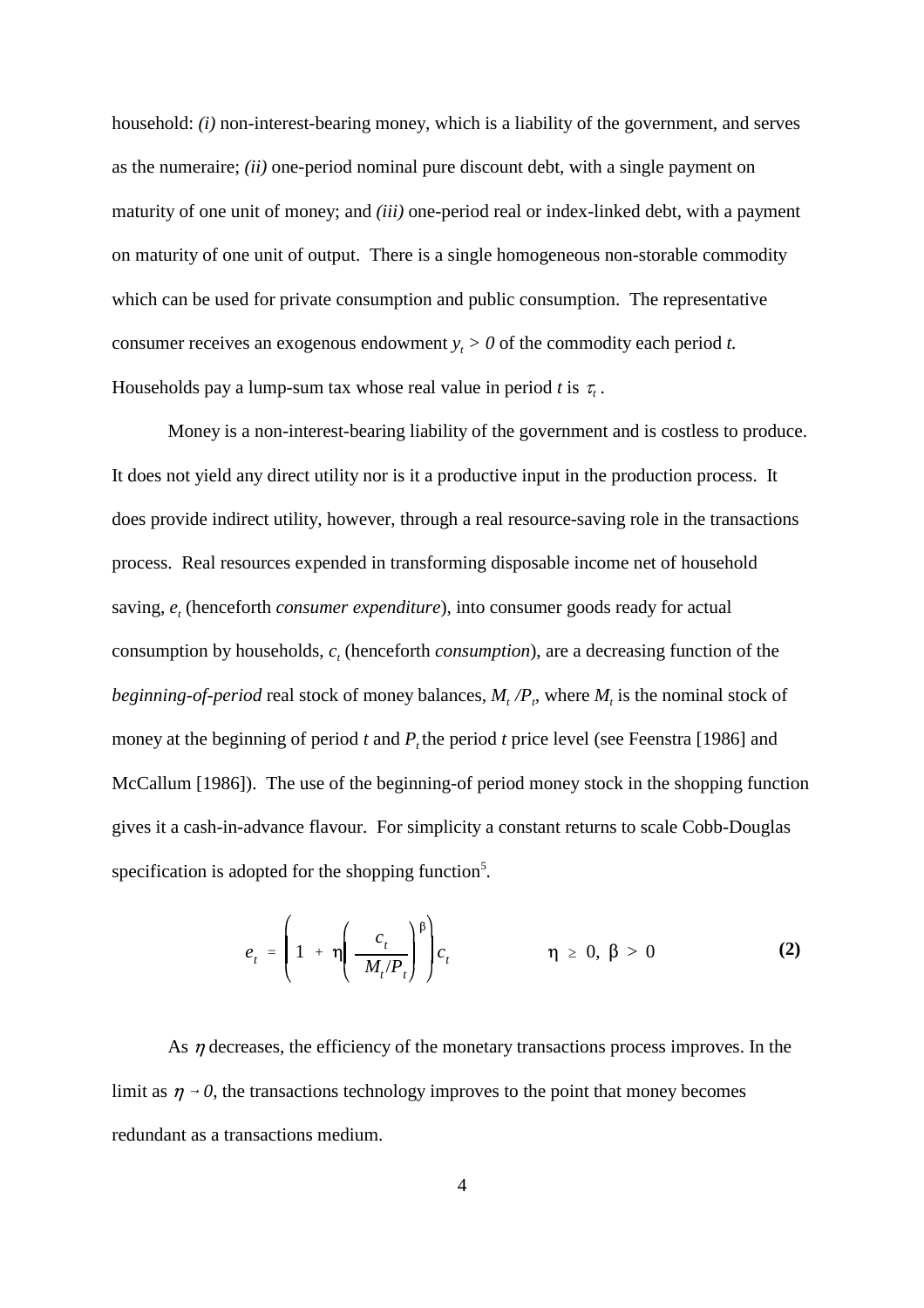Most of the substantive conclusions of the paper would be unaffected if I had adopted a money-in-the-direct-utility-function approach or a cash-in-advance approach instead. However, the model's price level (in)determinacy properties under a nominal interest rate peg *are* affected if an alternative ('cash-in-arrears') specification of the shopping function is adopted which allows the *end-of-period* money stock in period *t* to facilitate transactions during period *t.* Equation (2) is then replaced by

$$
e_{t} = \left(1 + \eta \left(\frac{c_{t}}{M_{t+1}/P_{t}}\right)^{\beta}\right) c_{t} \qquad \eta \geq 0, \beta > 0 \qquad (3)
$$

Unless stated otherwise, the shopping function specification of equation (2) will be used.

The household budget identity constraint is

$$
M_{t+1} - M_t + \left(\frac{1}{1+i_{t+1}}\right)B_{t+1} - B_t + P_t\left[\left(\frac{1}{1+r_{t+1}}\right)b_{t+1} - b_t\right] = P_t(y_t - \tau_t - e_t)
$$
  
(4)  

$$
e_t, M_t \ge 0
$$

where  $B_t$  is the number of one-period nominal bonds,  $b_t$  the number of one-period indexlinked bonds held at the beginning of period  $t$ ,  $i_{t+1}$  is the one-period nominal interest rate between periods *t* and  $t+1$  and  $r_{t+1}$  the one-period real rate of interest.

With efficient financial markets and in the absence of uncertainty, expected and actual pecuniary rates of return on the two non-monetary assets are equalized. Thus

$$
\frac{P_{t+1}}{P_t}(1 + r_{t+1}) = 1 + i_{t+1}
$$
\n(5)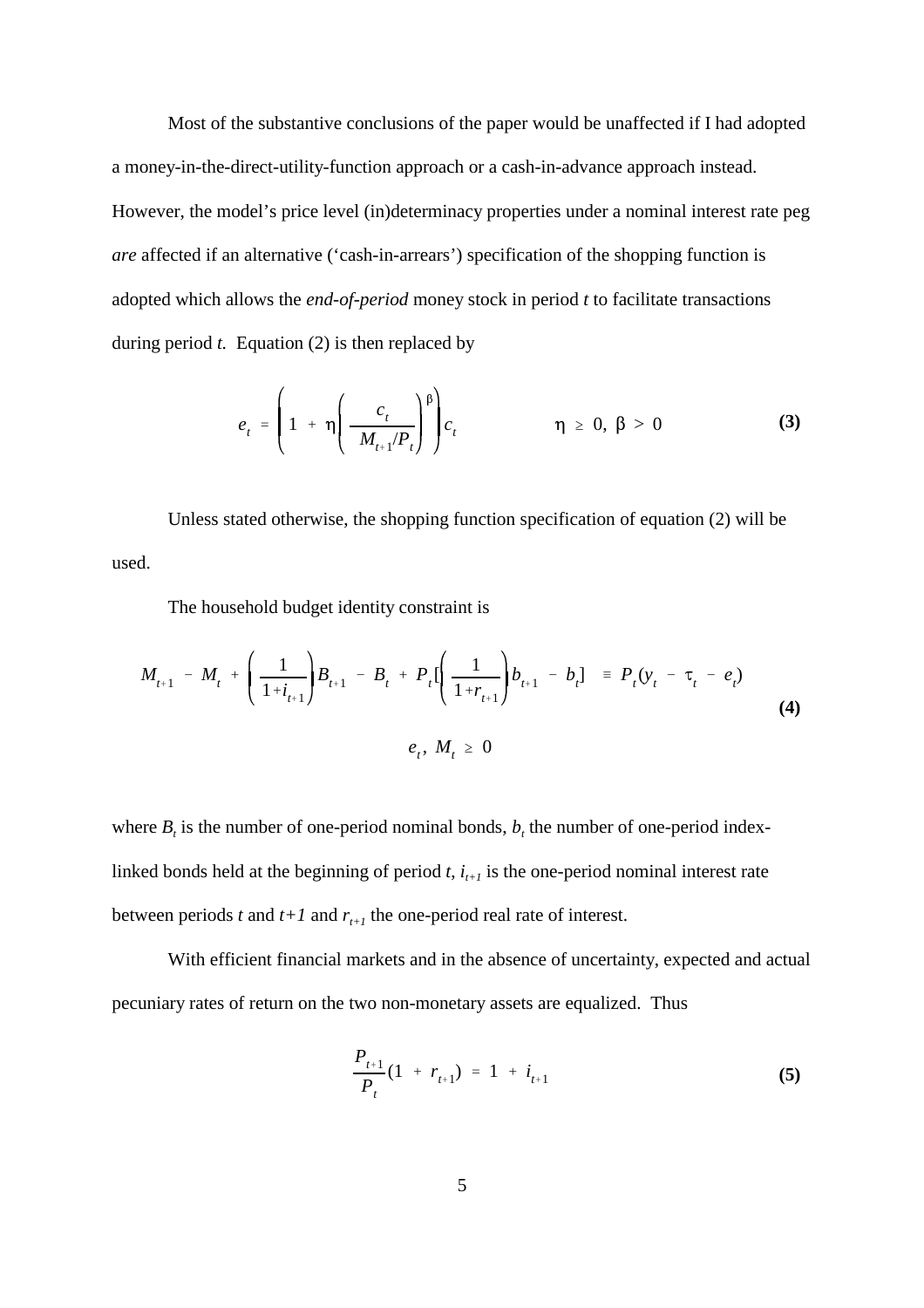The nominal market value of total private financial wealth at the beginning of period *t+1* is

$$
A_{t+1} = M_{t+1} + B_{t+1} + P_{t+1}b_{t+1}
$$
 (6)

The household budget identity can be rewritten as

$$
A_{t+1} = (1 + i_{t+1})[A_t + P_t(y_t - e_t - \tau_t)] - i_{t+1}M_{t+1}
$$
\n(7)

The household solvency constraint is  $6$ :

$$
lim_{\ell \to \infty} \prod_{j=1}^{\ell} \left( \frac{1}{1 + i_{t+j}} \right) A_{t+\ell} = 0
$$
  
or  

$$
A_{t} = \sum_{\ell=0}^{\infty} \prod_{j=1}^{\ell} \left( \frac{1}{1 + i_{t+j}} \right) \left[ P_{t+\ell} (e_{t+\ell} + \tau_{t+\ell} - y_{t+\ell}) + \frac{i_{t+\ell+1}}{1 + i_{t+\ell+1}} M_{t+\ell+1} \right]
$$
(8)

It is important to note, anticipating the later discussion of the so-called fiscal theories of the price level, that the household solvency constraint (8) has to hold for all sequences of prices, interest rates and wages, and for all initial values of financial wealth, *A*, and not just for equilibrium sequences of these variable; it is an identity, not merely an equilibrium condition.

The solution to the household optimisation problem includes the following first-order conditions ( $M<sup>d</sup>$  denotes the nominal demand for money):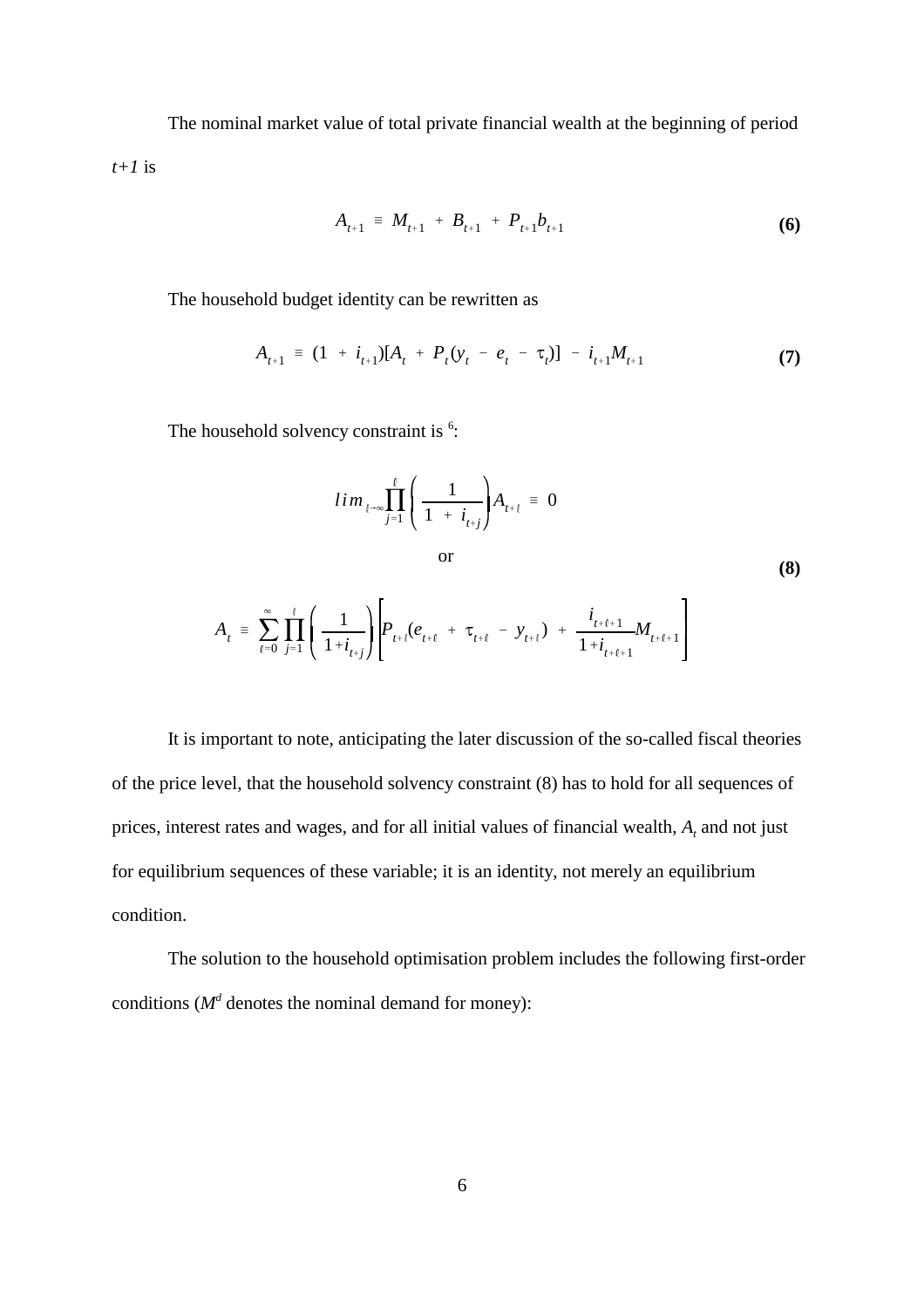$$
\left(\frac{c_{t+1}}{c_t}\right)^{\epsilon} = \left(\frac{1 + r_{t+1}}{1 + \delta}\right) \left(\frac{1 + \eta^{\frac{1}{1 + \beta}}(1 + \beta) \left(\frac{i_t}{\beta}\right)^{\frac{\beta}{1 + \beta}}}{1 + \eta^{\frac{1}{1 + \beta}}(1 + \beta) \left(\frac{i_{t+1}}{\beta}\right)^{\frac{\beta}{1 + \beta}}}\right)
$$
(9)

$$
\frac{M_t^d}{P_t} = c_t \left( \frac{\eta \beta}{i_t} \right)^{\frac{1}{1+\beta}}
$$
\n(10)

Equation (9) is the familiar consumption Euler equation, modified to reflect money's use as an intermediate input in the household production function. Equation (10) shows that optimal real money balances are proportional to private consumption and vary inversely with the short nominal rate of interest.

If the shopping function with the end-of-period money stock given in (3) had been adopted instead, the Euler equation for consumption (9) and the money demand function (10) would have to be replaced with (11) and (12) respectively.

$$
\left(\frac{c_{t+1}}{c_{t}}\right)^{\epsilon} = \left(\frac{1 + r_{t+1}}{1 + \delta}\right) \left(\frac{1 + \eta^{\frac{1}{1 + \beta}}(1 + \beta) \left(\frac{i_{t+1}}{\beta(1 + i_{t+1})}\right)^{\frac{\beta}{1 + \beta}}}{1 + \eta^{\frac{1}{1 + \beta}}(1 + \beta) \left(\frac{i_{t+2}}{\beta(1 + i_{t+2})}\right)^{\frac{\beta}{1 + \beta}}}\right)
$$
(11)

$$
\frac{M_{t+1}^d}{P_t} = c_t \left( \frac{\eta \beta (1 + i_{t+1})}{i_{t+1}} \right)^{\frac{1}{1+\beta}}
$$
(12)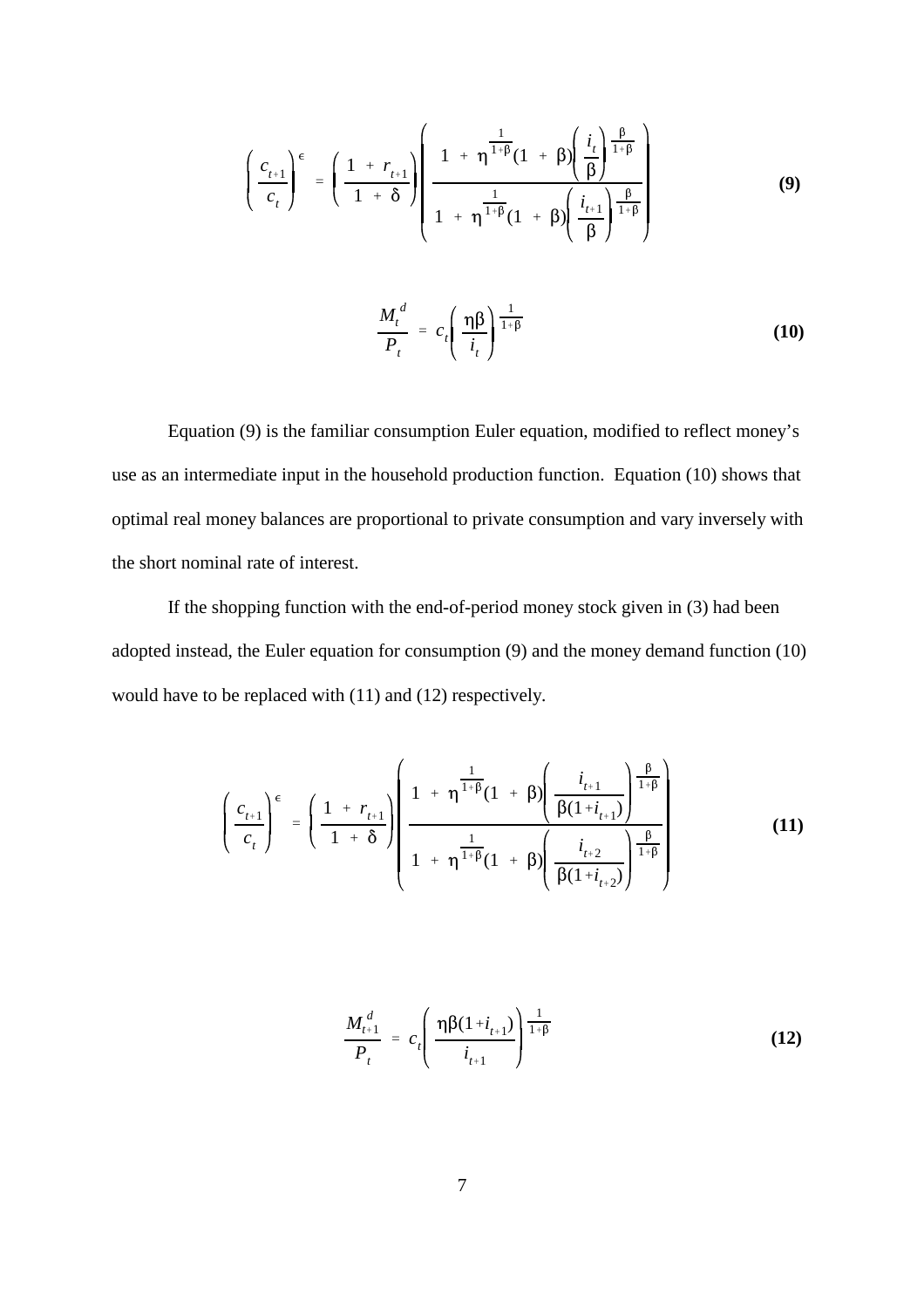Equations (3), (11) and (12) only play a role in the discussions of the fiscal theories of the price level in Section IV and of price level determinacy under a nominal interest rate peg in Section VI.1.

#### **II.2 The government sector.**

I view the government as a consolidated general government and central bank. Its budget identity is.

$$
M_{t+1} - M_t + \frac{1}{1 + i_{t+1}} B_{t+1} - B_t + P_t(\frac{1}{1 + r_{t+1}} b_{t+1} - b_t) = P_t(g_t - \tau_t)
$$
(13)

where real exhaustive public spending, public consumption spending,  $g_t \ge 0$ , is exogenous.

The nominal market value of the government's financial liabilities, including the stock of base money, at the beginning of period *t+1* is.

$$
D_{t+1} = M_{t+1} + B_{t+1} + P_{t+1}b_{t+1}
$$
 (14)

The government's budget identity can be rewritten as

$$
D_{t+1} = (1 + i_{t+1})[D_t + P_t(g_t - \tau_t)] - i_{t+1}M_{t+1}
$$
\n(15)

The government's fiscal-financial-monetary programme satisfies the no-Ponzi finance condition or solvency constraint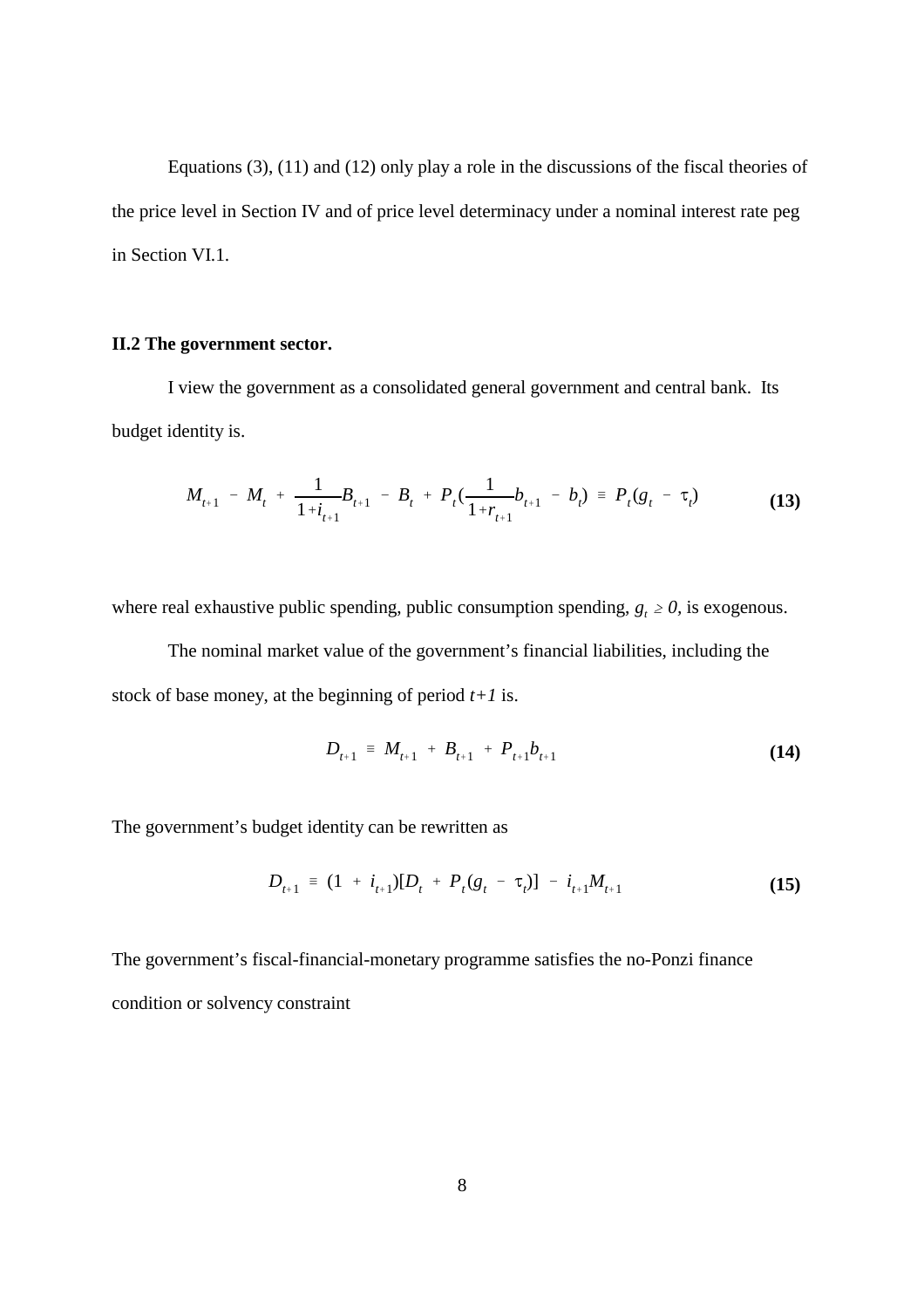$$
lim_{j\to\infty} \prod_{\ell=1}^{j} \left( \frac{1}{1 + i_{t+\ell}} \right) D_{t+j} = 0
$$
  
or  

$$
D_{t} = \sum_{\ell=0}^{\infty} \prod_{j=1}^{\ell} \left( \frac{1}{1 + i_{t+j}} \right) \left[ P_{t+\ell} (\tau_{t+\ell} - g_{t+\ell}) + \frac{i_{t+\ell+1}}{1 + i_{t+\ell+1}} M_{t+\ell+1} \right]
$$
(16)

Note again that the intertemporal budget constraint or solvency constraint of the government is required to hold for all initial debt stocks, *D*, and for all sequences of government spending, nominal money stocks, nominal interest rates and price levels, and not merely for equilibrium sequences. It is an identity, not just an equilibrium condition. This means that the sequence of lump-sum taxes is residually determined to satisfy the solvency constraint (both when the nominal money stock sequence is exogenous and when the nominal interest rate sequence is exogenous). Abandoning this fundamental requirement for a wellposed general equilibrium produces Woodford's fiscal theory of the price level.

When the government follows a *monetary rule*, it specifies a sequence of positive nominal money stocks, taking the initial values of the outstanding stocks of money,  $M<sub>b</sub>$ , and its two debt instruments,  $B_1$  and  $b_1$  as given. The choice of financing between taxes and issuance of its three debt instruments is arbitrary, as long as the solvency constraint (19) is satisfied.

Taxes are the residual financing instrument, in the sense that, with exogenous public spending and monetary financing (or alternatively with government spending and the sequence of nominal interest rates given), the government chooses (a rule for) its sequence of current and future taxes which ensures that the present discounted value of current and future taxes satisfies its intertemporal budget constraint.<sup>7</sup> With lump-sum taxes and the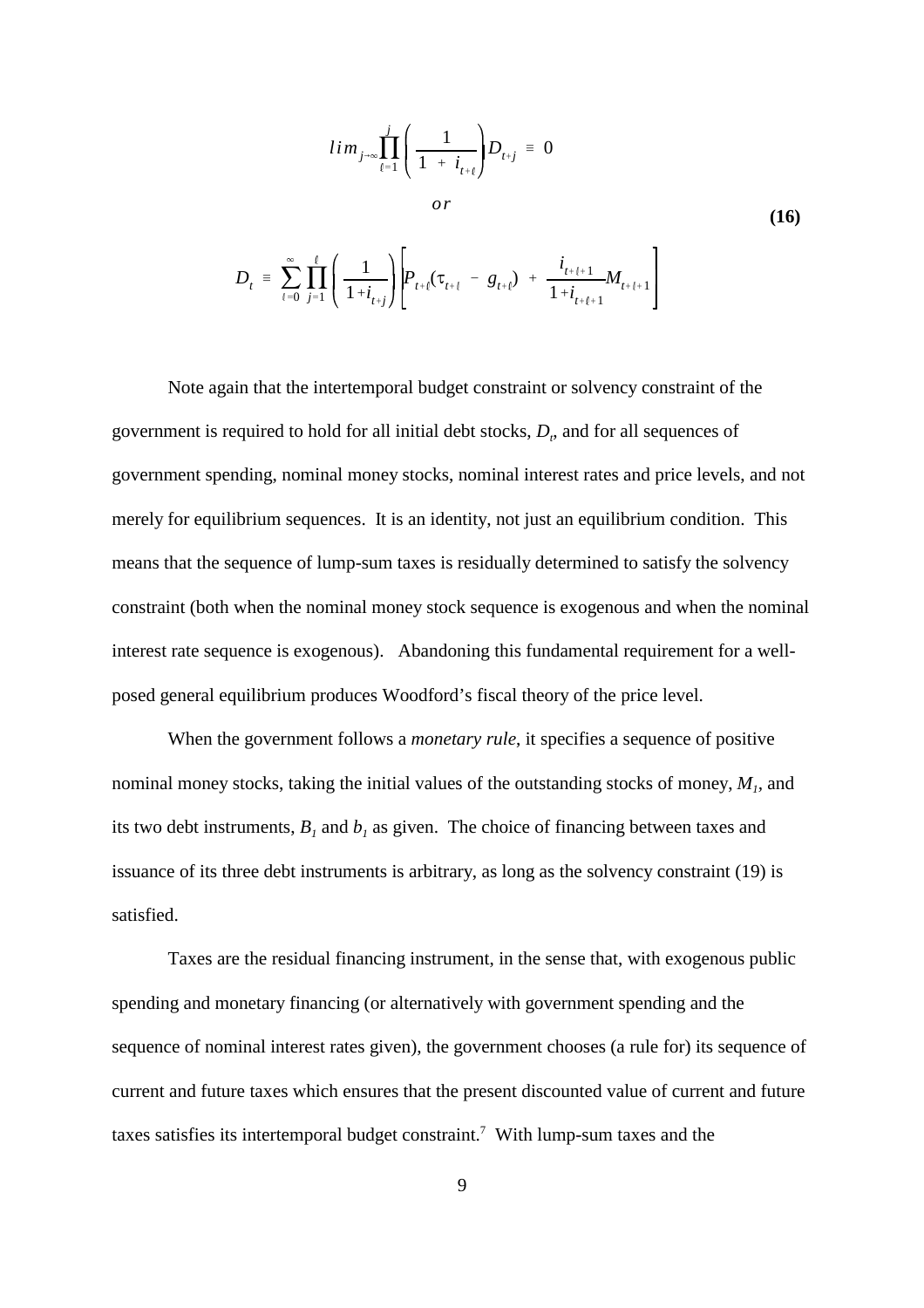representative agent set-up, the timing of taxes is irrelevant. Only their present discounted value matters, and this will therefore be an endogenous variable in the model. One example of a tax rule that satisfies the government's solvency constraint is the rule that keeps the nominal value of the government debt constant each period, that is, for  $t \geq 1$ 

$$
D_{t+1} = D_t = \bar{D}
$$
  
\nor  
\n
$$
\tau_t = g_t + \frac{i_{t+1}}{1 + i_{t+1}} \left( \frac{\bar{D} - M_{t+1}}{P_t} \right)
$$
\n(17)

In what follows, whenever taxes are taken to be residually determined to satisfy the government solvency constraint, this balanced budget rule can be assumed to hold, without loss of generality.

For simplicity the monetary rule is a fixed, non-contingent, or 'open-loop' rule, although this paper's results go through for a wide range of contingent rules, feedback rules or closed-loop rules.

When the government follows a *nominal interest rate rule*, it specifies a sequence for the current and future nominal interest rate. For simplicity, the nominal interest rule is a fixed, non-contingent or 'open-loop' rule, unless otherwise specified. The nominal interest rates set by the monetary authority are non-negative in each period. In any given period, the government still takes as given (or pre-determined) the stocks of all monetary and nonmonetary government liabilities issued the previous period and carried into the current period by the private sector. Again, the present discounted value of current and future taxes is endogenously determined by the requirement that the government satisfy its intertemporal budget constraint for all price, interest rate and money stock sequences and for all initial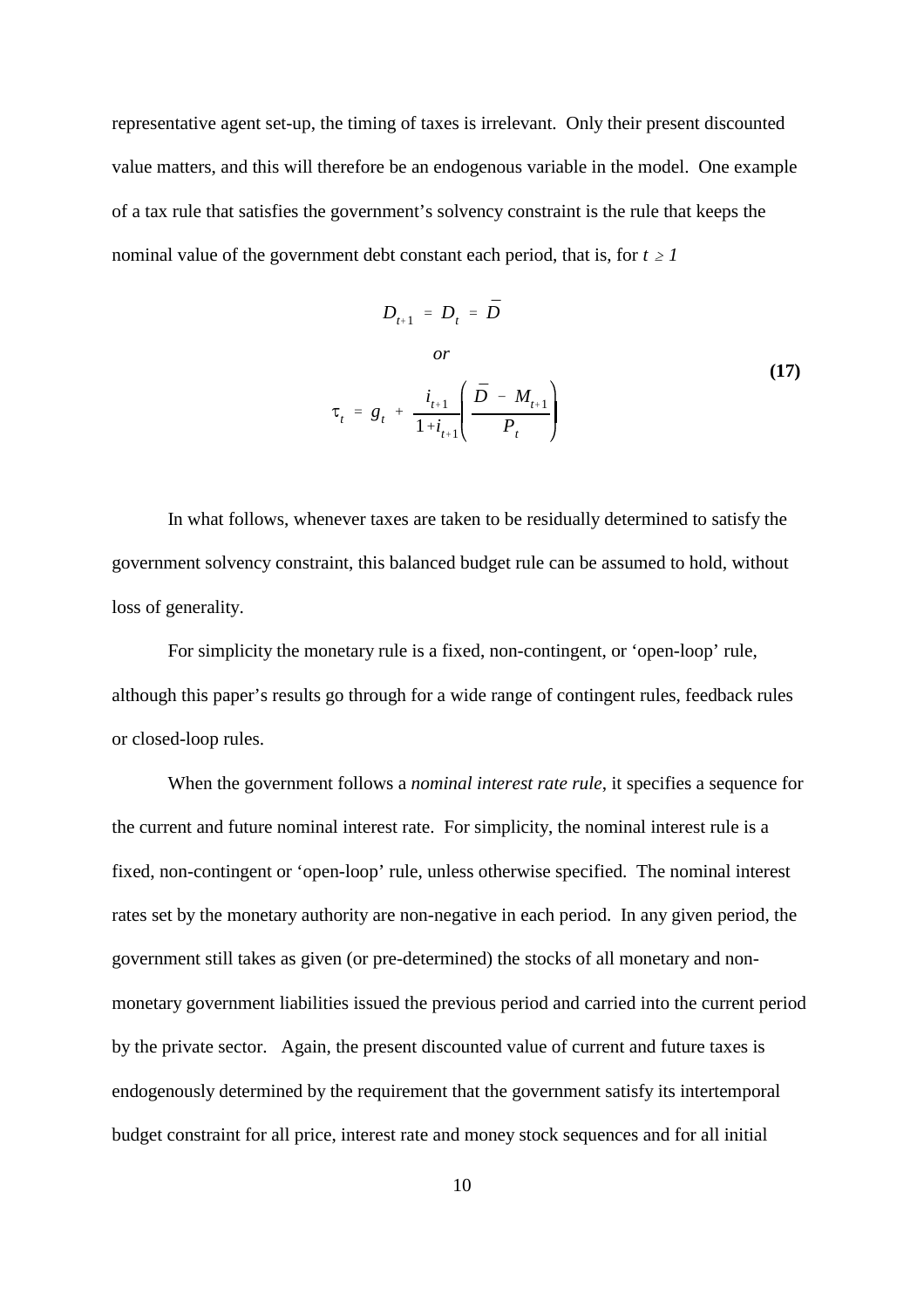stocks of public debt.

#### **II.3 The aggregate resource constraint**

The economy's aggregate resource constraint is

$$
y_t = e_t + g_t \tag{18}
$$

#### **II.4 Equilibrium.**

Let  $t = 1$  be the initial date. The economy has no terminal date, so the equilibrium conditions (19) to (23) hold for  $t = 1,2,...$ . Under both a monetary rule and a nominal interest rate rule, equilibrium is characterized by

$$
\left(\frac{c_{t+1}}{c_t}\right)^{\epsilon} = \left(\frac{1 + r_{t+1}}{1 + \delta}\right) \left(\frac{1 + \eta^{\frac{1}{1 + \beta}}(1 + \beta) \left(\frac{i_t}{\beta}\right)^{\frac{\beta}{1 + \beta}}}{1 + \eta^{\frac{1}{1 + \beta}}(1 + \beta) \left(\frac{i_{t+1}}{\beta}\right)^{\frac{\beta}{1 + \beta}}}\right)
$$
(19)

$$
\frac{M_t}{P_t} \geq c_t \left( \frac{\eta \beta}{i_t} \right)^{\frac{1}{1+\beta}}
$$
\n(20)

(where (20) holds with strict equality when  $\eta$ , > 0).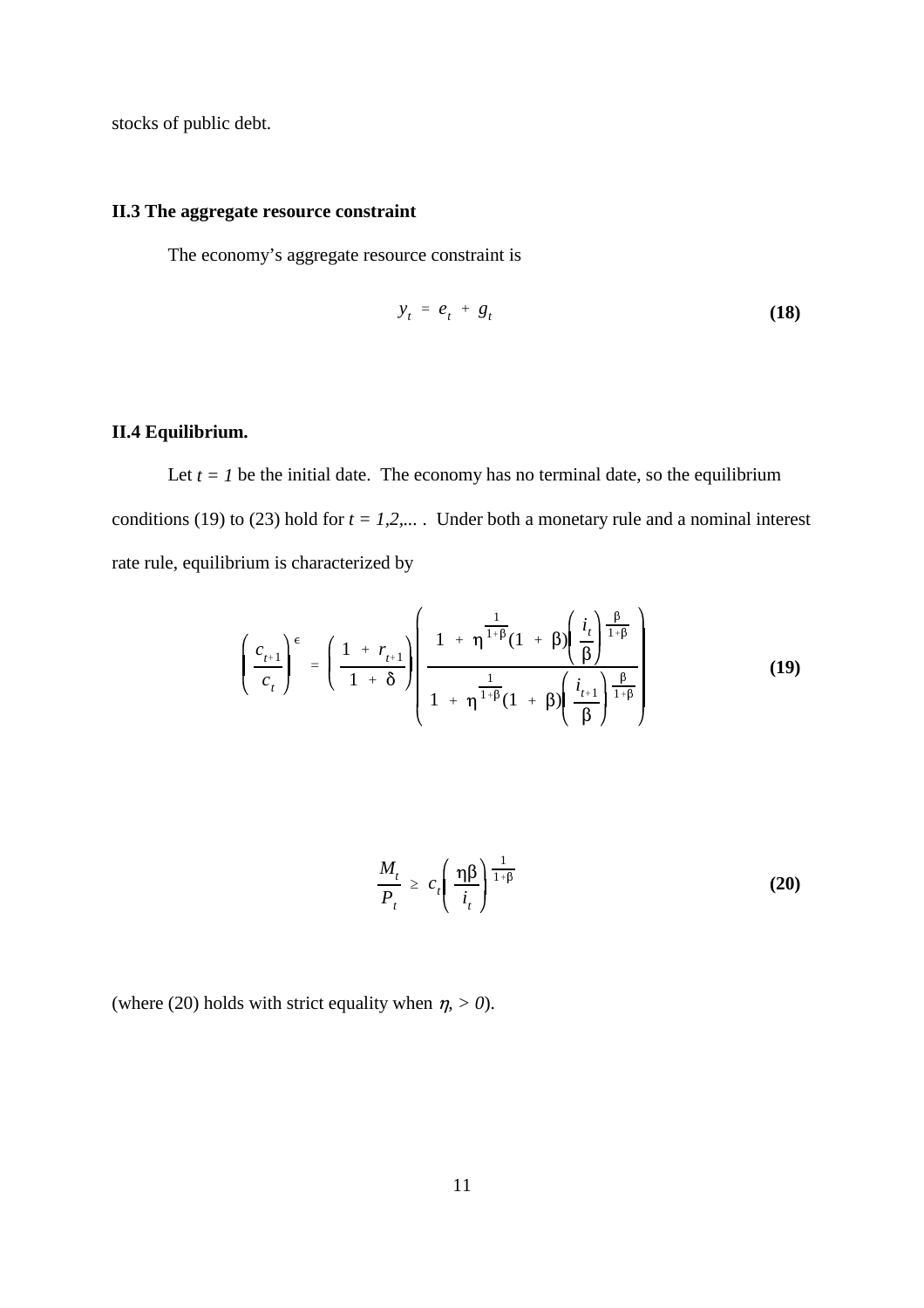$$
e_{t} = c_{t} \left( 1 + \eta^{\frac{1}{1+\beta}} \left( \frac{i_{t}}{\beta} \right)^{\frac{\beta}{1+\beta}} \right)
$$
 (21)

$$
1 + r_{t+1} = (1 + i_{t+1}) \frac{P_t}{P_{t+1}}
$$
 (22)

$$
y_t = e_t + g_t \tag{23}
$$

$$
\frac{M_1 + B_1}{P_1} + b_1 = \sum_{t=1}^{\infty} \prod_{j=2}^{t} \left( \frac{1}{1 + r_j} \right) [\tau_t - g_t + \left( \frac{i_{t+1}}{1 + i_{t+1}} \right) \frac{M_{t+1}}{P_t}]
$$
(24)

# **III. Monetary Rules: the Conditional and Unconditional Neutrality of Money and Outside Nominal Assets**

In this section  $\eta > 0$  and money is useful as a transactions medium. When the government follows a monetary rule, the equilibrium conditions (19) to (24) are complemented by the following initial conditions for the government's financial liabilities:

$$
M_1 = \bar{M}_1 > 0 \; ; \; B_1 = \bar{B}_1 \; ; \; b_1 = \bar{b}_1 \tag{25}
$$

Given  ${g_t, M_{t+1}}$ ;  $t = 1, 2, ...,$  the values of  ${c_t, e_t, i_{t+1}, r_{t+1}, P_t}$ ;  $t = 1, 2, ...,$  and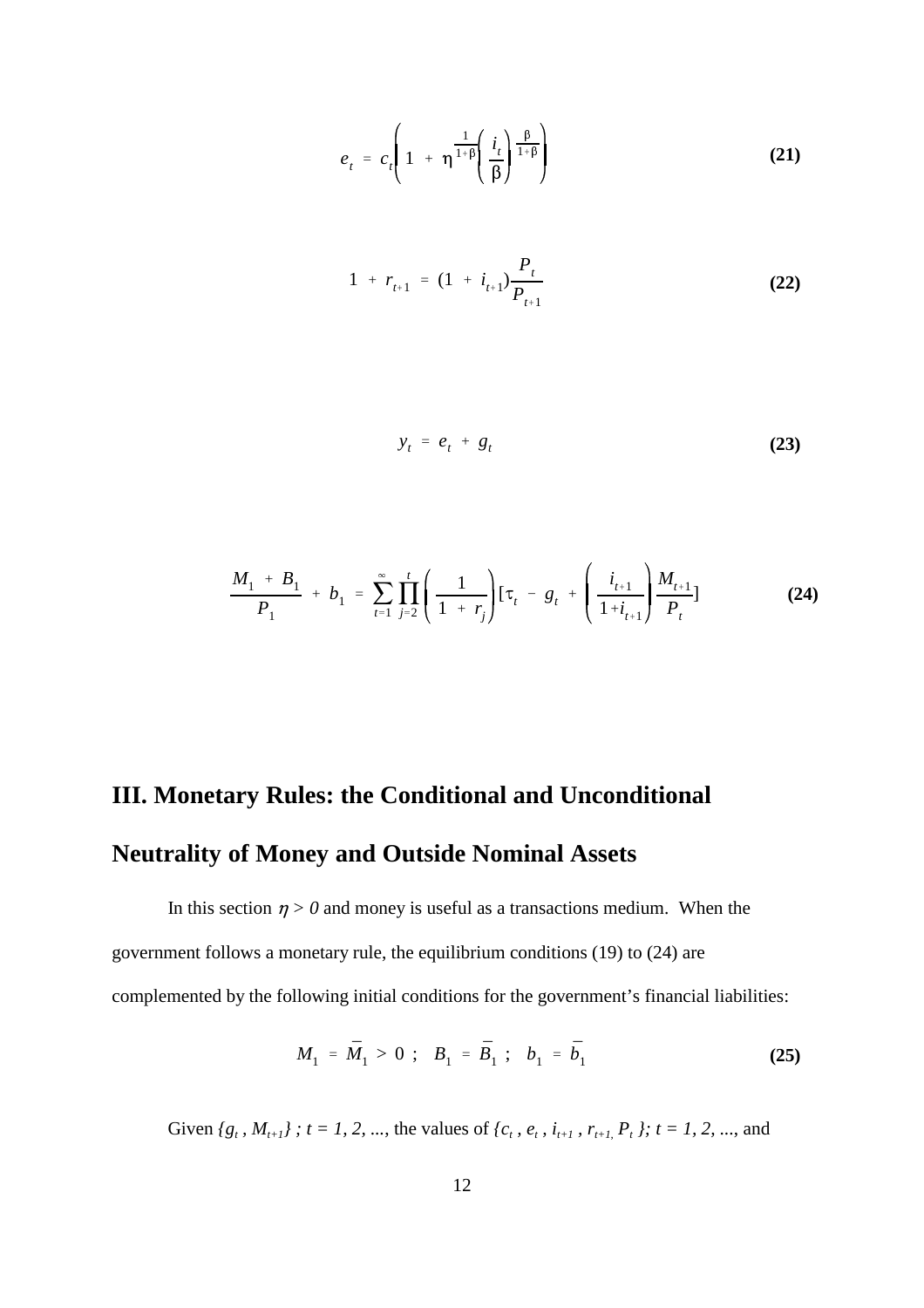$\sum$  $\infty$  $\sum_{t=1}$ N *t*  $\prod_{j=2}$   $\tau_i/(1 + r_j)$  are determined in equilibrium.

Without loss of generality, I can restrict the permissible sequences of the nominal money stock to those supporting equilibria with non-negative short nominal interest rates. Negative nominal interest rates would be inconsistent with equilibrium, as this would create arbitrage opportunities for households who would borrow at the negative nominal rate from the government and invest these loans in zero nominal interest rate money.

The equilibrium conditions determine only the present discounted value of the government's current and future taxes. The timing of the tax payments, and any associated variations in the sequences of the three debt instruments after period *1*, are of no significance for either real or nominal equilibrium values. This is not surprising, in this representative agent model with its first-order debt neutrality.

I now introduce the concepts of conditional and unconditional neutrality.

#### **Definition 1: Unconditional Neutrality.**

*A set of assets is (jointly) unconditionally neutral if the same proportional change in the initial and all future values of each stock leaves real variables including real taxes and real government debt unchanged and raises all nominal prices by the same proportion.*

#### **Definition 2: Conditional Neutrality.**

*A set of assets is (jointly) conditionally neutral if the same proportional changes in the initial and all future values of each stock leaves real variables other than real taxes and real government debt unchanged and raises all nominal prices by the same proportion, but*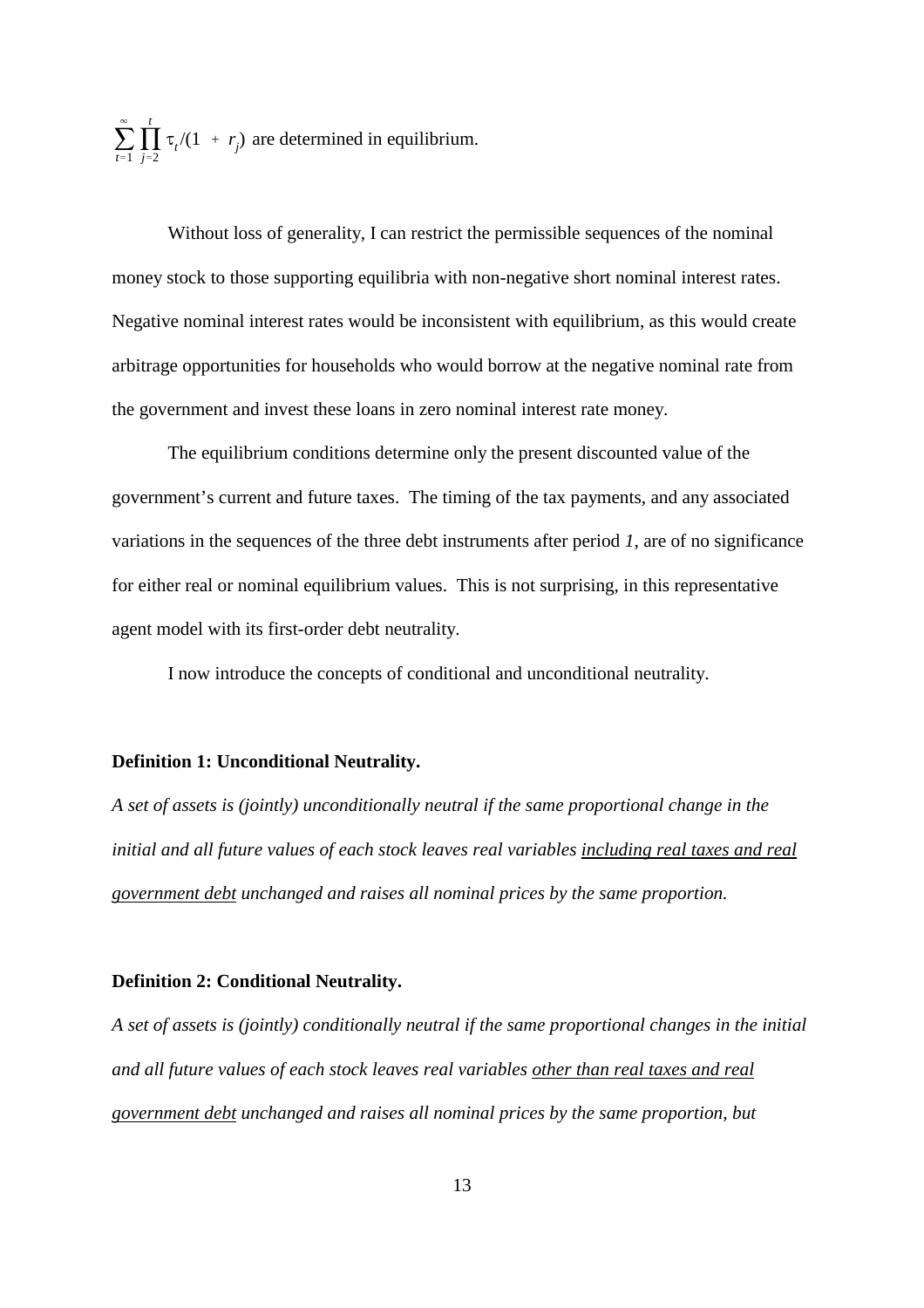*requires a change in real taxes for the government to satisfy its intertemporal budget constraint because the change in the price levels alters the real value of the government's debt..*

The following propositions follow immediately.

#### **Proposition 1.**

*The 'outside'<sup>8</sup> nominal assets (money and all nominally denominated public debt instruments) are jointly unconditionally neutral.* 

 $\sum$  $\infty$  $\sum_{t=1}$ N *t* equilibrium values  $\{c_t, e_t, i_{t+1}, r_{t+1}\}\$ ,  $t = 1, 2$ , and  $\sum_{t=1} \prod_{j=2} \tau_i/(1 + r_j)$  are unchanged<sup>9</sup> $\Box$ . *Proof:* Proposition 1 states that *M* and *B* are jointly unconditionally neutral. The proof is trivial. Multiply  $M_t$ ,  $t = 1, 2,..., B_t$ ,  $P_t$ ,  $t = 1, 2,...$  by the same constant  $1 + \mu > 0$ . All real

#### **Proposition 2.**

*Money is conditionally neutral but not unconditionally neutral unless the initial value of the non-monetary nominal public debt instruments equals zero.*

*Proof:* The proof of Proposition 2 is also straightforward. The public debt stocks, including the nominally denominated public debt stocks, do not affect the determination of the equilibrium values of  $\{c_t, e_t, i_{t+1}, r_{t+1}\}\$ ,  $t = 1, 2, ...$  *From (20), holding with equality, the* price level in each period changes by the same proportion as the money stock. Consider the government's intertemporal budget constraint for period 1,  $(24)$ .  $P_t$  changes by the same proportion as  $M$ , and nominal and real interest rates are unchanged. Thus, to continue to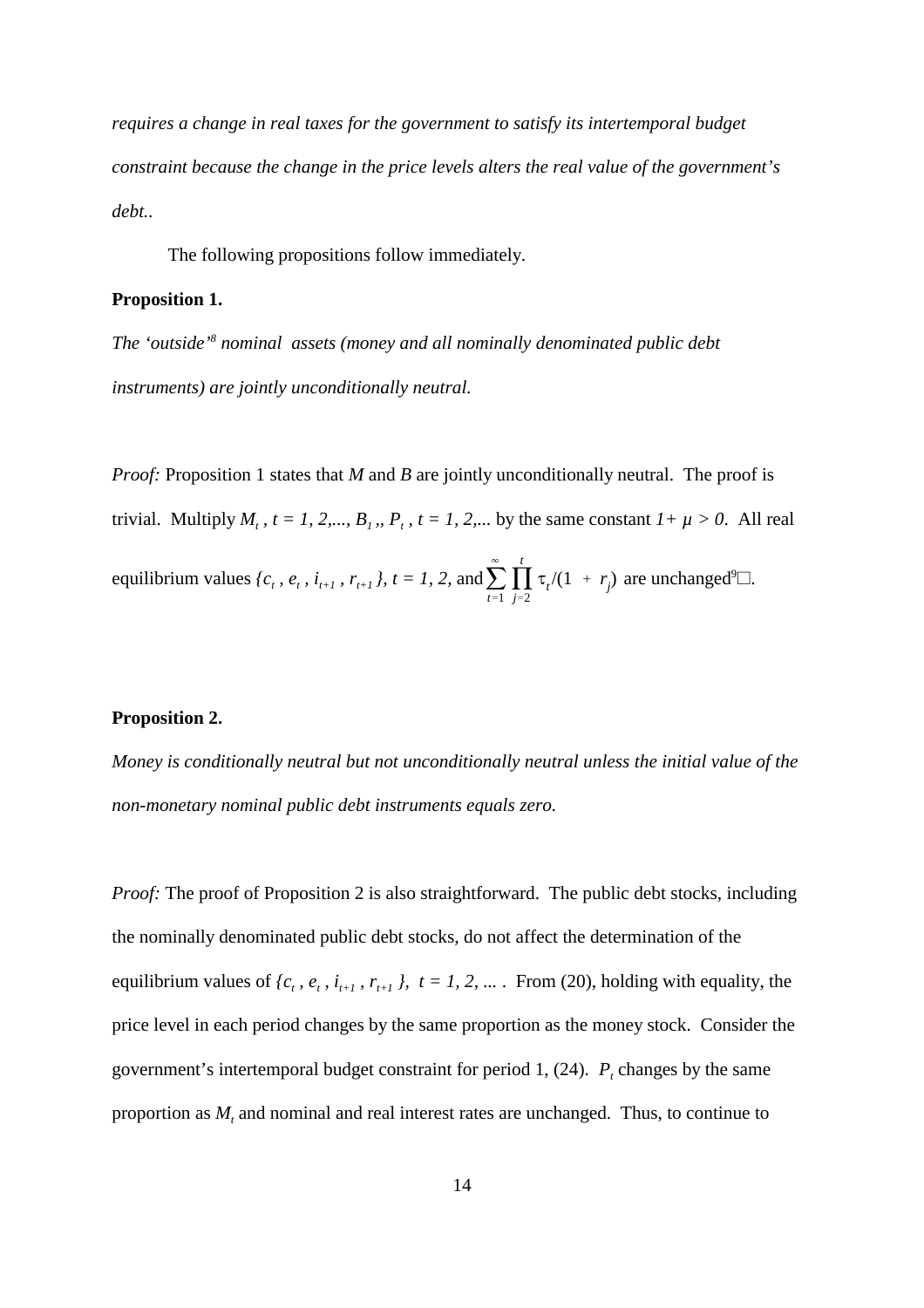satisfy the government's intertemporal budget constraint (24), the present discounted value of current and future taxes will have to change according to (26). Any change the sequence of current and future taxes satisfying (26) will ensure (conditional) neutrality of money. Note that  $(17)$  satisfies  $(26)$ .

$$
-\left(\frac{B_1}{P_1}\right)\frac{dP_1}{P_1} = \sum_{t=1}^{\infty} \prod_{j=2}^{t} \left(\frac{1}{1+r_j}\right) d\tau_t
$$
 (26)

a

The intuition is clear. Consider the case where current and future nominal money stocks alone increase by a proportion*,* with all other outside nominal assets stocks and payment streams constant. Current and future prices increase by that same proportion. If the initial value of the nominal public debt instruments outstanding is positive, the increase in the price level reduces their real value. The present discounted value of future taxes has to fall by the same amount if the government is to continue to satisfy its intertemporal budget constraint. If the initial value of the nominal debt instruments is negative, the present discounted value of taxes must fall.

If instead of a representative agent model of household behaviour we had adopted an overlapping generations model, any change in the present discounted value of current and future taxes would alter the real equilibrium of the economy, to the extent that it redistributes wealth between generations. Such intergenerational distributional effects can be neutralized if the government has unrestricted age-specific lump-sum taxes and transfers at its disposal (see e.g. Buiter and Kletzer [1997]). In a two-period OLG model, versions of Propositions 1 and 2 hold if the government can tax the young and transfer the proceeds to the old.

An implication of Propositions 1 or 2 is that if the only government debt is index-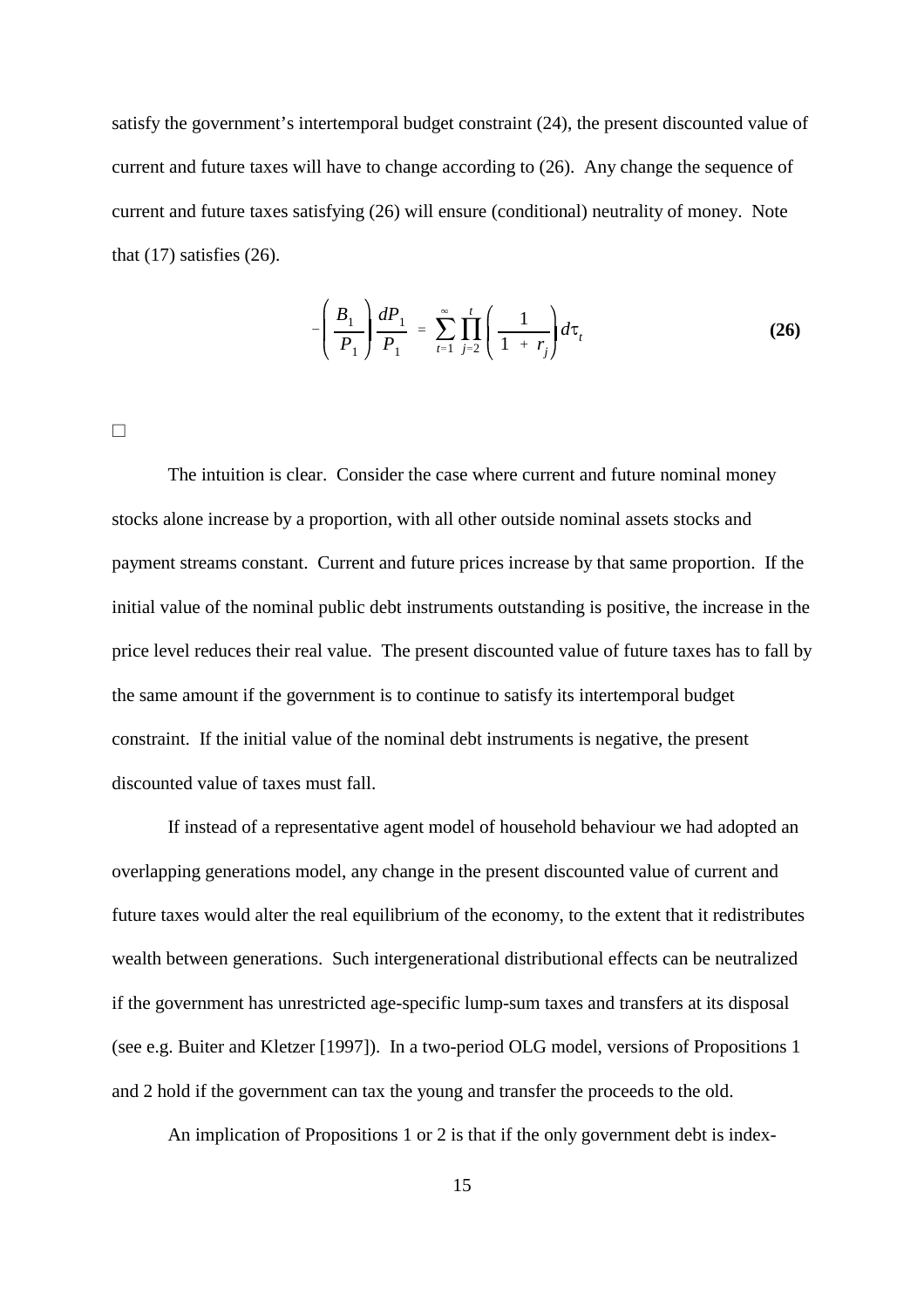linked debt, money will be unconditionally neutral.

Finally, he neutrality propositions of this section go through unchanged if the 'cashin-arrears' specification of the transactions technology given in equation (3) is substituted for the 'cash-in-advance' specification of equation (2).

## **IV. A Fiscal Theory of the Price Level?**

Woodford's fiscal theory of the price level (Woodford [1995]) states that, for certain fiscal rules, the equilibrium price level sequence is independent of the sequence of nominal money stocks. This section demonstrates that this theory is the result of two complementary errors, resulting in an ill-posed general equilibrium model.

The first error is the specification of an overdetermined fiscal-financial programme: for given initial stocks of the government debt instruments: both the sequence of real public spending and the sequence of real taxes net of the real value of new monetary issues are given exogenously. In general, the real public debt sequence then becomes non-stationary, and the government solvency constraint need not be satisfied.

The second error is an unwarranted change in the assumptions about when the government solvency constraint applies. Woodford no longer requires that the government solvency constraint hold for all sequences of price levels and interest rates. Instead he requires only that the solvency constraint hold *in equilibrium*, that is, for equilibrium sequences of prices and other endogenous variables. In addition, he imposes an arbitrary restriction on the permissible configurations of the exogenous public spending and revenue sequences and the predetermined initial stock of non-monetary nominal debt. This relaxations violate the normal rules for constructing a well-posed general equilibrium model.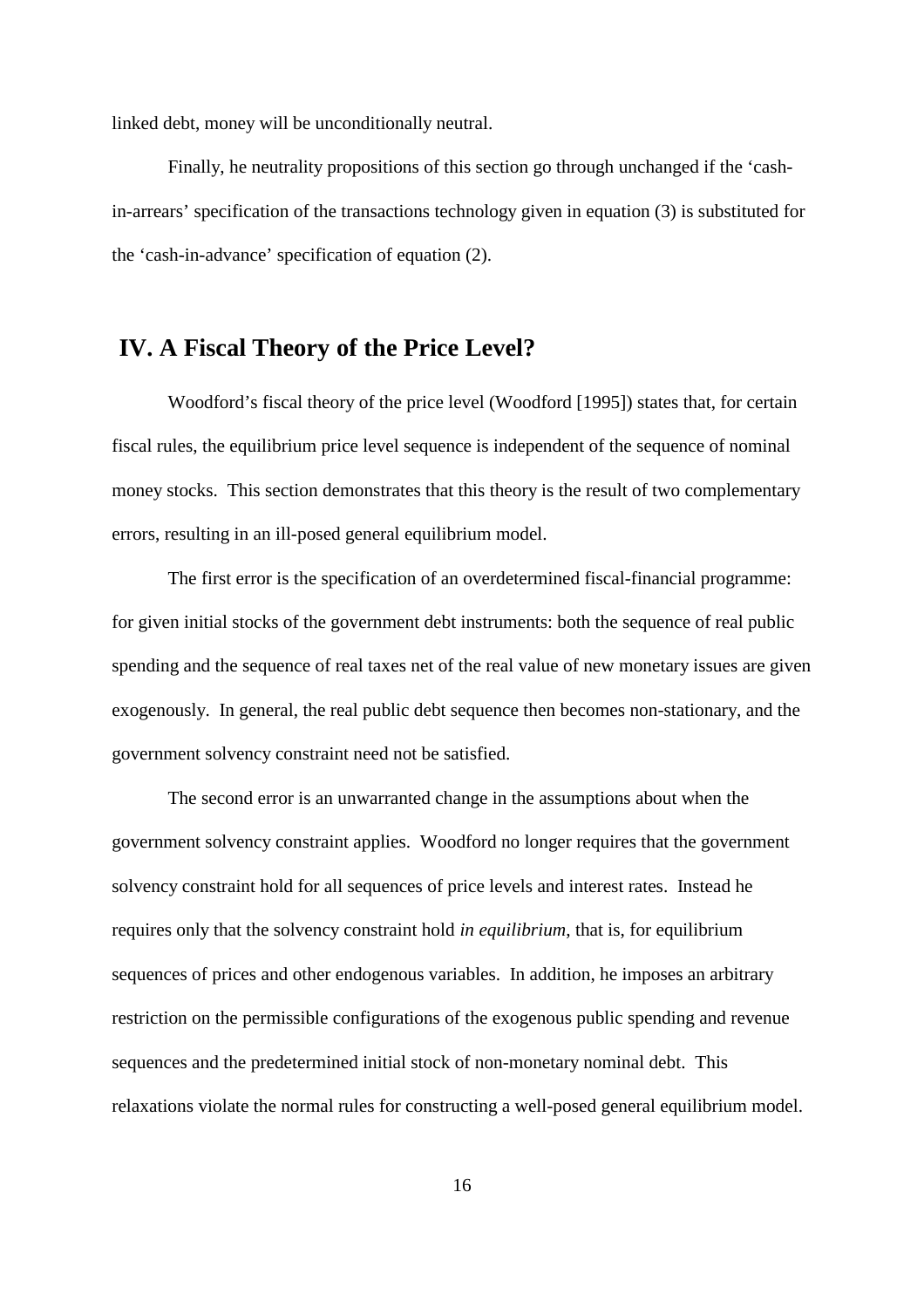Household and government decision rules, whether derived from optimising behaviour, as is the case for households in this model, or imposed in an ad-hoc manner, as is the case for the government in this example, are constrained by intertemporal budget constraints that must hold for all price sequences (and other sequences of endogenous variables) and for all initial non-monetary debt stocks. These decision rules, derived for arbitrary price sequences, then determine, jointly with the market-clearing conditions, initial conditions and other systemwide constraints, the equilibrium sequences of prices and other endogenous variables. The budget constraints must be satisfied, however, both for equilibrium and out-of-equilibrium sequences of the endogenous variables in order for these budget constraints to co-determine these equilibrium sequences.

It is instructive to reproduce Woodford's argument in some detail. I will develop the fiscal approach when the government follows a monetary rule (as in Woodford [1995]). As shown below, the fiscal approach can never be valid when the transactions technology has cash-in-advance features (as in equation (2)), but is internally consistent, albeit ill-posed, when the transactions technology has cash-in-arrears features (as in equation (3). Exactly the same strictures apply when the government follows an exogenous nominal interest rate rule.

Let  $\tilde{D}$  denote the nominal value of the non-monetary debt of the government, that is

$$
\tilde{D}_t = D_t - M_t \tag{27}
$$

The government budget identity can be rewritten as

$$
\tilde{D}_{t+1} = (1+i_{t+1})[\tilde{D}_t + P_t(g_t - \tau_t) - (M_{t+1} - M_t)]
$$
\n(28)

As in the previous sub-section, the government spending sequence is exogenous, the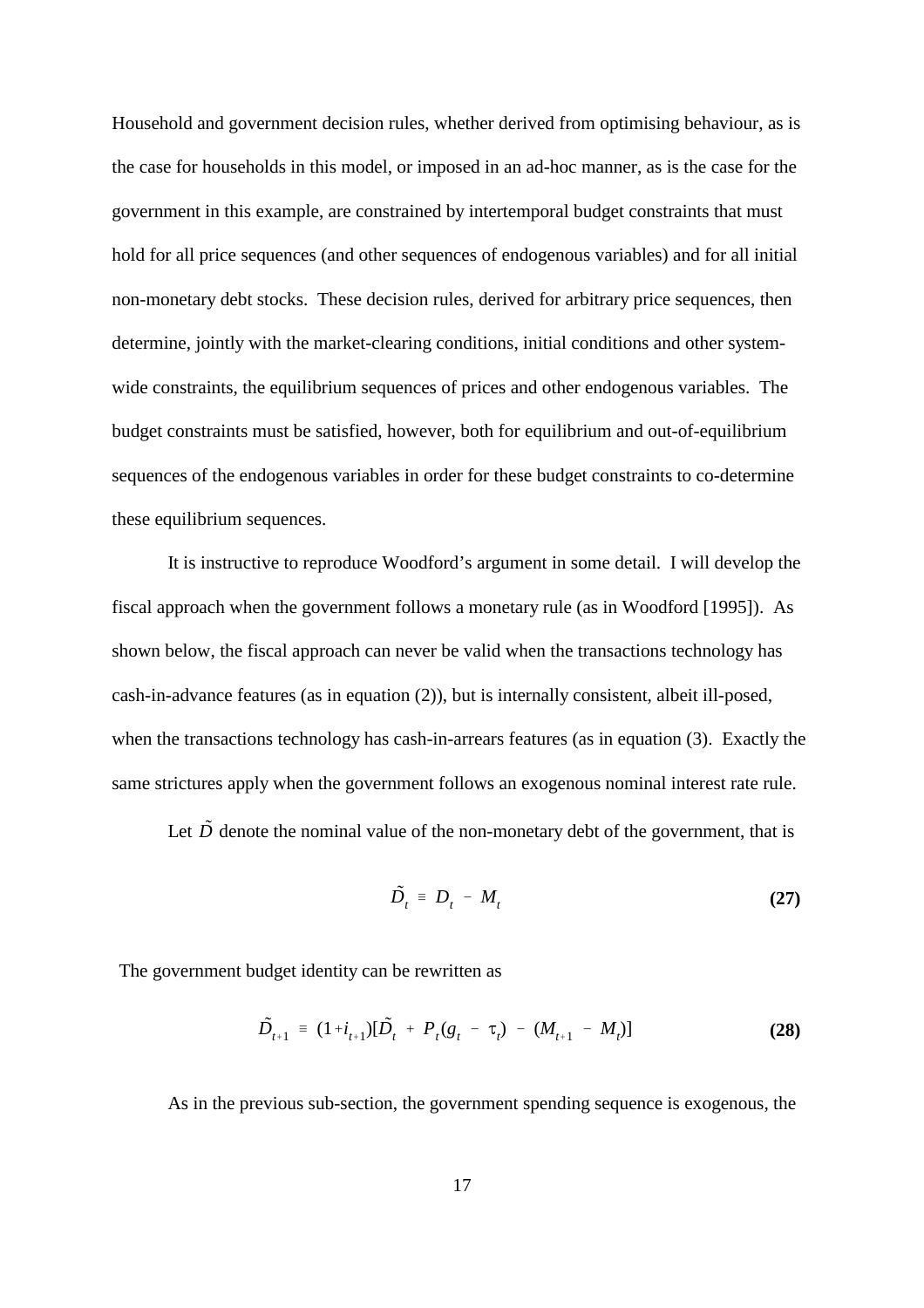of real taxes now consists of an exogenous component,  $\bar{\tau}_t$  , minus a component that exactly initial stocks of the government's non-monetary debt instruments are given, and the sequence of nominal money stocks is exogenous<sup>10</sup>. A key change in assumptions is that the sequence offsets the seigniorage revenue of the government, that is

$$
\tau_t = \overline{\tau}_t - \frac{M_{t+1} - M_t}{P_t}
$$
 (29)

Given the tax rule (36), the government's budget identity becomes

$$
\tilde{D}_{t+1} = (1 + i_{t+1})[\tilde{D}_t + P_t(g_t - \bar{\tau}_t)]
$$
\n(30)

the rate of interest even if the sequence  $\{g_t - \bar{\tau}_t\}$  is exogenous, as long as the present revenues  $\{P_t(\bar{\tau}_t - g_t)\}\$ is at least equal to the value of the initial stock of non-monetary With positive nominal interest rates, the process in (30) will in general be nonstationary. This does not necessarily mean that the government's solvency constraint will be violated: the growth rate of the non-monetary debt could, even in the long run, be less than discounted value of the sequence of government primary surpluses net of seigniorage public debt. The intertemporal budget constraint of the government can be rewritten as in (31). Following Woodford, it is only required to hold *in equilibrium*.

$$
\frac{\tilde{D}_t}{P_t} = \frac{B_t}{P_t} + b_t = \sum_{\ell=0}^{\infty} \prod_{j=1}^{\ell} \left( \frac{1}{1 + r_{t+j}} \right) [\bar{\tau}_{t+\ell} - g_{t+\ell}] \tag{31}
$$

The equilibrium is characterised by the initial values of all nominal and real asset stocks, equations (19), (20) (holding with equality), (22) and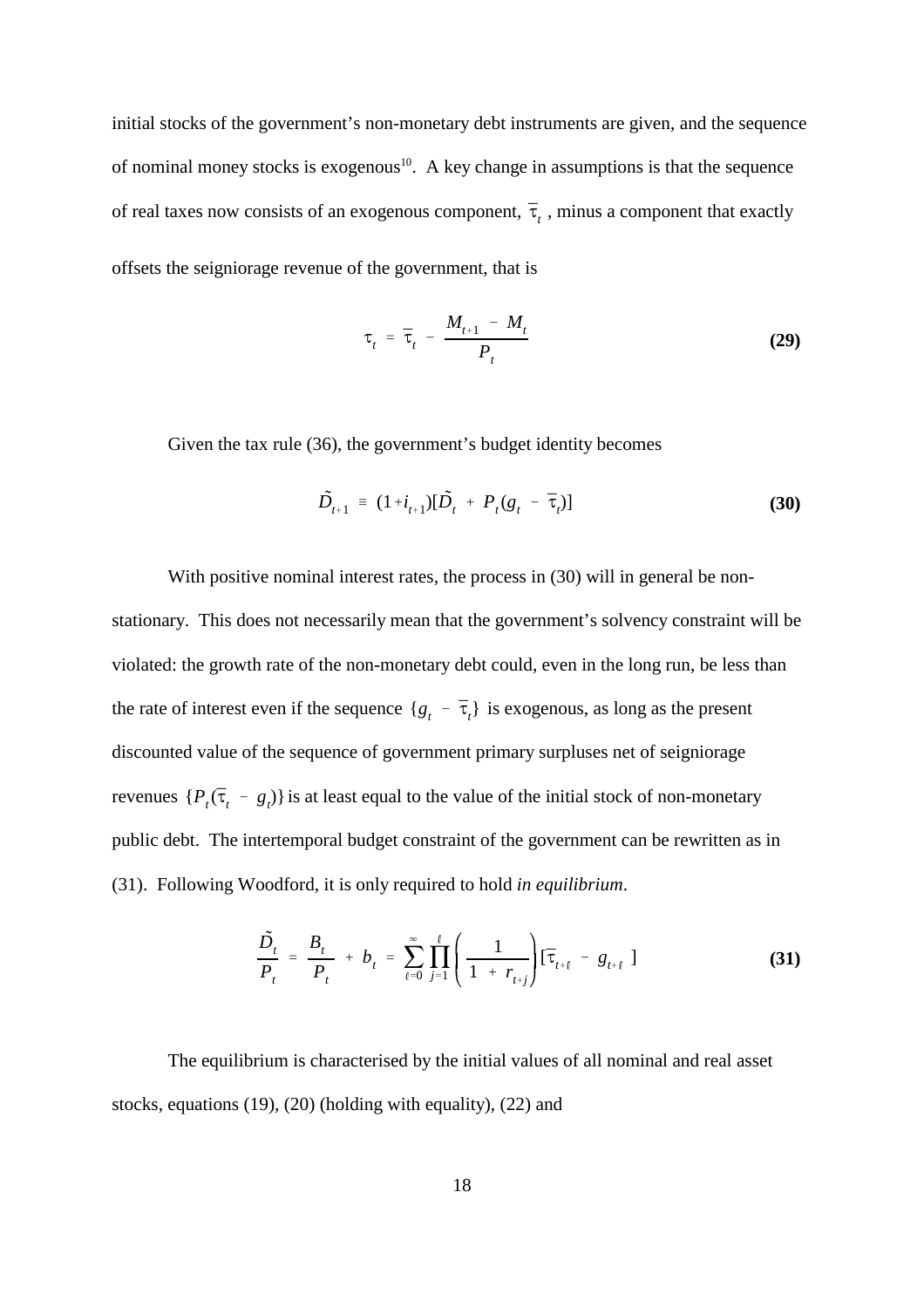$$
y_t = c_t \left( 1 + \eta^{\frac{1}{1+\beta}} \left( \frac{i_t}{\beta} \right)^{\frac{\beta}{1+\beta}} \right) + g_t
$$
 (32)

$$
B_{t+1} + P_{t+1} b_{t+1} = (1 + i_{t+1}) [B_t + P_t b_t + P_t (g_t - \bar{\tau}_t)]
$$
\n(33)

$$
\frac{B_t}{P_t} = \sum_{\ell=0}^{\infty} \prod_{j=1}^{\ell} \left( \frac{1}{1 + r_{t+j}} \right) [\bar{\tau}_{t+\ell} - g_{t+\ell}] - b_t \tag{34}
$$

taxes minus real seigniorage  $\{\bar{\tau}_t\}$ , the sequence of index-linked debt  $\{b_t\}$  and the nominal There is a unique value of the initial price level,  $P<sub>l</sub>$  that permits the government solvency constraint (34) to be satisfied (Woodford [1995]). With the transactions technology used in this paper (both for the cash-in-advance and cash-in-arrears versions), money and consumption are strongly non-separable, as is evident from the appearance of the nominal interest rate in the resource constraint (32). This means that even in the simplest case, where the endowment sequence  $\{y_i\}$ , the real public spending sequence  $\{g_i\}$ , the sequence of real money stock sequence  $\{M_t\}$  are constant, there does not in general exist a stationary solution for the model's real (or nominal) equilibrium variables. From (32), constant consumption requires a constant nominal interest rate. From (32) and (20), holding with equality, a constant nominal interest rate requires a constant stock of real money balances. With a constant nominal money stock, this requires a constant price level. The solvency constraint reduces in this case to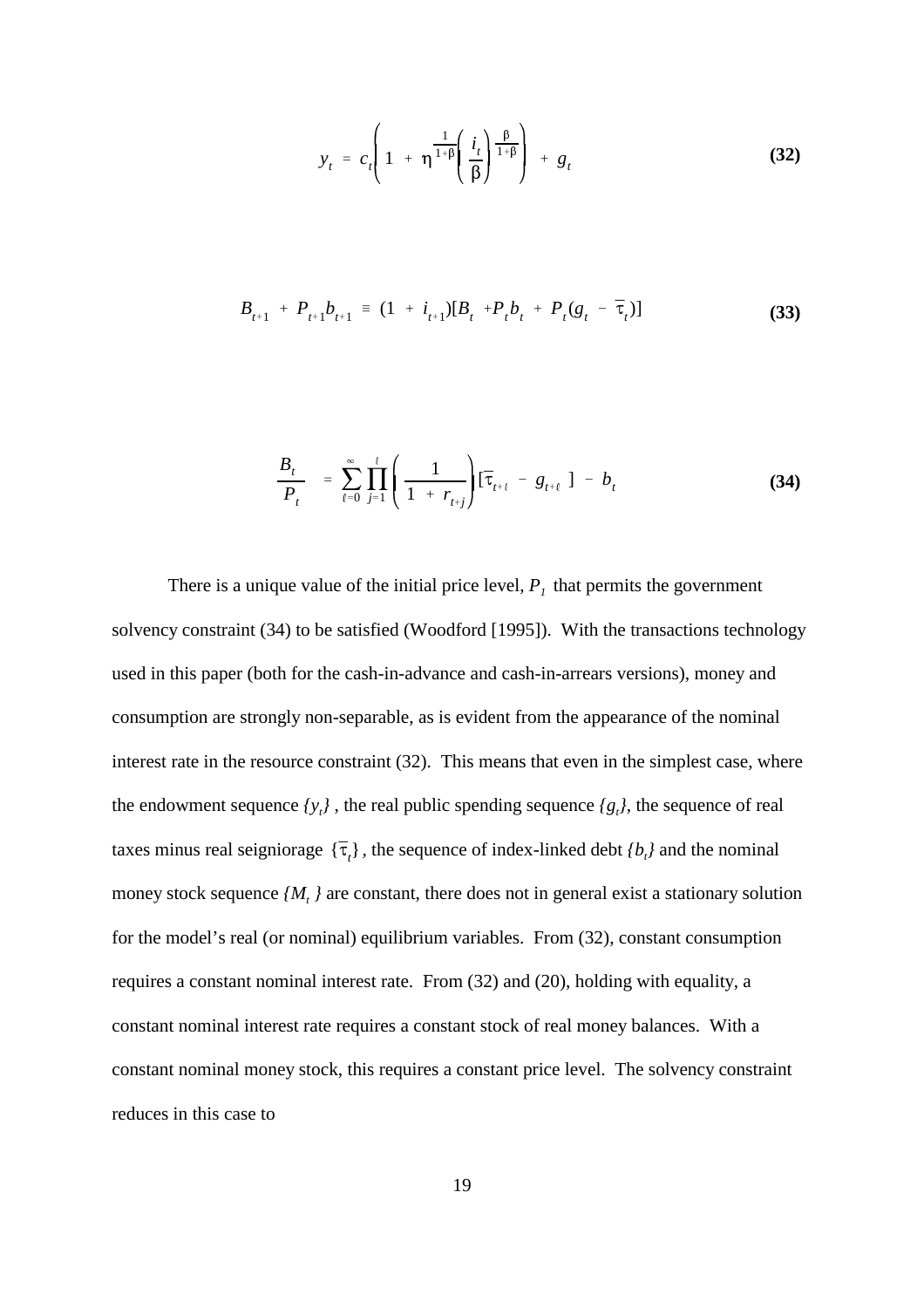$$
\frac{B_t}{P_t} = \left(\frac{1+\rho}{\rho}\right)(\bar{\tau} - g) - b \tag{35}
$$

so the nominal debt stock would have to be constant, which would only be true for a very restricted set of initial conditions and parameter values.

With exogenously given sequences of government spending and taxes, the solvency constraint will in general be violated, unless there is an initial non-zero stock of nonmonetary nominal debt, whose real value can be equated to the present value of future primary surpluses minus the value of the initial stock of index-linked public debt, through an appropriate assignment of the initial price level.

Note that for this approach to work, the following arbitrary restriction on the fiscalfinancial programme must be satisfied for all  $t \geq 1$ ,

$$
sgn\{B_t\} = sgn\{\sum_{j=0}^{\infty} \prod_{\ell=1}^{j} \left( \frac{1}{1 + r_{\ell}} \right) (\bar{\tau}_{t+j} - g_{t+j}) - b_t \}
$$
(36)

or, in the case of a stationary environment,

$$
sgn\{B_t\} = sgn\{\left(\frac{1+r}{r}\right)(\bar{\tau} - g) - b\}
$$
 (37)

The necessity of condition (36) (or, in the case of a stationary environment (37) is obvious from (34) and non-negativity of the price level. For instance, if there is a positive stock of non-monetary nominal debt outstanding, the present value of current and future primary surpluses (net of seigniorage) minus the value of the outstanding stock of indexlinked debt must be positive, for it to be possible to determine the initial price level from an equation such as ((34) or (35). The condition given in (36) (or, in a stationary environment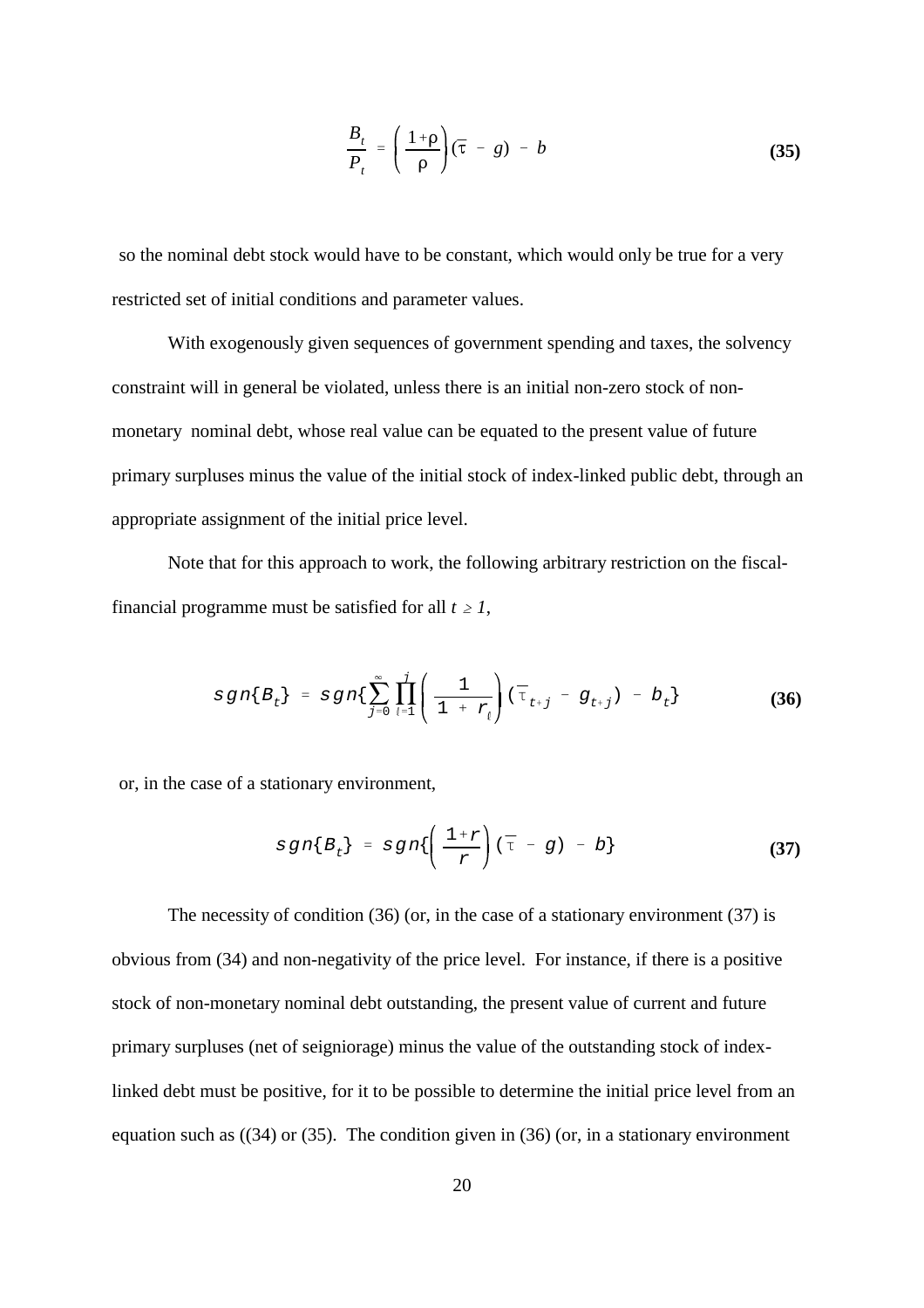(37)) is an arbitrary restriction on the fiscal-financial programme of the government. Governments could e.g. have index-linked debt in excess of the present value of their future primary surpluses (the right-hand side of (36) is negative, and have a positive stock of nominal non-monetary debt as well. Or the government could be 'super-solvent', with a negative stock of nominal non-monetary debt and a positive excess of the present discounted value of their primary surpluses net of seigniorage over the value of their outstanding stock of index-linked debt. It also is immediately apparent, that the fiscal theory of the price level dissolves if the government only has index-linked debt<sup>11</sup>: with  $B_t = 0$ , condition (36) or (37) are almost surely violated.

sequences are set in nominal terms and there is no index-linked public debt. Let  $\{T_t\}$  be the sequence of nominal taxes, where  $T_t = \bar{T}_t - (M_{t+1} - M_t)$  and  $\bar{T}_t$  is exogenous. Let  $\{\bar{G}_t\}$  be the exogenous sequence of nominal public spending. We assume that  $b_t = 0$ . The The fiscal theory of the price level also fails if government spending and tax

government solvency constraint becomes

$$
B_{t} = \sum_{\ell=0}^{\infty} \prod_{j=1}^{\ell} \left( \frac{1}{1+i_{t+j}} \right) (\bar{T}_{t+\ell} - \bar{G}_{t+\ell})
$$
 (38)

and there is nothing in the government solvency constraint to pin down the price level. The theory therefore requires there to be nominal non-monetary debt and index-linked tax or spending sequences or index-linked debt. If public spending and taxes were set in nominal terms, the price level could again be determinate if there were an non-zero outstanding stock of index-linked bonds. In that case, condition (39), analogous to (36) would have to be satisfied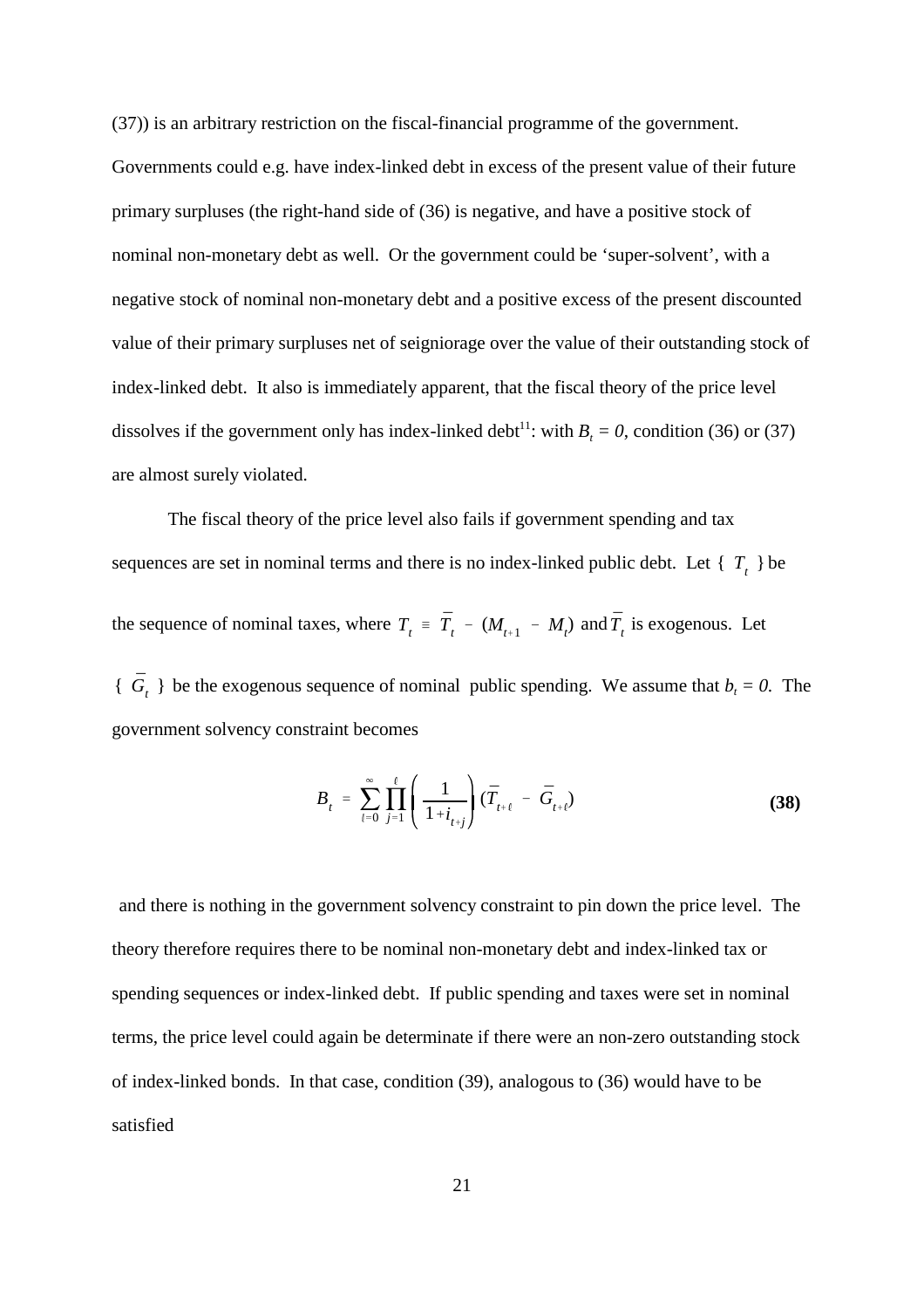$$
sgn\{b_{t}\} = sgn\{\sum_{j=0}^{\infty} \prod_{\ell=1}^{j} \left( \frac{1}{1+r_{\ell}} \right) \left( \frac{\bar{T}_{t+j} - \bar{G}_{t+j}}{P_{t+j}} \right) - \frac{B_{t}}{P_{t}} \}
$$
(39)

With equation (34), and with condition (36) satisfied, we are as close as the model can get to a fiscal theory of the price level. With the transactions technology (2), which depends on the initial stock of nominal money balances, Woodford's theory faces the further problem that the monetary equilibrium condition for the initial period, depends on the predetermined nominal interest  $i_l$ , which is inherited from period 0.

$$
\frac{M_1}{P_1} = c_1 \left( \frac{\eta \beta}{i_1} \right)^{\frac{1}{1+\beta}}
$$
\n(40)

It is therefore not true in this model that the price level sequence (or even just the initial price level) is determined without any reference to the nominal money stock sequence. If the price level were independent of  $M<sub>1</sub>$  a larger value of  $M<sub>1</sub>$  would, with  $i<sub>1</sub>$  predetermined, imply a higher value of period *1* consumption,  $c_1$ . From the resource constraint (32) we get a violation of one of the equilibrium conditions, if the original value of  $c<sub>1</sub>$  was consistent with equilibrium.<sup>12</sup>

If instead we adopt the cash-in-arrears technology (3), the resulting money demand function and resource constraint, given by equations (41) and (42), replacing (20) and (32) respectively, are more promising from the point of view of the fiscal theory of the price level

$$
\frac{M_{t+1}}{P_t} = c_t \left( \frac{\eta \beta (1 + i_{t+1})}{i_{t+1}} \right)^{\frac{1}{1+\beta}}
$$
(41)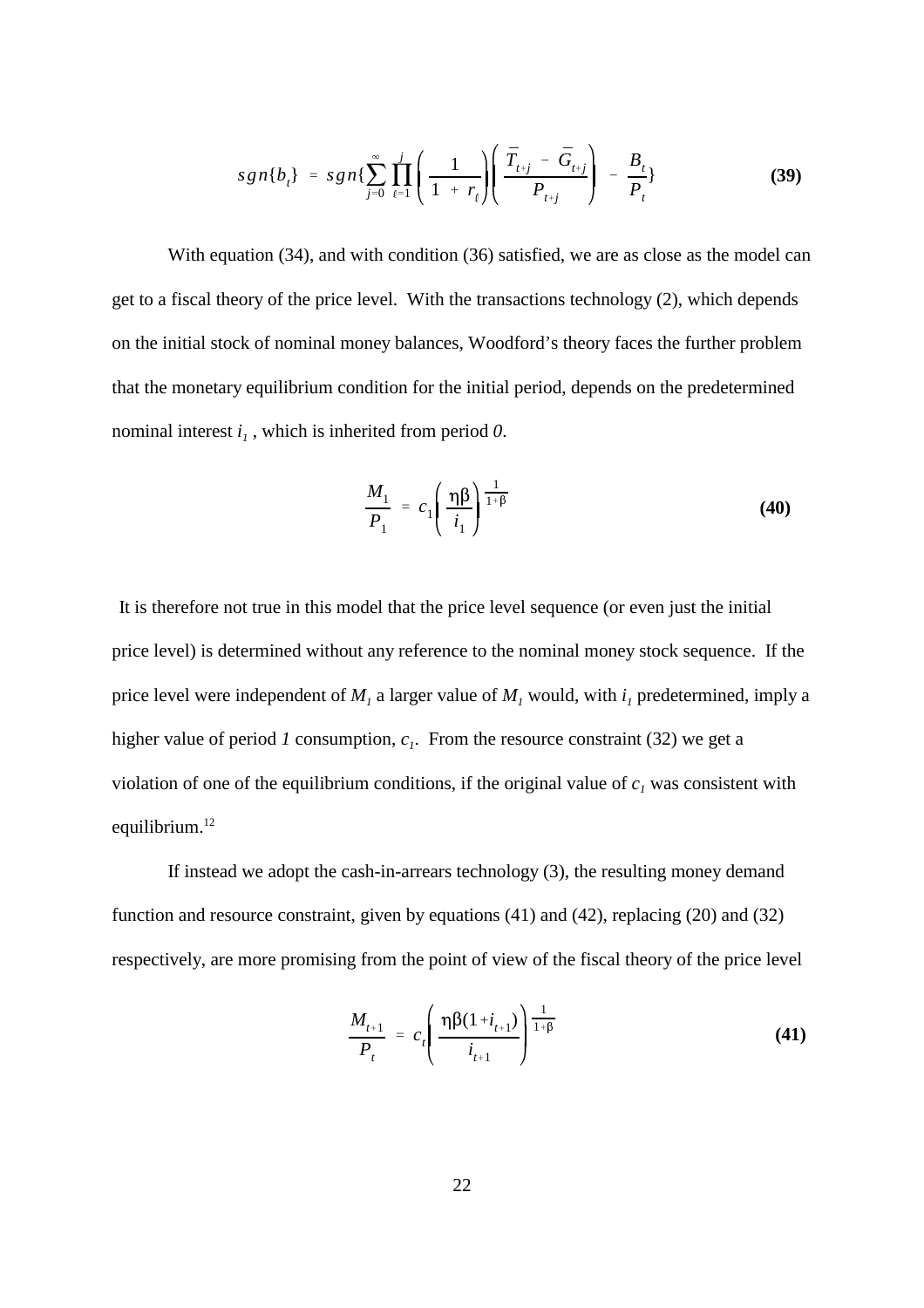$$
y_{t} = c_{t} \left( 1 + \eta^{\frac{1}{1+\beta}} \left( \frac{i_{t+1}}{\beta(1+i_{t+1})} \right)^{\frac{\beta}{1+\beta}} \right) + g_{t}
$$
(42)

What we get, however, is at most a fiscal theory of the *initial* price level. If the real interest rate sequence depends on the nominal money stock sequence, it is clear from (34) that we don't have a fiscal theory of the initial price level,  $P_i$ . Assume the real interest rate sequence is independent of the nominal money stock sequence. In that case the initial price level,  $P<sub>1</sub>$ , is independent of the nominal money stock sequence. From  $(41)$  and  $(42)$  it follows that  $i_2$  and  $c_1$  are functions of  $M_2$ . From the budget identity (33) it follows that  $B_2$  depends on the nominal money stock sequence and thus *that*  $P_2$  and all subsequent price levels depend on the money stock. By influencing the evolution of the nominal non-monetary debt (through its effect on the nominal interest rate), the money stock co-determines the equilibrium price sequence<sup>13</sup>. In fact, it is easily checked that the real interest rate sequence is not independent of the nominal money stock sequence $14$ . The price level sequence, including the initial price level, therefore depends on the nominal money stock sequence.

The reason for this is that the transactions technology of this model incorporates a strong form of non-separability of money and consumption. This is reflected in the Euler equation for consumption , which shows that, out of steady state, consumption growth depends both on the real and on the nominal interest rates. In order to get an equilibrium in which the initial price level is independent of the money stock, either a strict cash-in-advance or an (end-of-period) money-in-the utility function approach with money and consumption entering separably. The following example, taken from McCallum [1997b] illustrates this.

Households optimise the objective functional given in (43) subject to the earlier household budget identity and solvency constraint. The transactions technology is dropped.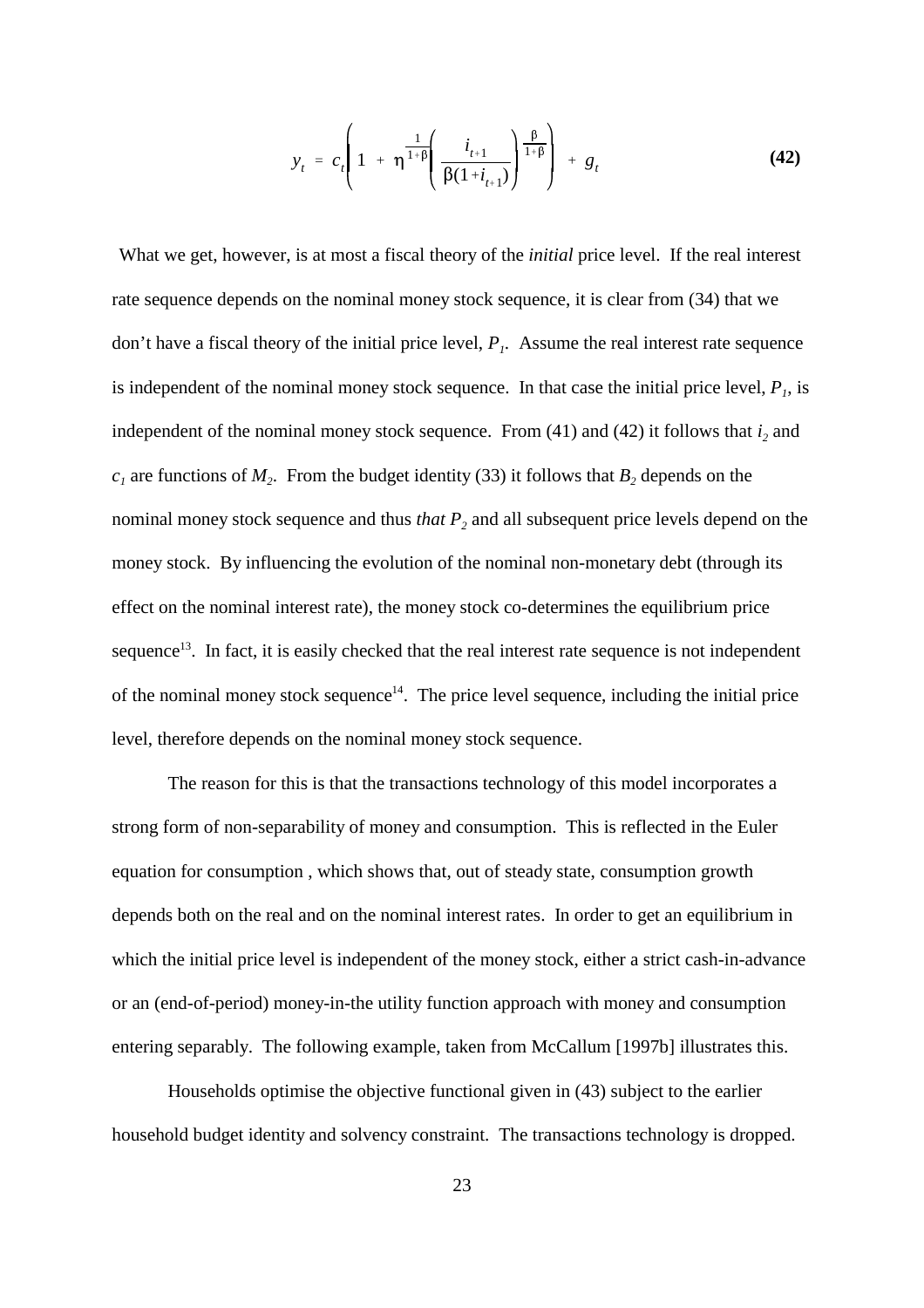Real public spending, g, real taxes plus real seigniorage,  $\bar{\tau}$ , and the stock of index-linked debt, *b*, are constant.

$$
u_{t} = \sum_{j=0}^{\infty} \left( \frac{1}{1-\epsilon} c_{t+j}^{1-\epsilon} + \phi \frac{1}{1-\epsilon} (\frac{M_{t+1}}{P_{t}})^{1-\epsilon} \right) \left( \frac{1}{1+\delta} \right)^{j} \qquad \epsilon, \phi, \delta > 0 \qquad (43)
$$

The optimal household programme is characterised by

$$
\left(\frac{c_{t+1}}{c_t}\right)^{\epsilon} = \frac{1 + r_{t+1}}{1 + \delta} \tag{44}
$$

and

$$
\left(\frac{M_{t+1}}{P_t c_t}\right)^{\epsilon} = \Phi\left(\frac{1+i_{t+1}}{i_{t+1}}\right)
$$
\n(45)

Since  $y = c + g$ , the only equilibrium that does not violate the government solvency constraint is given by (46)

$$
\left(\frac{M_{t+1}}{P_t(y-g)}\right)^{\epsilon} = \phi\left(\frac{1+i_{t+1}}{i_{t+1}}\right)
$$
\n(46)

$$
1 + \delta = 1 + r_{t+1} = (1 + i_{t+1}) \frac{P_t}{P_{t+1}}
$$
 (47)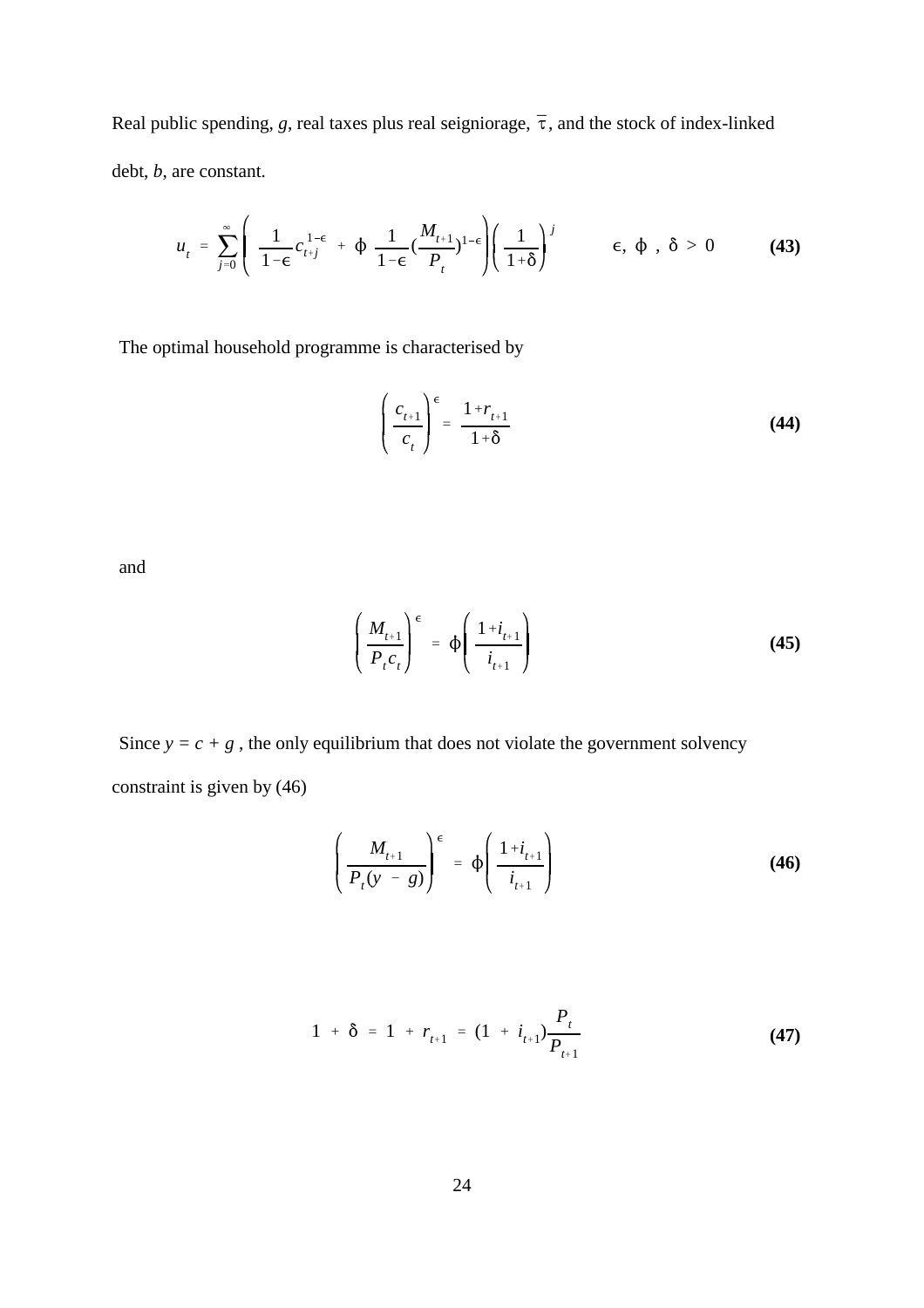$$
\frac{B_t}{P_t} = \left(\frac{1+\delta}{\delta}\right)(\bar{\tau} - g) - b \tag{48}
$$

Here we have the pure fiscal theory of the *initial* price level<sup>15</sup>. The initial price level is uniquely determined by equation (48) for  $t = 1$ , and is proportional to the initial stock of nominal non-monetary debt (a strict quantity theory of nominal bonds). Given this initial price level, all future price levels are determined from (49) and

$$
\left(\frac{M_{t+1}\left(\frac{1+\delta}{\delta}\right)(\bar{\tau}-g)-b}{B_t}\right)^{\epsilon} = \phi\left(\frac{(1+\delta)B_{t+1}/B_t}{(1+\delta)(B_{t+1}/B_t)-1}\right)(y-g)
$$
(49)

*Future* price levels (for  $t \geq 2$ ) are not independent of the sequence of nominal money stocks, because the nominal money stock sequence affects the nominal interest rate and thus the evolution of the future stock of nominal non-monetary debt. Given  $B_t$  (and thus  $P_t$ ) a larger value of  $M_{i+1}$  implies a lower nominal interest rate and therefore, with a constant real interest rate, a lower future nominal debt stock,  $B_{t+1}$  and a lower future price level.

In summary, the flaws in the fiscal theory of the price level are that the government's fiscal-financial programme is overdetermined and that the government solvency constraint is required to hold only for equilibrium price level sequences rather than for all price sequences, and only for arbitrarily restricted configurations of public spending, revenues and initial debt stocks. The discussion also makes clear that even if one is willing to live with these flaws, the fiscal theory of the price level is only a purely fiscal theory of the *initial* price level. Even then further restrictions have to be imposed on the way money is introduced into the model.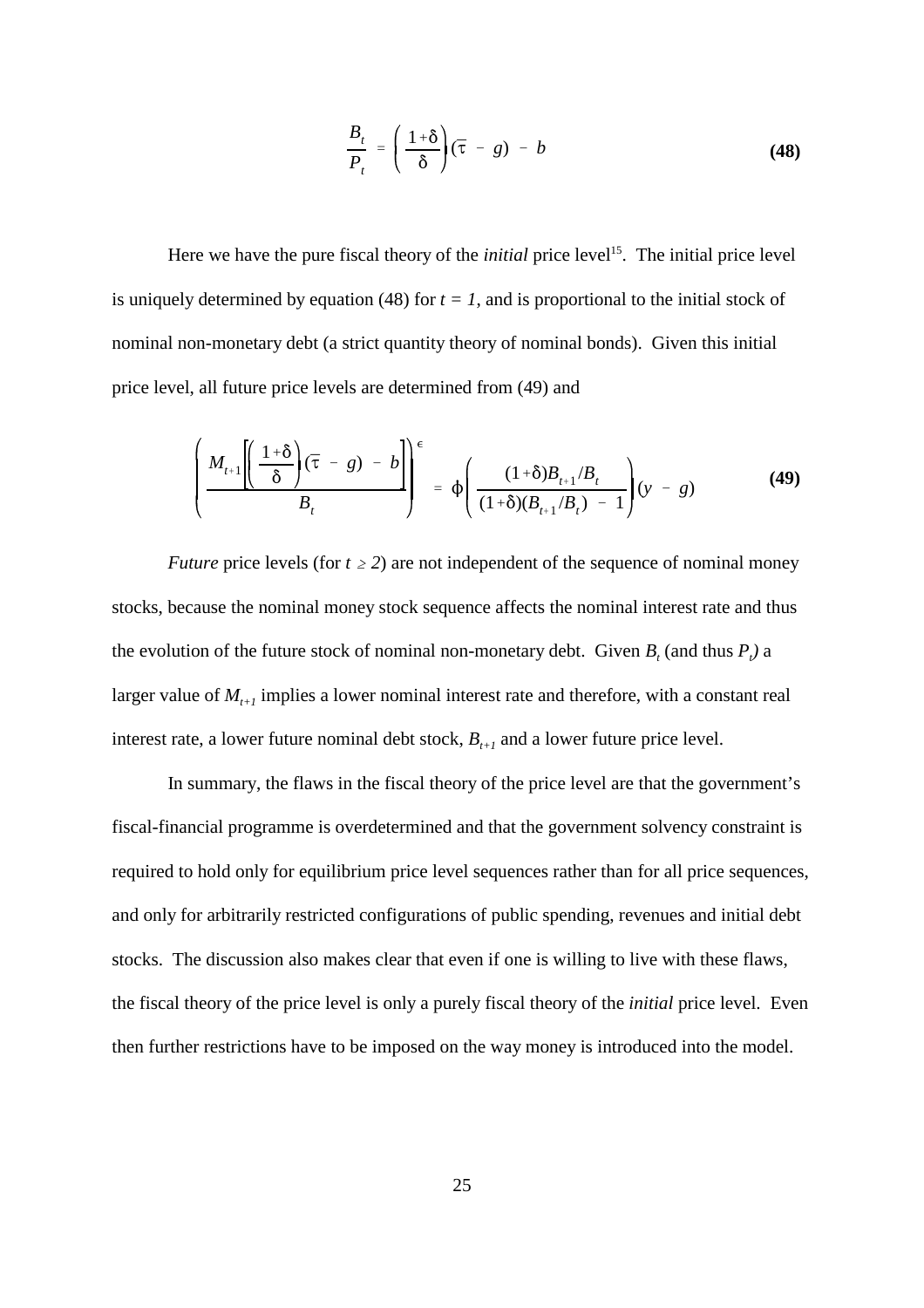#### **A Household Debt Theory of the Price Level?**

 $c_1 = \bar{c}_1 > 0$ . The remaining conditions governing private sector behaviour remain in Woodford's approach can be applied to the private sector solvency constraint as well. Assume that government follows a fiscal-financial rule consistent with government solvency, say the balanced budget rule, given in (17), which keeps constant the nominal value of the public debt. The real government spending sequence and the nominal money stock sequence are exogenous as before. Now overdetermine the private sector's consumption and portfolio allocation programme by fixing exogenously the initial value of private consumption, effect<sup>16</sup>. With initial consumption fixed at an arbitrary initial value, the private sector solvency constraint will not in general be satisfied. If we now also weaken the private sector solvency constraint by requiring it to hold only in equilibrium, there may exist a unique sequence of prices which allows the private sector to satisfy its solvency constraint. In a stationary environment that would be the price sequence that keeps the real value of private financial wealth constant. This price level sequence equates the real value of the private sector's nominal stocks of government liabilities with the present discounted value of the

future primary private sector surpluses and the outstanding stock of private sector holdings of real public debt. That is, for all  $t \geq 1$ ,

$$
\frac{B_t}{P_t} = \sum_{\ell=0}^{\infty} \prod_{j=1}^{\ell} \left( \frac{1}{1+r_{t+j}} \right) \left[ e_{t+\ell} + \tau_{t+\ell} - y_{t+\ell} + \left( \frac{i_{t+\ell+1}}{1+i_{t+\ell+1}} \right) \frac{M_{t+\ell+1}}{P_{t+\ell}} \right] - b_t
$$
\n(50)

Condition (51), analogous to (39) will have to be satisfied for this to be possible, that is, for all  $t \geq 1$ ,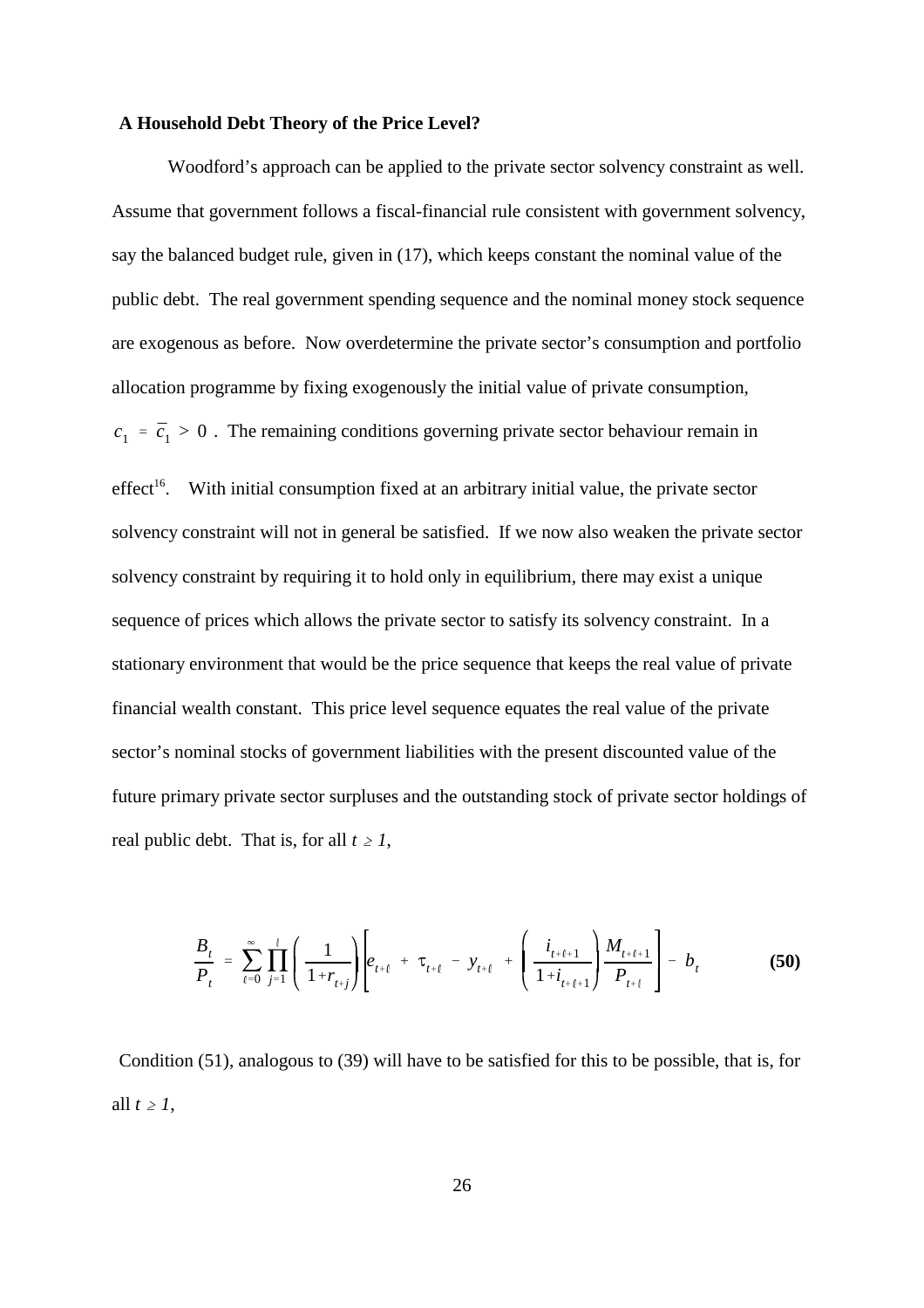$$
sgn\{B_t\} = sgn\{\sum_{\ell=0}^{\infty}\prod_{j=1}^{\ell} \left(\frac{1}{1+r_{t+j}}\right) \left[e_{t+\ell} + \tau_{t+\ell} - y_{t+\ell} + \left(\frac{i_{t+\ell+1}}{1+i_{t+\ell+1}}\right) \frac{M_{t+\ell+1}}{P_{t+\ell}}\right] - b_t\}
$$
(51)

For this 'solution' too, it remains true that two wrongs don't make a right.

If it is correct that Woodford's fiscal theory of the price level derives from an illposed general equilibrium construct, is there any point in testing its empirical implications, such as the relationship between the government's non-monetary nominal debt and the general price level? Presumably, as long as there are no logical inconsistencies in the model, empirical testing would be interesting, because my rejection of Woodford's approach is, ultimately, a rejection of some of his assumptions. These assumptions happen to be so fundamental to the construction of any general equilibrium model (and indeed to any model of rational choice subject to budget constraints), that I would not consider the fiscal approach to be a high-priority candidate for empirical verification or refutation. This view does not seem to be universally shared, however (see e.g. Canzoneri, Cumby and Diba [1998]).

It will be clear that Woodford's fiscal theory of the price level is quite distinct from Sargent and Wallace's [1981] fiscal theory of inflation.In their "Unpleasant Monetarist Arithmetic" paper, government policy follows two regimes. For a finite period of time, the growth rate of the nominal money stock is fixed exogenously. The primary deficit as a fractions of GDP is exogenous and constant throughout. During this interval, government borrowing is determined residually. Following the fixed interval, the ratio of non-monetary public debt to GDP is stabilized at the value achieved at the end of the interval. The central point is that, if the (exogenous) monetary growth rate is reduced temporarily without any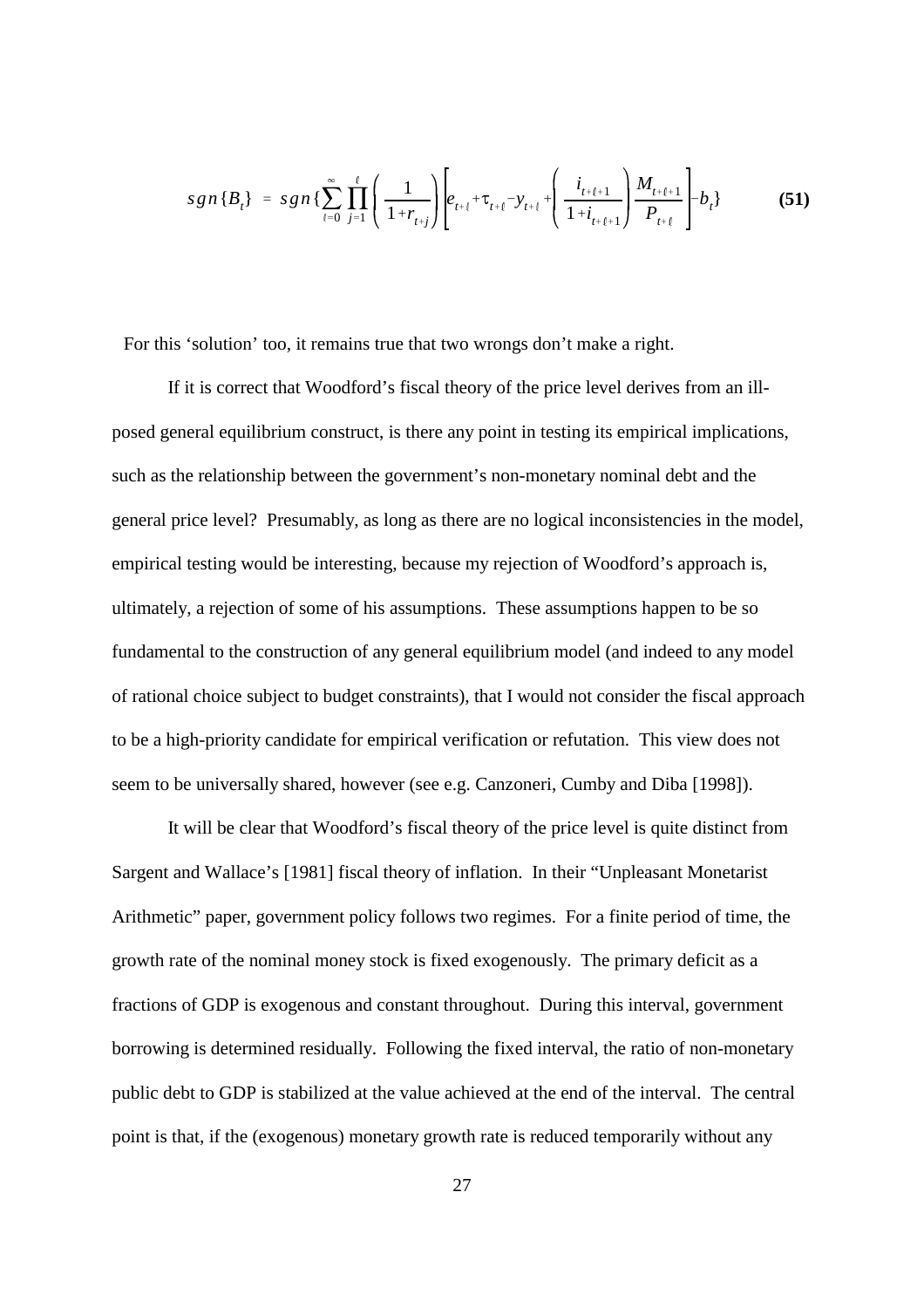change in the (exogenous) primary government deficit-GDP ratio, non-monetary public debt will accumulate at a faster rate for as long as the lower growth rate of nominal money is in effect. When following the fixed interval of lower monetary growth, the government's nonmonetary debt-GDP ratio is stabilised, monetary growth is determined residually. If the real interest rate exceeds the growth rate of real GDP, the higher debt-GDP ratio reached at the end of the fixed interval of lower monetary growth, implies a higher subsequent growth rate of nominal money and a higher rate of inflation. When velocity is a function of the expected rate of inflation, it is even possible that the inflation rate rises even during the interval of lower monetary growth. While in the Sargent-Wallace model inflation is a monetary phenomenon, ultimately, for unchanged fiscal fundamentals (real taxes and spending) money is a fiscal phenomenon. In Sargent and Wallace, the government satisfies its solvency constraint for all price sequences<sup>17</sup> and the fiscal-financial programme is not overdetermined. Theirs is a valid, well-posed, theory.

# **V. Neutrality and price level determinacy in a world without money.**

We now return to the model of section II. Consider the limiting case of the economy where the efficiency of the payment mechanism has improved to the point that money has become redundant. This occurs when  $\eta = 0$ . In the limit, as  $\eta \rightarrow 0$ , real money demand goes to zero and *e* tends to *c*. The real equilibrium variables of the model approach their equilibrium value at  $\eta = 0$ . Discussion of what happens to nominal variables in the limit is postponed.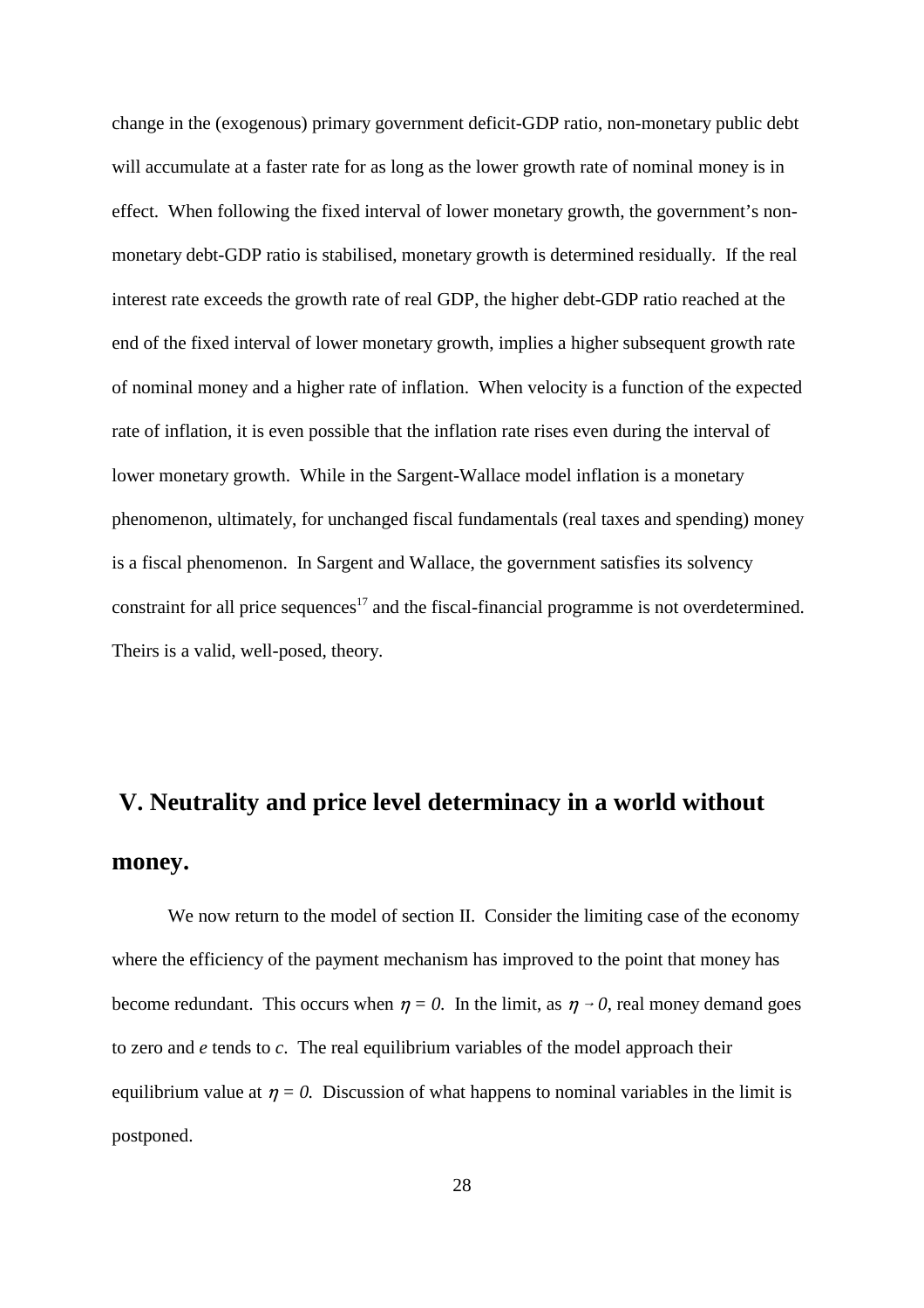The equilibrium when  $\eta = 0$ , is characterized by:

$$
\left(\frac{c_{t+1}}{c_t}\right)^{\epsilon} = \frac{1 + r_{t+1}}{1 + \delta} \tag{52}
$$

$$
y_t = c_t + g_t \tag{53}
$$

$$
\frac{B_t}{P_t} + b_t = \sum_{j=0}^{\infty} \left( \prod_{\ell=1}^j \left( \frac{1}{1 + r_{\ell}} \right) (\tau_{t+j} - g_{t+j}) \right)
$$
(54)

$$
1 + r_{t+1} = (1 + i_{t+1}) \frac{P_t}{P_{t+1}}
$$
 (55)

Given  ${g_t}$ ,  $t = 1, 2, ...,$  the equilibrium conditions (52), (53) and (54) determine the equilibrium values of the real endogenous variables:  ${c_t, r_{t+1}}$  ;  $t = 1, 2, ...$ .

 $\sum$  $\infty$  $\sum_{t=1}$ N *t taxes*,  $\sum_{t=1}$   $\prod_{j=2}$   $\tau_i/(1 + r_j)$ , *is exogenous,*  $P_t$  is strictly proportional to  $B_t$ , the nominal value of It is immediately apparent from (54) that, *if the real present discounted value of future*

the initial stock of nominally denominated non-monetary public debt. This strict quantity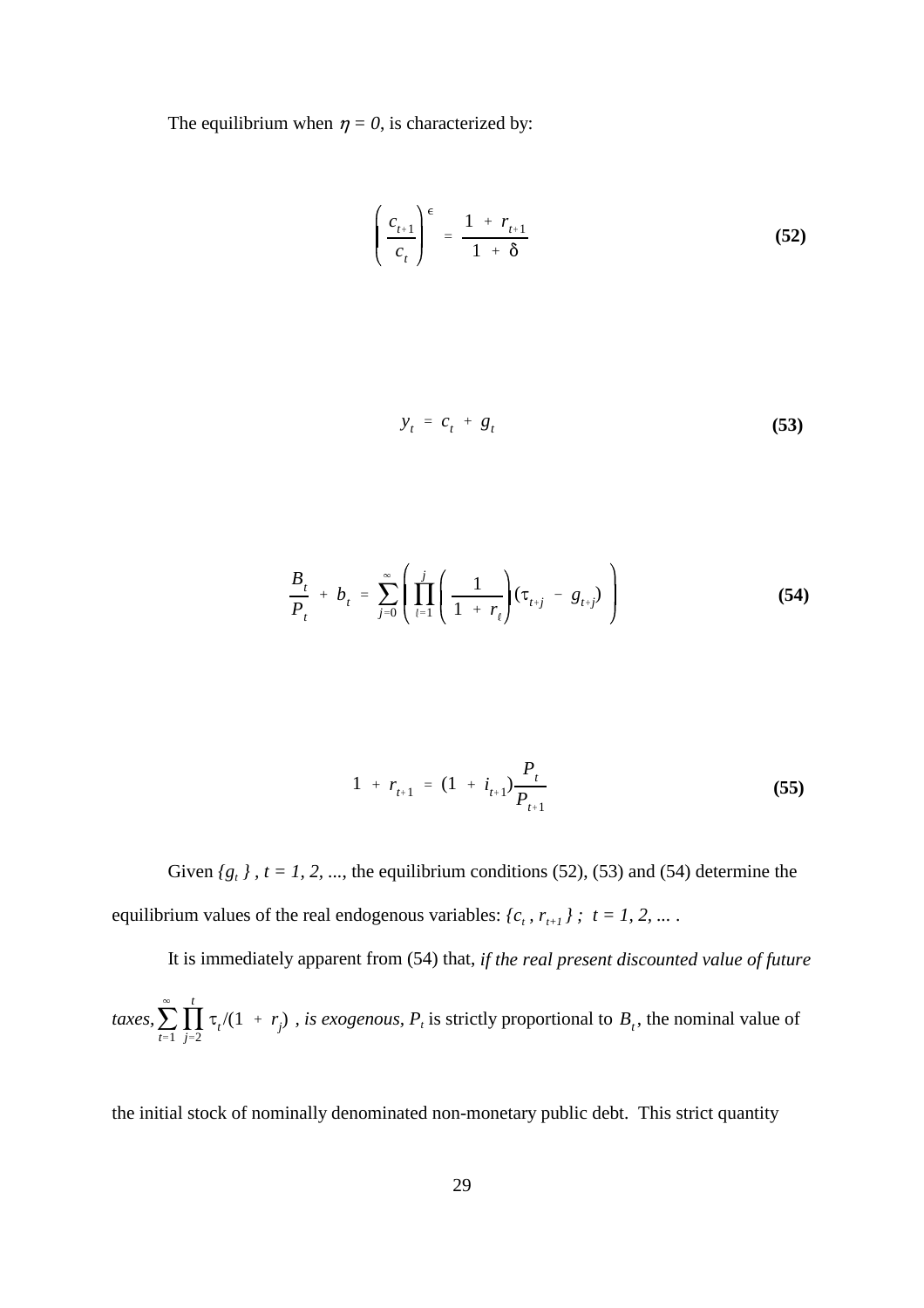theory of nominal non-monetary public debt is just a version for a demonetised economy of the fiscal theory of the price level considered in Section IV. As in Section IV, it is clear that, for given initial stocks of government liabilities, a given real spending programme (and a given sequence of monetary financing), the present discounted value of future taxes should be treated as an endogenous variable, which assumes the value required to satisfy the government's solvency constraint.

It is also apparent from equation (54) and the requirement that  $P \ge 0$ , that this quantity theory of nominal public debt could only hold if condition (36) is satisfied, the same arbitrary restriction that had to be satisfied for the fiscal theory of the price level to apply in an economy with money. Note that this implies, again as in Section IV, that for the demonetised economy to have a nominal anchor, exogenous nominal and real payment streams (or (nonmonetary) nominal and real assets and liabilities), both have to enter in the government's intertemporal budget constraint.

In the demonetised economy, money has become solely a numeraire. While securities may be denominated in terms of money, interest payments and repayment of principal are not made in money, which no longer has any physical existence. We know from general equilibrium theory that the numeraire need not be a good or bundle of goods in the commodity space. Indeed, the numeraire could be something entirely fictitious, such as phlogiston. Only relative prices matter and are determinate. The model of this paper follows the literature in identifying the numeraire with the medium of exchange. In reality, bounded rationality arguments favour such an identification, but the two functions, numeraire and medium of exchange, are logically and functionally distinct<sup>18</sup>. When  $\eta = 0$ , there no longer is a medium of exchange and money will not be held in any positive nominal interest rate equilibrium. No nominal outside asset appears in any of the equilibrium conditions other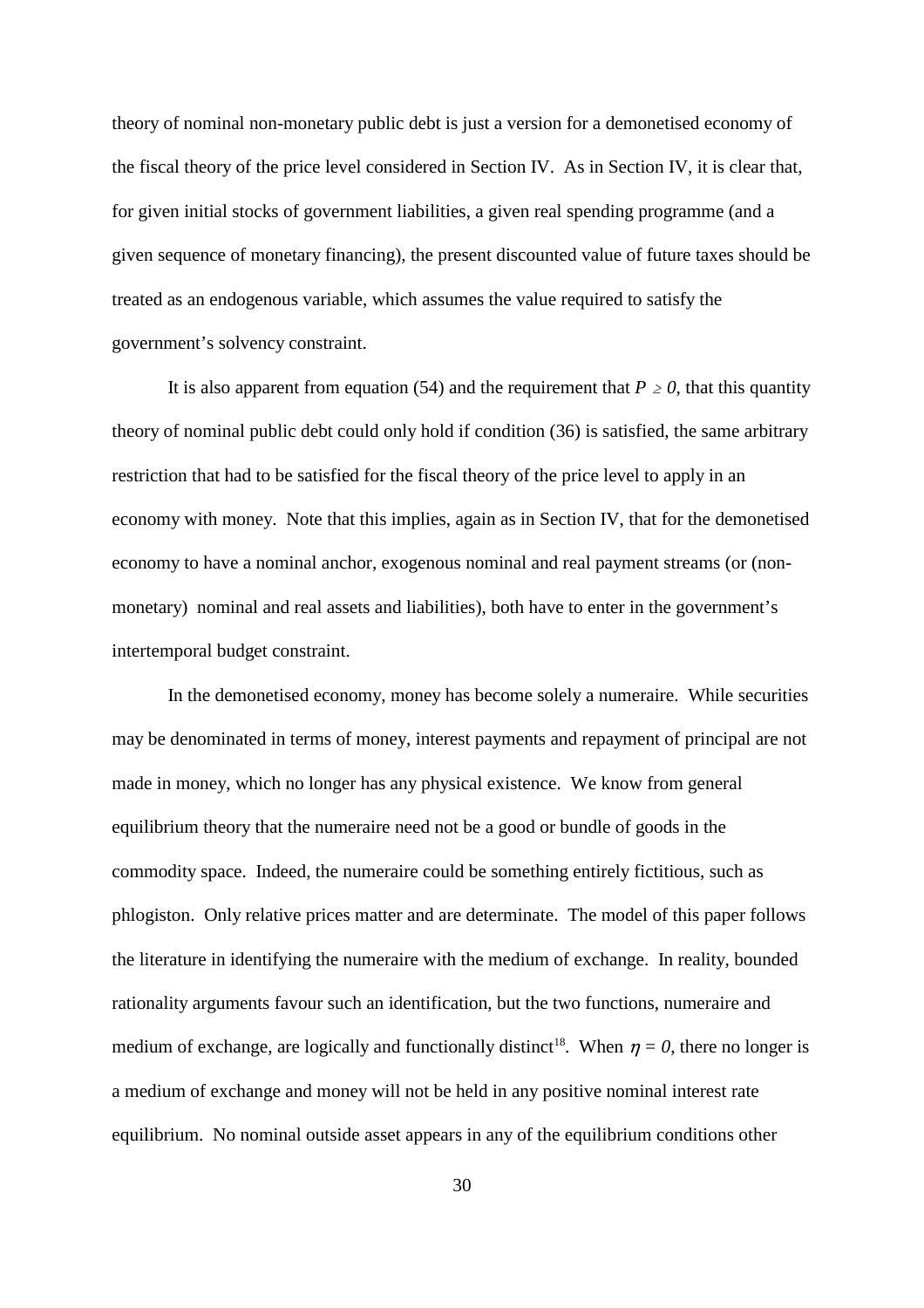than the government's (or the household's) intertemporal budget constraint. If something called money is designated as numeraire, the price level in terms of money will be determinate only if there are outside claims denominated in the numeraire that are willingly held in equilibrium and if the real taxes are exogenous, that is, if the government's fiscalfinancial programme is overdetermined. Unsurprisingly, I reject this over-determination and treat real taxes as residually determined to satisfy the government solvency constraint for all price sequences and for all initial debt stocks. I therefore conclude that both the price level and the real present value of taxes are indeterminate in the demonetised economy when the government follows a monetary rule.

that is,  $\lim_{n \to 0} P_t = \infty$ . When  $\eta = 0$ , the price level is indeterminate. With real taxes endogenously determined to satisfy the government solvency constraint, the limit as  $\eta \to 0$ , the price level,  $P_t$ , is not the price level when  $\eta = 0$ . By the monetary equilibrium condition, holding with equality as long as  $\eta > 0$ , we see that, for a given sequence of the nominal money stock, the price level increases without bound as  $\eta \rightarrow 0$ ,

### **VI. Nominal interest rate rules**

# **VI.1 Price level determinacy under a fixed nominal interest rule in an economy with money**

We return to the case where money has a transactions function,  $n > 0$ , but now suppose the government pegs the nominal interest rate each period at a positive value:

$$
i_t = \bar{i}_t > 0 \qquad t = 1, 2, ... \tag{56}
$$

In each period, *t*, the government and households take as given (or predetermined) the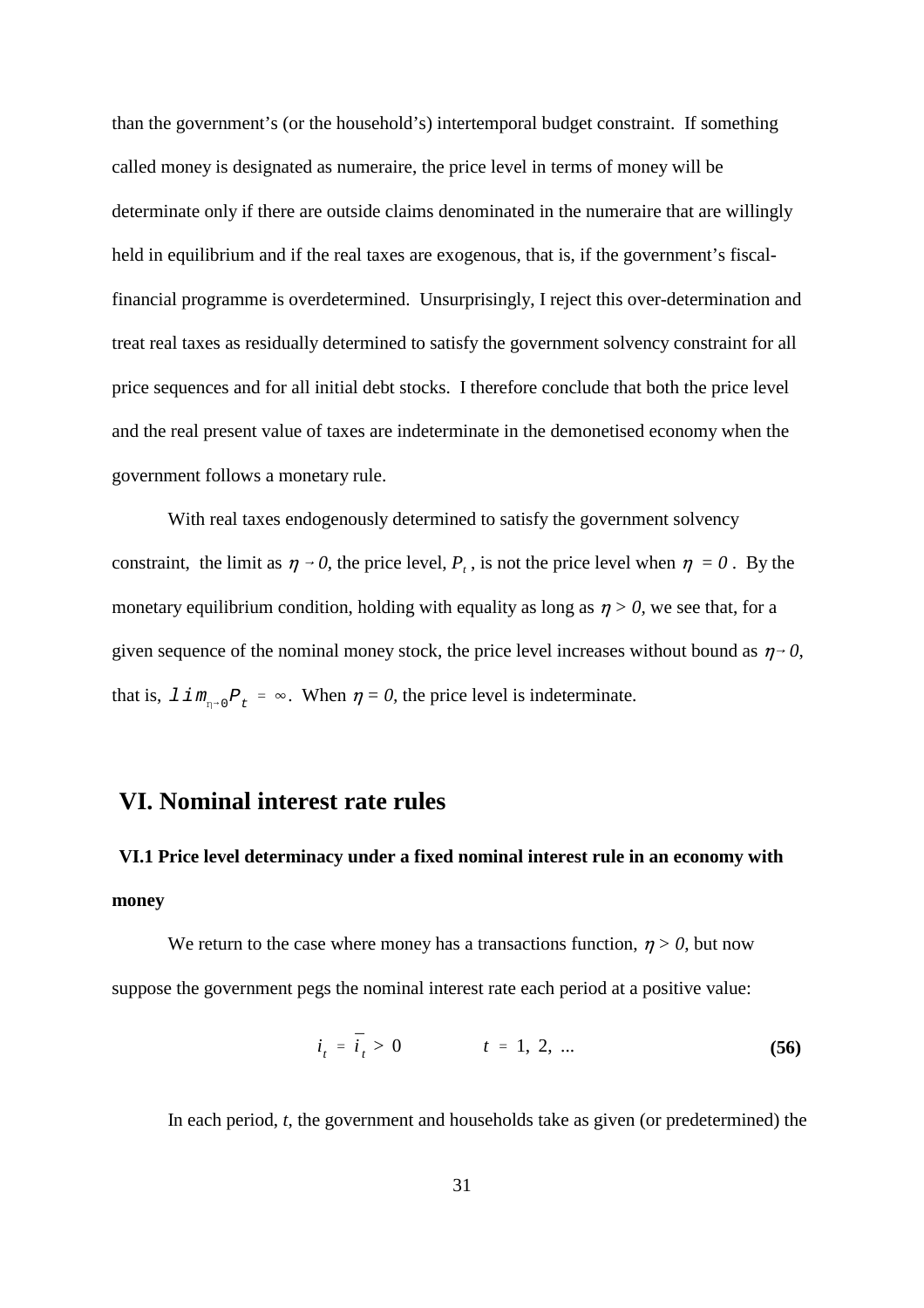financial assets carried into that period. We first consider the cash-in-advance transactions technology (2).

#### **Equilibrium**

The equilibrium of the economy under an exogenous (or open-loop) nominal interest rate rule is given by equations (19) to (23), for  $t = 1, 2, \dots$ , the government's intertemporal budget constraint for period *1*, (24) and the initial conditions for the three financial asset stocks..

 $\sum$  $\infty$  $\sum_{t=1}$ N *t , P<sub>t</sub> }; t* = 1, 2, ... , and  $\sum_{t=1}^{n} \prod_{j=2}^{n} \tau_{t} / (1 + r_{j}).$ Given  ${g_t, i_{t+1}}$ ,  $t = 1, 2$ , the equilibrium conditions then determine  ${c_t, e_t, M_{t+1}, r_{t+1}}$ 

With the cash-in-advance transactions technology, the price level is determinate even under an exogenous nominal interest rate policy. The reason is that the initial stocks of public debt (monetary and non-monetary) are predetermined and because, *with the transactions technology (2) and the money demand function (10) implied by it, the initial,* predetermined money stock,  $M<sub>1</sub>$ , determines the initial price level.  $P<sub>1</sub>$ , given the exogenous nominal interest rate  $i_l$  and the level of consumption  $c_l$ , which is independent of the sequence of nominal prices , given the sequence of nominal interest. With the initial price level pinned down by the pre-determined initial nominal money stock, the entire equilibrium price sequence is determinate.

Key to this result is the assumption that transactions during period *t* are facilitated by the real value of the nominal money stock in existence at the beginning of that period (equation (2)). Since the initial stock of money is inherited from the previous period, the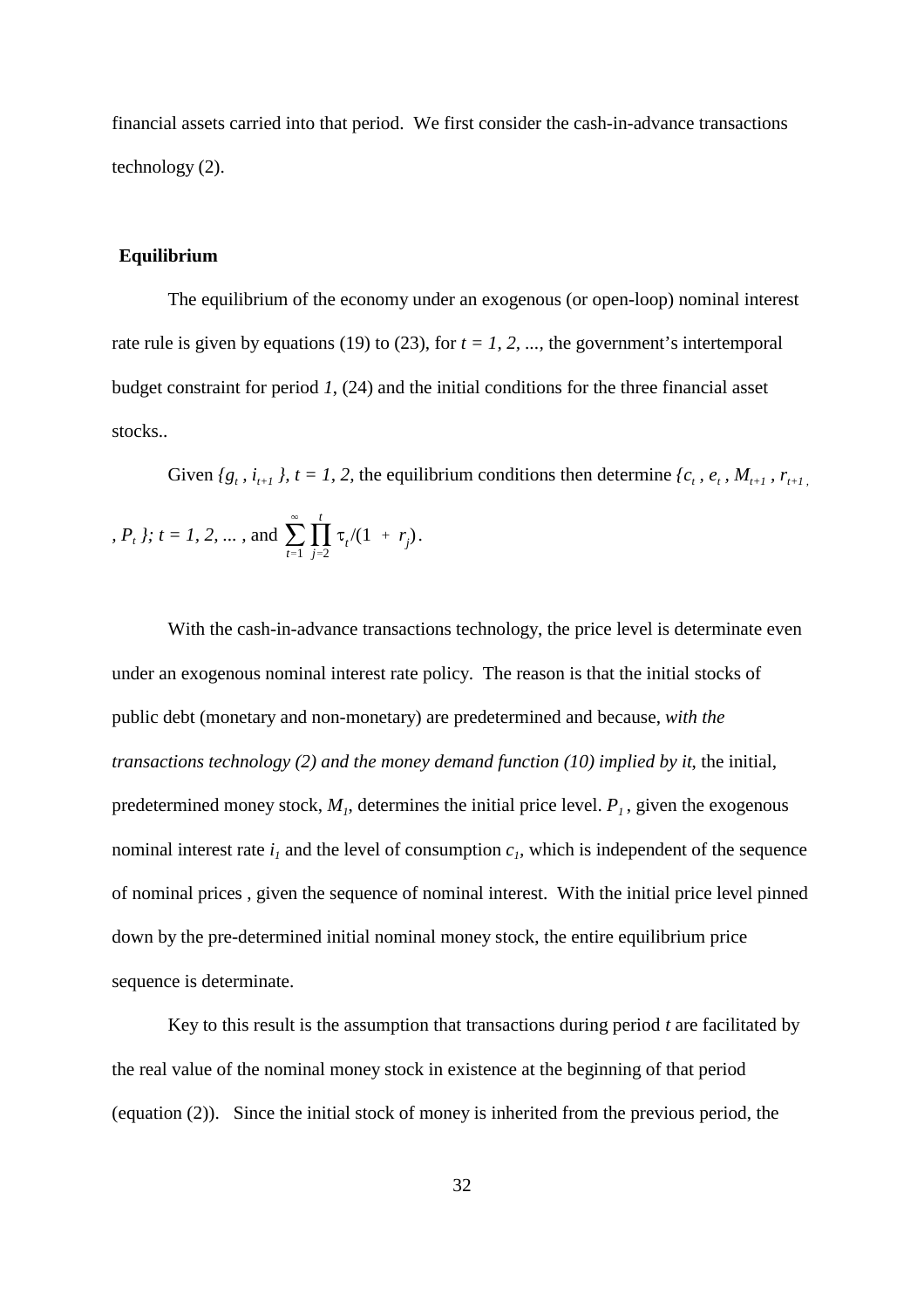price level is determinate but *hysteretic*. This means that the steady state price level sequence<sup>19</sup> depends on the steady state nominal money stock sequence, but this steady state nominal money stock sequence cannot be determined from the steady state equilibrium conditions of the model alone. It requires knowledge of the steady-state nominal money stock sequence which is a function of the initial, pre-determined, nominal money stock,  $M<sub>1</sub>$ . I summarize this as Proposition 3.

#### **Proposition 3.**

*Suppose the transactions technology requires the use of predetermined initial money balances. Then the price level is determinate but hysteretic under an exogenous nominal interest rate peg.*

The following two propositions follow by inspection.

#### **Proposition 4.**

*Suppose the transactions technology requires the use of predetermined initial money balances and that the nominal interest rate is pegged. Money is conditionally neutral, in the sense that a given proportional increase in the initial nominal money stock is associated with an equal proportional increase in all prices and in all future nominal monev stocks*<sup>20</sup>.

#### **Proposition 5.**

*Suppose the transactions technology requires the use of predetermined initial money balances and that the nominal interest rate is pegged. The set of all monetary and nonmonetary nominal government debt instruments, is jointly unconditionally neutral, in the*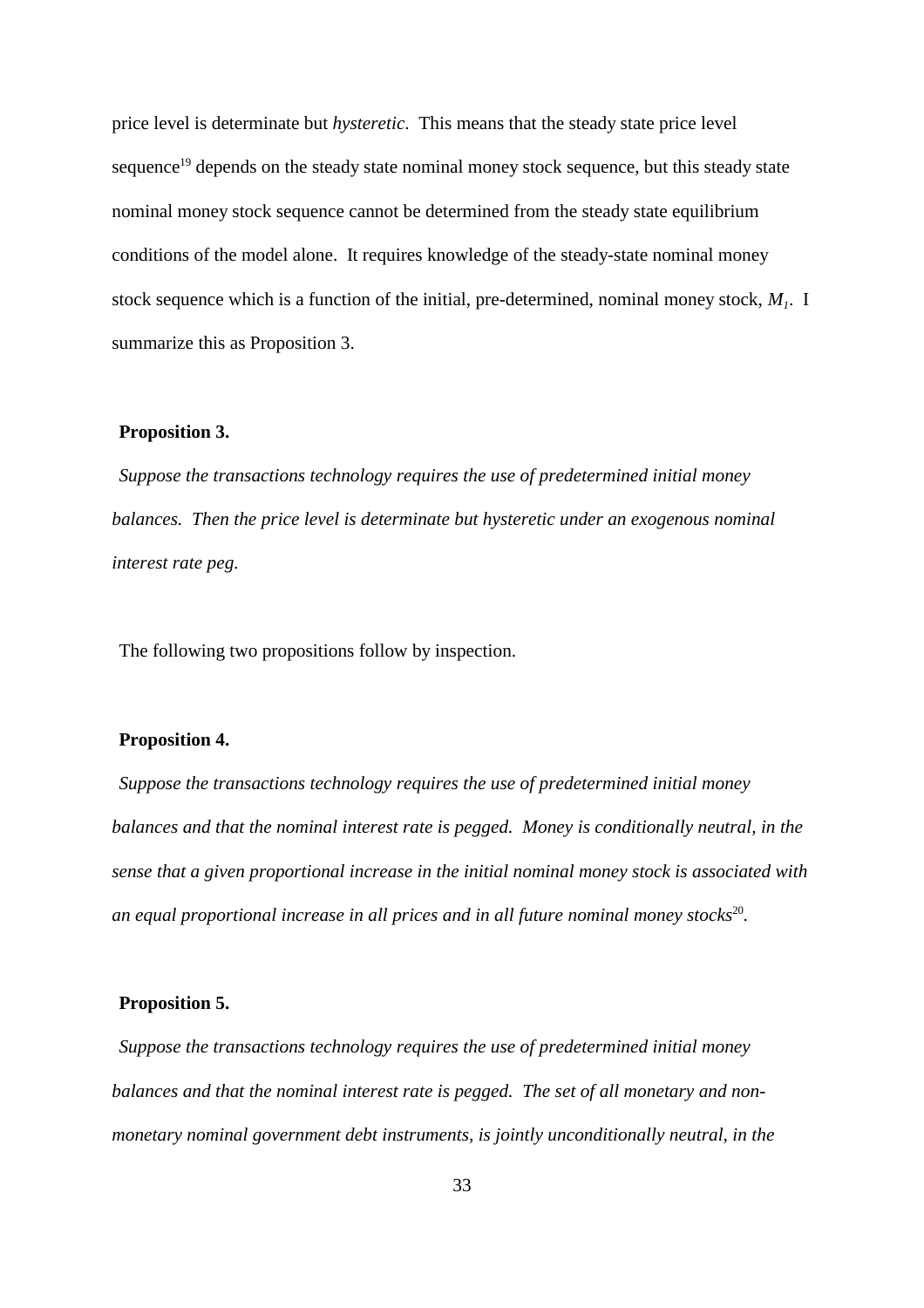*sense that a given proportional increase in the initial nominal money stock and the initial stocks of nominal public debt is associated with an equal proportional increase in all prices and in all future nominal money stocks. No change in the present discounted value of taxes is required to satisfy the government's intertemporal budget constraint.*

How plausible is the transactions assumption embodied in equation (2)? It certainly is in the spirit of cash-in-advance models that require households to choose their transactions balances before the consumption markets open. It is nevertheless instructive to consider the alternative possibility, embodied in equation (3), that the end-of-period money stock (a choice variable during the period in question) enters as an argument in the shopping function.

The equilibrium conditions for this 'cash-in-arrears' shopping function are the same except for the replacement of equations (19), (20) and (21), by, respectively, equations (11), (12) and (3). It is immediately apparent that the price level now is indeterminate under an exogenous nominal interest rate peg. The initial nominal money stock,  $M<sub>1</sub>$ , and the other initial financial asset stocks, enter the equilibrium conditions only through the household and public sector solvency constraints. Assume the initial value of the aggregate nominal government liabilities, monetary and non-monetary, is positive. A higher initial price level, *P1* , would imply a lower real initial value of government's financial liabilities and of the private sector's initial financial wealth. Let the nominal money stock in period *2* and in all later periods be higher by the same proportion as  $P<sub>1</sub>$ . A reduction in the present value of the sequence of real taxes equal to the reduction in the initial real value of the government's financial liabilities would restore the original real equilibrium<sup>21</sup> and increase all nominal wages and prices by the same proportion as  $P_i$ . End-of period real money balances,  $M_{i+1}/P_i$ ,  $t = 1, 2, \ldots$ , would be invariant, but nominal money stocks and nominal prices would be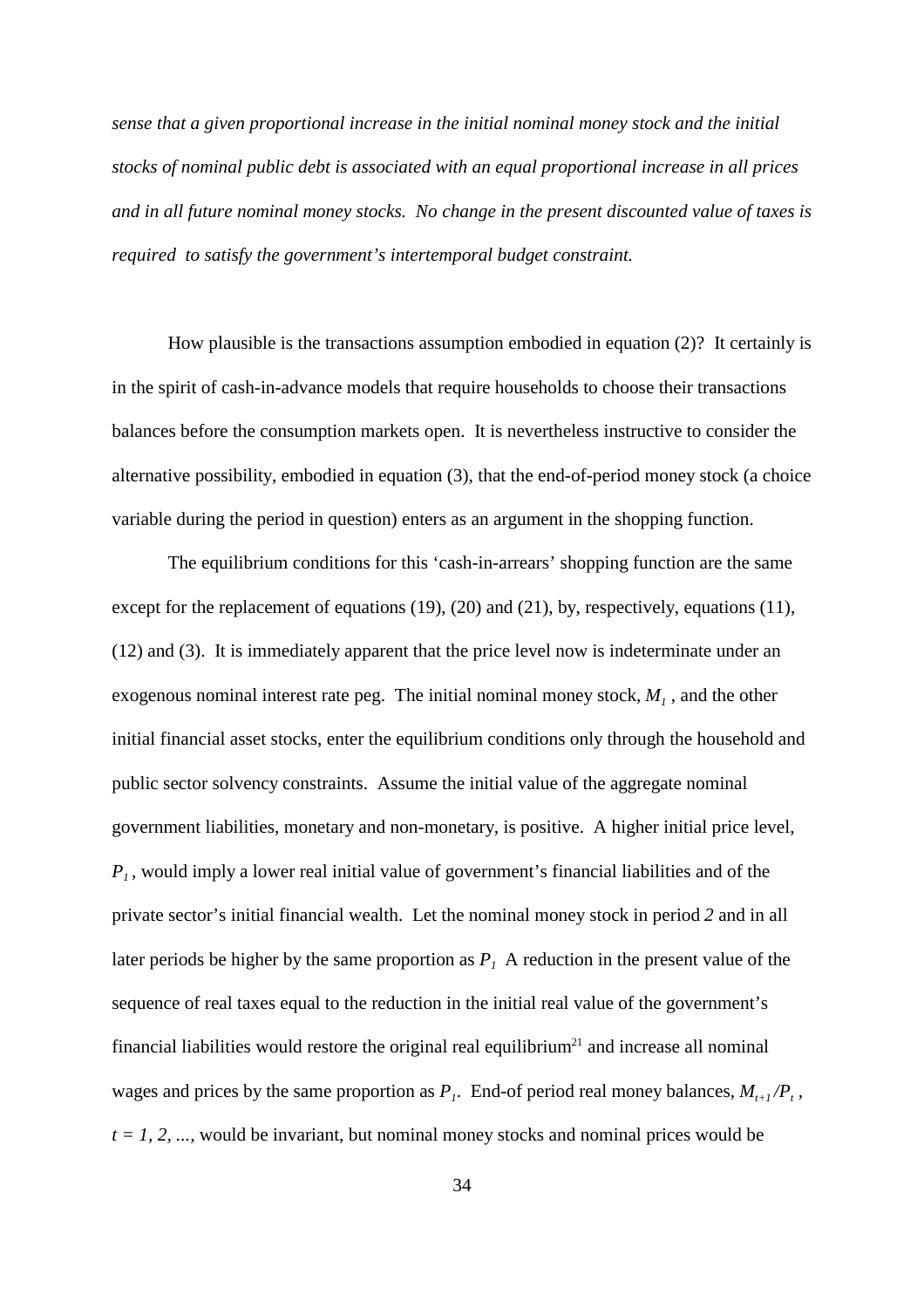indeterminate.

This suggests the following proposition.

#### **Proposition 6.**

*Suppose the transactions technology permits the use of end-of-period money balances. Then the price level is indeterminate under an exogenous nominal interest rate peg.*

McCallum [1986] argues that the price level is determinate even when the nominal interest rate is pegged. He derives his result for the limiting case of a general monetary rule which links the nominal money stock to the nominal interest rate. In our model, such a rule could be expressed as follows<sup>22</sup>:

$$
M_t = \epsilon_0 + \epsilon_1(i_t - \bar{i}) \qquad \epsilon_1 > 0
$$

rate peg,  $i_i = \overline{i}$ . The determinate (indeed unique) minimal state solution for the price level It is clear that in his approach, the nominal money stock is not a predetermined variable, so our Proposition 6 should apply. McCallum considers the limiting behaviour of such an economy as  $\epsilon_1 \rightarrow \infty$ . As  $\epsilon_1 \rightarrow \infty$ , the monetary rule converges to the nominal interest for finite values of  $\epsilon_1$  has a well-behaved limit as  $\epsilon_1 \rightarrow \infty$ . All that this establishes, however, is that the limiting equilibrium price level sequence as  $\epsilon_1 \rightarrow \infty$  is *an* equilibrium price level sequence for the case where  $\epsilon_1 = 0$ . Since the price level when  $\epsilon_1 = 0$  is indeed indeterminate, it is neither surprising, nor a source of comfort for policy makers, that *one* of the continuum of possible price levels consistent with an interest rate pegging policy is indeed the limiting price level supported by a sequence of values of the monetary policy rule parameter that approximates the interest rate peg.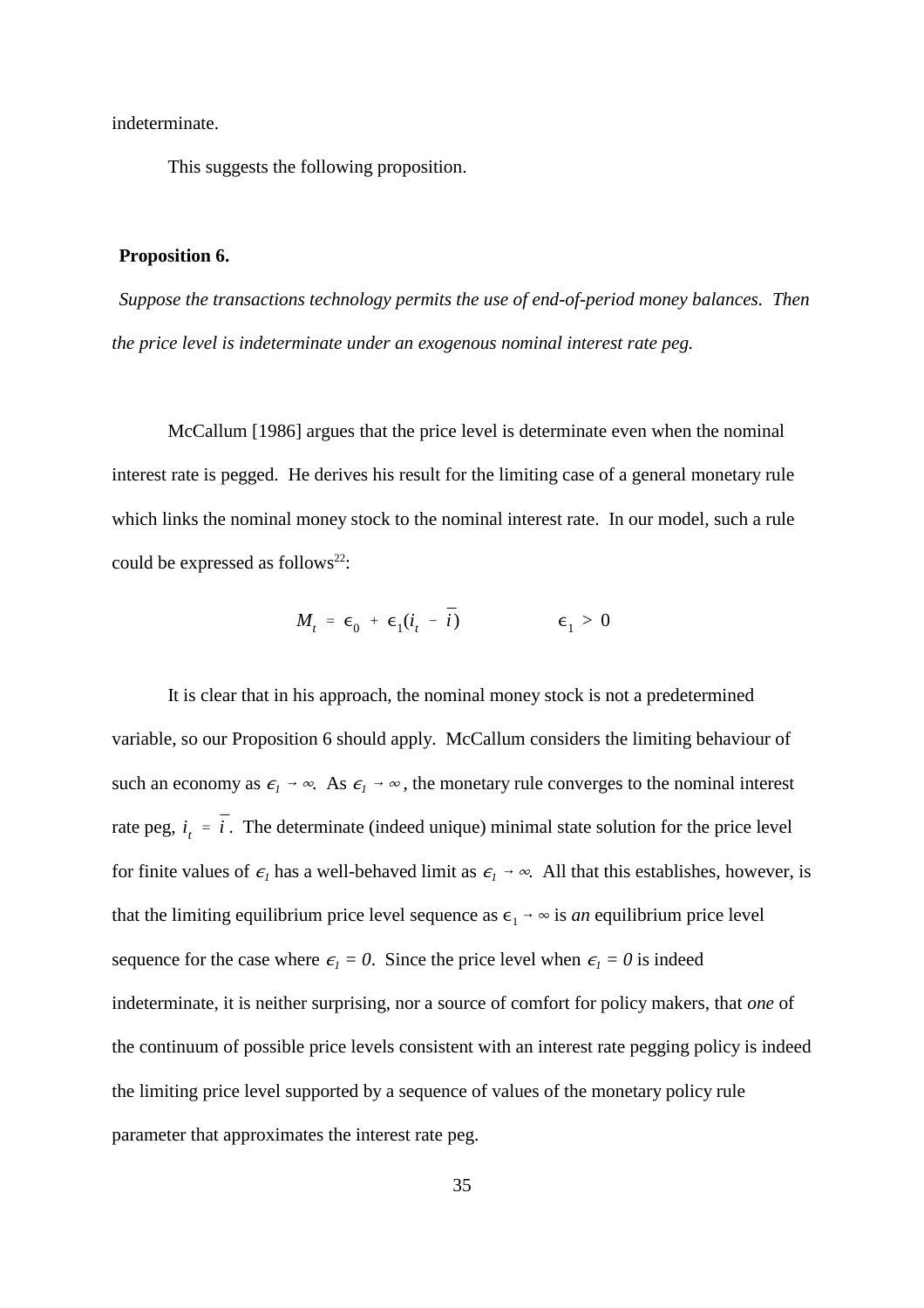The sequence of monetary policy rule parameter values involved in this limiting process is a sequence of complete histories of 'parallel economies', each of which operates, for all time, under a constant value of this parameter. It does therefore not describe the behaviour over time of a single economy whose policy parameter converges gradually to that consistent with an interest rate peg.

## **VI.2 Price level determinacy under an interest pegging policy in an economy without money**

Consider again the case where the transactions technology requires the use of the initial money stock (equation (2))<sup>23</sup>. Now  $\eta = 0$  and money demand is zero. The equilibrium of this economy can be characterized by equations (52) to (55), for  $t = 1, 2, \dots$ , and the initial conditions for the real and nominal asset stocks.

 $\sum$  $\infty$  $\sum_{t=1}$ N *t*  $\{c_t, r_{t+1}, P_t/P_{t+1}\}\$ ,  $t = 1, 2, ...,$  and  $\sum_{t=1} \prod_{j=2} \tau_t/(1 + r_j)$ . Given  ${g_t, i_{t+1}}$ ,  $t = 1, 2, ...,$  the equilibrium conditions then determine the values of

Both the general price level and the present value of current and future taxes are indeterminate if real taxes are residually determined to satisfy the government solvency constraint. If the real present discounted value of future taxes is kept constant, we have a strict quantity theory of nominal non-monetary public debt, provided condition (36) is satisfied.

Restricting ourselves to the case where real taxes adjust to satisfy the government solvency constraint<sup>24</sup>, price level indeterminacy can be avoided only by providing some other nominal anchor. A plausible candidate might seem dropping the assumption that the interest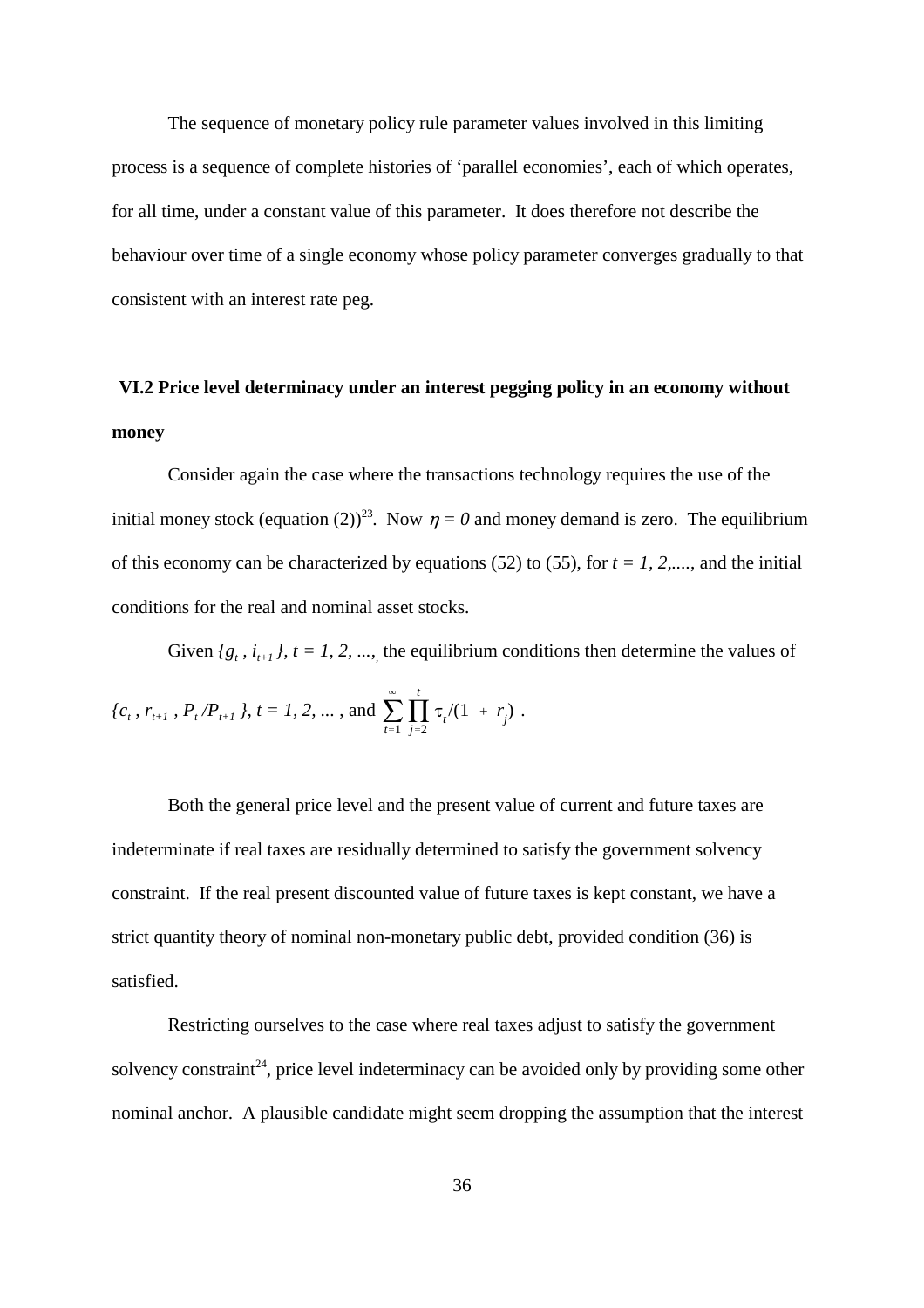rate rule is open-loop and to assume instead that the nominal interest rate is a function of current, past or anticipated future price levels. An example of such a rule, given in Woodford [1997], is

$$
i_t = f_t(P_t) \tag{57}
$$

The function  $f_t$  is strictly increasing, continuous and strictly positive for all positive price levels. A simple example is the linear interest rate rule

$$
i_t = \alpha P_t \qquad \alpha > 0 \qquad (58)
$$

It is obvious that, when money has a transactions role  $(p > 0)$  an interest rate rule such as (57) or (58) is sufficient to give price level determinacy (see e.g. Buiter [1995, 1997] and Buiter, Corsetti and Pesenti [1997]). However, when  $\eta = 0$ , and money has no transactions role, price level indeterminacy prevails even with the nominal interest rate given by (57) or (58). From equations (55) and (58) it follows that

$$
1 + r_{t} = \frac{P_{t}}{P_{t+1}} + \alpha P_{t}
$$
 (59)

Consumption and the real interest rate are determined by equations (52) and (53) . They are independent of the nominal interest rate sequence  $25$ . From equations (59) and (54) it follows that the price level and the present discounted value of taxes are still indeterminate. There is no boundary condition to pin down the initial value  $P<sub>1</sub>$ . The same holds for the more general interest rate function given in (57). Neither the price level nor the rate of inflation (or the nominal interest rate) are determinate.

Woodford's analysis is not inconsistent with this conclusion. He does not assert that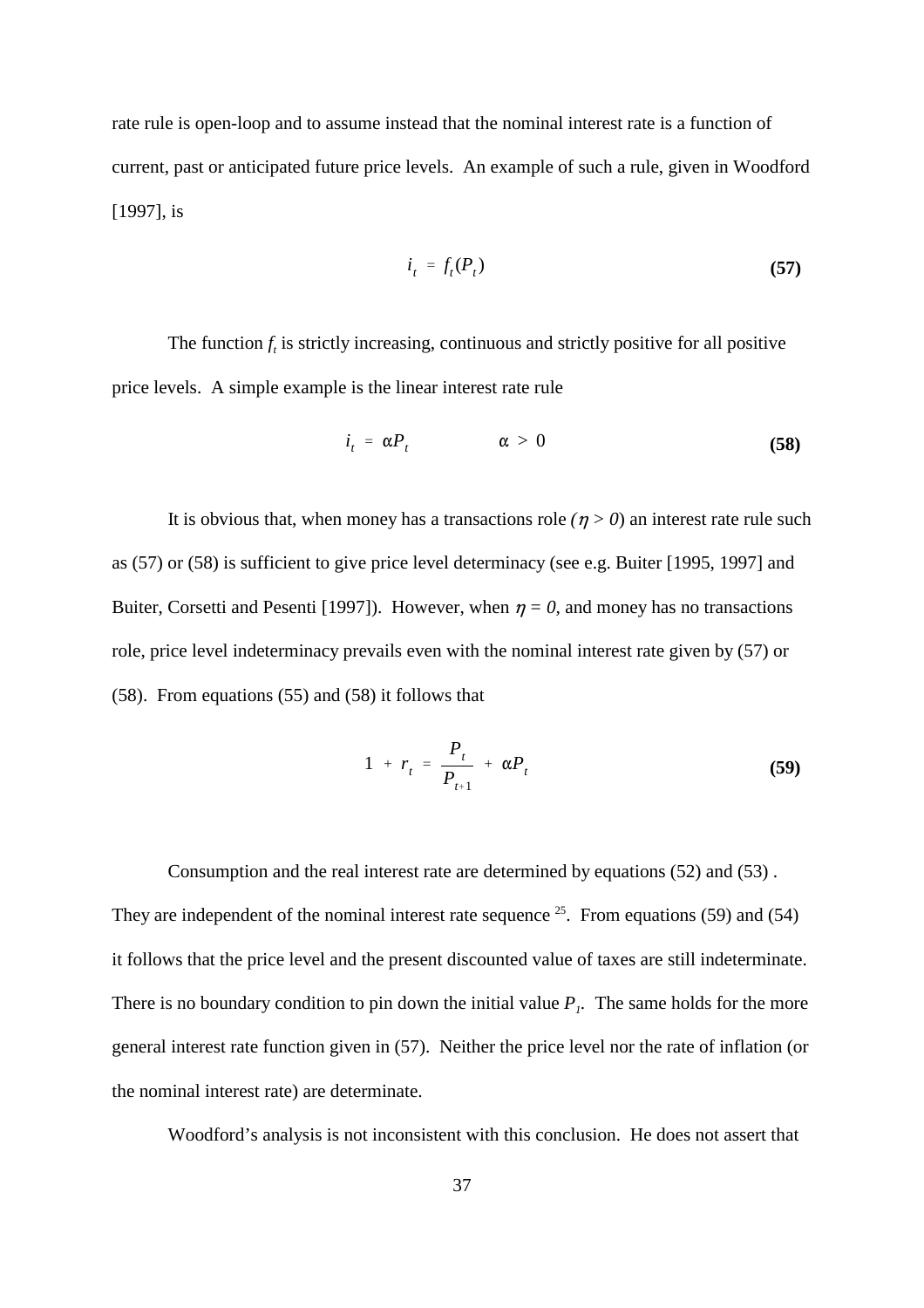the price level is determinate in the demonetised, or cashless, economy. His proposition is that the limit, as  $\eta \rightarrow 0$ , of the equilibrium price sequence for the economy with money, is well-behaved and that this limit is *an* equilibrium price sequence of the cashless economy (Woodford [1997]). While the model of this paper supports that conclusion, I question its policy relevance.

The first reason is that, since *any* initial price level is consistent with equilibrium in the cashless economy, the fact that equilibrium for the monetary economy converges to one of a continuum of possible price level equilibria for the demonetised economy, offers scant comfort to those contemplating the eventual disappearance of money in countries with advanced financial systems.

The second and more fundamental reason is that the limiting process considered by Woodford is not economically interesting. Woodford's proposition is that the limit, as  $\eta \rightarrow 0$ , of the equilibrium for the economy with money, is an equilibrium of the cashless economy. Will this come as a relief to the central bankers of the cashless future? Once the economy is demonetised ( $\eta = 0$ ), price level indeterminacy is present. If we think of the improvement in the transactions technology as taking place in real time ( $\eta$  falls period-by-period and reaches  $\theta$  after a finite number of periods), the indeterminacy *after*  $\eta$  has reached zero will cause indeterminacy problems even in the periods *before*  $\eta$  reaches zero.

 $P_{t+N-1} = P_{t+N}(1 + r_{t+N})/(1 + i_{t+N})$ , the price level is also indeterminate in all earlier periods. This can be demonstrated as follows. Instead of assuming  $\eta$  to be constant, assume the following:  $\eta_t \geq 0$ ;  $\eta_l > 0$ ;  $\eta_t$  is a non-increasing function of *t*, and  $\eta_{t+N} = 0$  for some finite  $N > 1$ . The price level will be indeterminate in this economy from period  $t + N$  on. Since

Woodford's process of considering the limit as  $\eta \rightarrow 0$  is not a process taking place in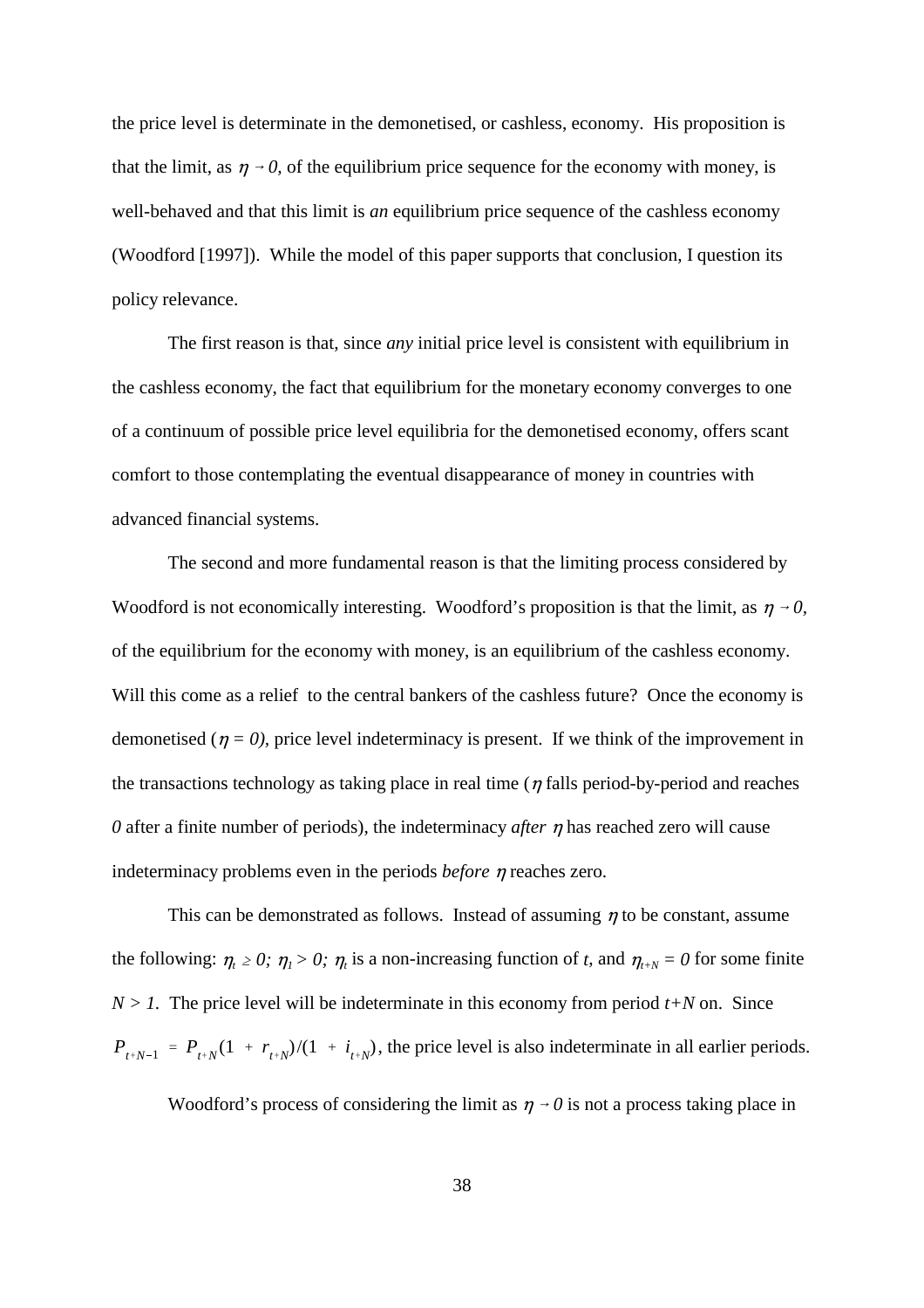calendar time. It involves sequences of 'parallel histories', each successive one indexed by a lower, but constant, value of  $\eta$ . This mathematical convergence concept is clearly inappropriate as a guide to the behaviour of an economy faced, in calendar time, with a declining sequence of  $\eta$ .'s and reaching a cashless state at some finite future date. The need to distinguish between the two amounts to the theorist's version of the familiar econometric adage: do not draw time series inferences from cross-sectional regressions.

## **VII. Conclusions**

The paper makes seven points.

First, when money has a transactions role, money is *conditionally neutral* if there is a non-zero stock of nominally denominated non-monetary government financial liabilities. Neutrality is obtained because the government adjusts the path of real taxes to satisfy its intertemporal budget constraint.

Second, money and all non-monetary nominal government liabilities are jointly *unconditionally neutral*. Neutrality is obtained without any change in real taxes.

Third, Woodford's fiscal theory of the price level is invalid because it represents a 'solution' to an ill-posed general equilibrium problem. It combines an overdetermined fiscalfinancial programme with an unwarranted weakening of the government's intertemporal budget constraint, requiring it to hold only in equilibrium and for arbitrarily restricted configurations of public spending, revenues and initial debt stocks..

Fourth, as long as the economy is not demonetised, there is price level determinacy under an fixed nominal interest rate rule if the transactions technology has cash-in-advance features.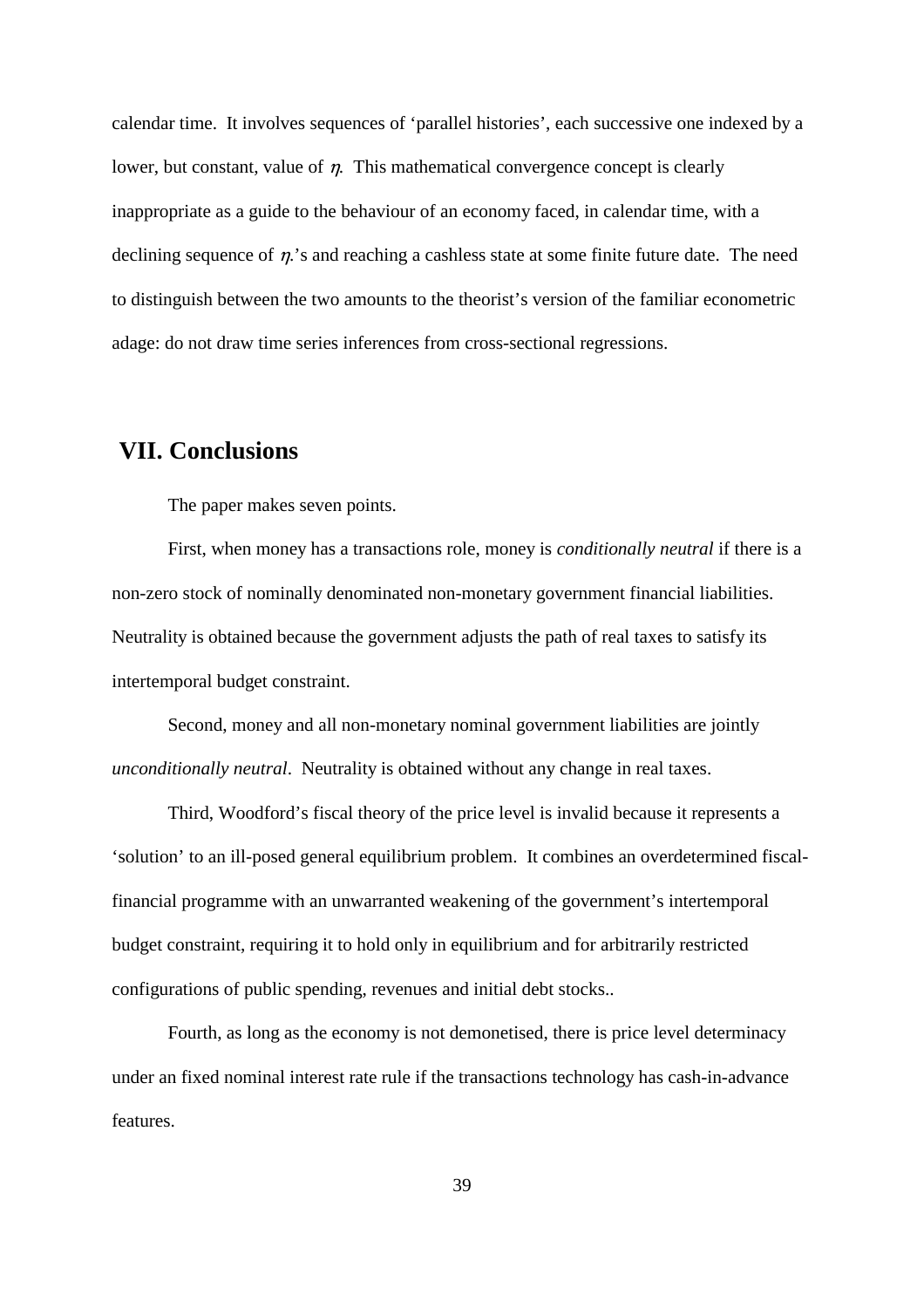Fifth, there is price level indeterminacy under a fixed nominal interest rate rule if the transactions technology has 'cash-in-arrears' features.

Sixth, in a demonetised or cashless economy there is price level indeterminacy even if the interest rate rule makes the nominal interest rate a function of the price level.

Finally, a historical process of technological improvements in the transactions technology, evolving towards a cashless economy, is completely different from the mathematical construct of the limiting behaviour (as the transactions efficiency index takes on successively higher values), of a sequence of histories, each one of which is indexed, for all time, by a *given* level of transactions efficiency. The first concerns the behaviour over time of a given economy undergoing technological improvements in its transactions technology and converging to (or even reaching) a cashless state. The second concerns the comparison of 'parallel universes', each with its own constant level of transactions efficiency, and each with a complete history, but completely disconnected one from the other. Central bankers, financial regulators and other policy makers are faced with technological change occurring in real time, that is, with history and the anticipation of future events. Even those among them who enjoy science fiction do not contemplate moving to a parallel universe, tempting though this may seem at times.

40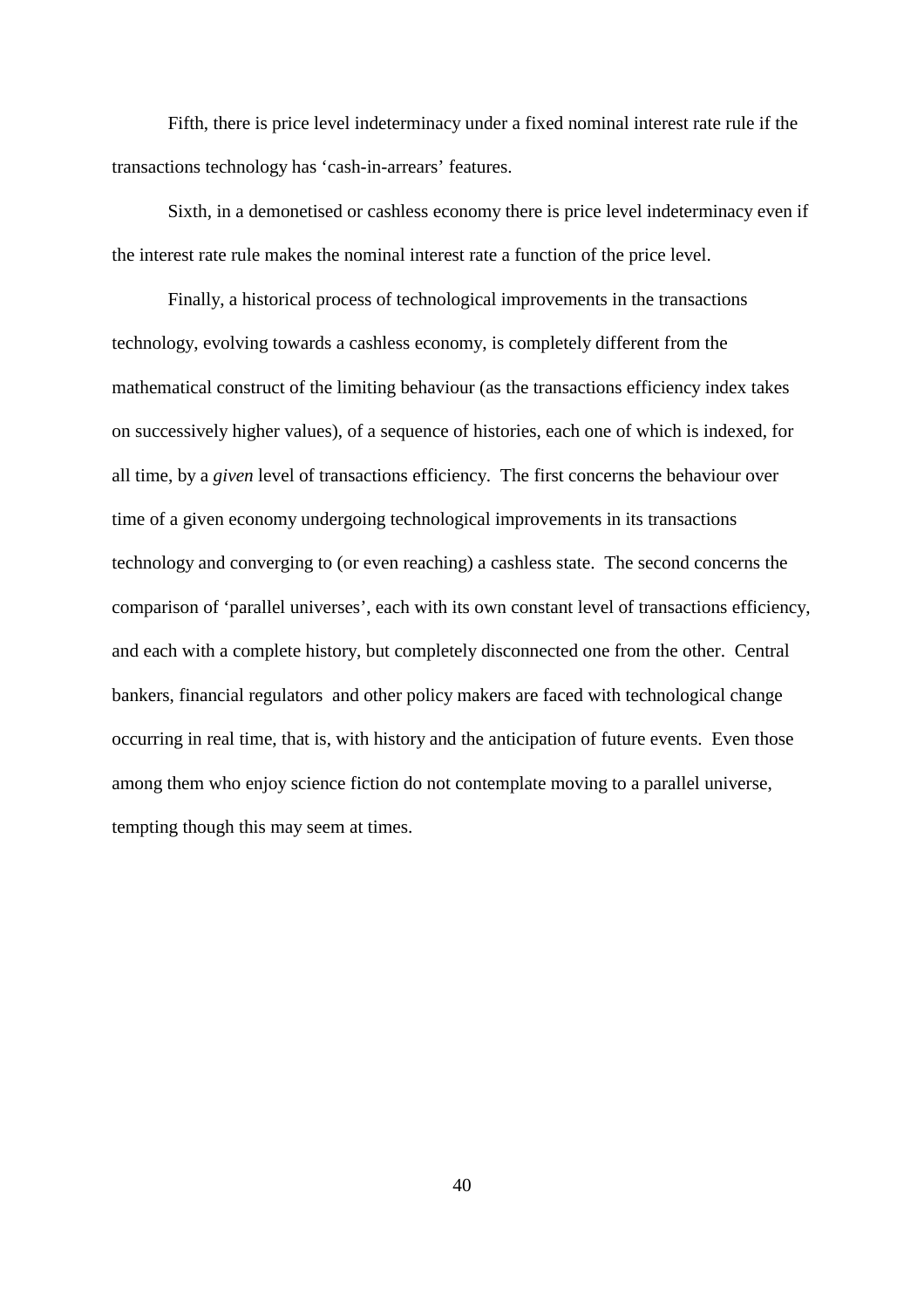#### **BIBLIOGRAPHY**

W. A. Brock [1974], "Money and growth: the case of long run perfect foresight", *International Economic Review*, 15, October, pp. 750-77.

Willem H. Buiter [1995], "Politique Macroéconomique dans la période de transition vers l'union monétaire", *Revue d'Economie Politique*, 105(5) September/October, pp. 897-46.

[1997], "The economic case for monetary union in the European Union", forthcoming in the *Review of International Econom*ics.

\_\_\_\_\_\_\_\_\_\_\_, Giancarlo Corsetti and Paolo Pesenti [1997], *Financial Markets and European Monetary Cooperation; The Lessons of the 92-93 ERM Crisis*, Cambridge University Press, forthcoming.

\_\_\_\_\_\_\_\_\_\_\_\_ and Kenneth M. Kletzer [1997],."Debt and Taxes: Ponzi Finance, Dynamic Efficiency and Government Solvency", forthcoming in H. Van Ees and S. Brakman eds. *Market Behaviour and Macroeconomic Modelling*.

Matthew B. Canzoneri, Dale W. Henderson and Kenneth S. Rogoff [1983], "The information content of the interest rate and optimal monetary policy", *Quarterly Journal of Economics*, 98, 545-566.

Matthew B. Canzoneri, Robert E Cumby and Behzad T. Diba, [1998], "Is the Price Level Determined by the Needs of Fiscal Solvency", CEPR Discussion Paper No. 1772, January.

Robert C. Feenstra [1986], "Functional equivalence between liquidity costs and the utility of money", *Journal of Monetary Economics*, 17(2), March, pp. 271-91.

I. Fisher [1896], *Appreciation and interest*, AEA Publications 3(11), August, pp. 441-442; reprinted, New York, Augustus M. Kelly, 1961.

\_\_\_\_\_\_\_ [1907], *The rate of interest*, New York, Macmillan.

\_\_\_\_\_\_\_ [1911], *The purchasing power of money: its determination and relation to credit, interest and crises*, Rev. edn., New York, Macmillan; reprinted, New York, Augustus M. Kelley, 1963.

\_\_\_\_\_\_\_ [1930], *The theory of interest*, New York: Macmillan; Reprinted, New York, Kelley and Millman, 1954.

D. Gale [1982], *Money: in equilibrium*. Cambridge, Cambridge University Press.

J.-M. Grandmont [1983], *Money and value: a reconsideration of classical and neoclassical monetary theories*, New York, Cambridge University Press.

F.A. von Hayek [1931], *Prices and production*, London, George Routledge.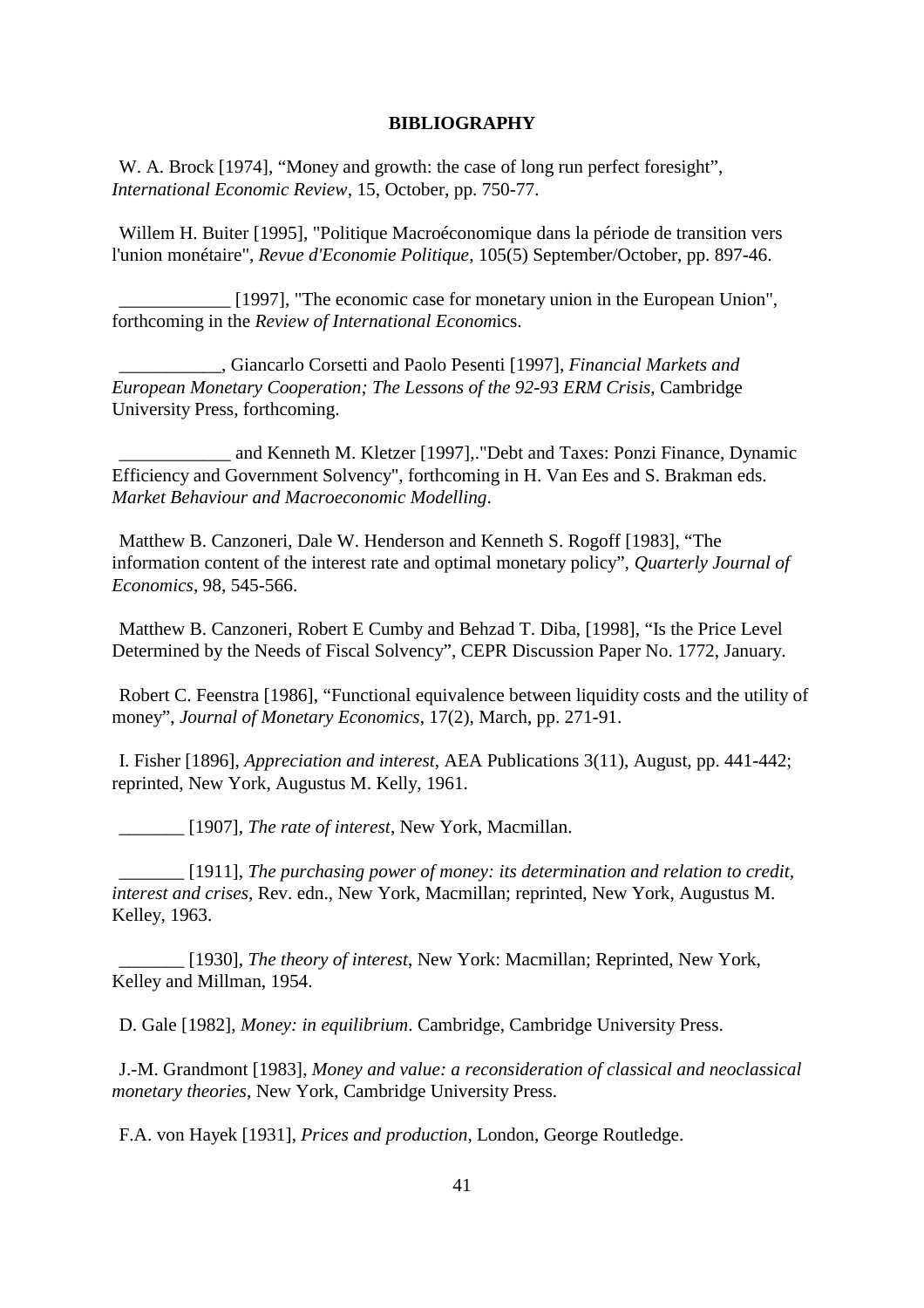D. Hume [1752], 'Of Money', 'Of Interest' and 'Of the Balance of Trade', as reprinted in *D. Hume, Writings on Economics*, ed. E. Rotwien, Wisconsin, University of Wisconsin Press, 1970, pp. 33-77.

J. M. Keynes [1923], *A tract on monetary reform*, London, Macmillan.

R.E. Lucas Jr. [1972], 'Expectations and the neutrality of money', *Journal of Economic Theory*, 4, April, pp. 103-24.

Erzo G.J Luttmer [1997], "Notes on Price Level Determinacy", mimeo, London School of Economics, October.

Bennett T. McCallum [1983], "The role of overlapping-generations models in monetary economics", *Carnegie-Rochester Conference Series on Public Policy*, 18, North Holland, Amsterdam.

[1986], "Some issues concerning interest rate pegging, price level determinacy, and the real bills doctrine", *Journal of Monetary Economics*, 17(1), January, pp. 135-60.

[1997a], "Issues in the design of monetary policy rules", forthcoming in John. B. Taylor and Michael Woodford eds. *Handbook of Macroeconomics*, North Holland.

[1997b], "Indeterminacy, Bubbles and the Fiscal Theory of Price Level Determination", Mimeo, October.

D. Patinkin [1965], *Money, interest, and prices*, 2nd ed. New York, Harper and Row.

and O. Steiger [1989], "In search of the 'veil of money' and the 'neutrality of money'; a note on the origin of terms", *Scandinavian Journal of Economics*, 91(1), pp. 131- 46.

T. J. Sargent and N. Wallace [1981], "Some unpleasant monetarist arithmetic", *Federal Reserve Bank of Minneapolis Quarterly Review*, 5(3), pp. 1-17.

[1982], "The real bills doctrine vs. the quantity theory: a reconsideration", *Journal of Political Economy*, 90(6), pp. 1212-36.

Christopher A. Sims [1994], "A simple model for study of the determination of the price level and the interaction of monetary and fiscal policy", *Economic Theory*, 4, pp. 381-399.

J. Tobin [1967], The neutrality of money in growth models: a comment", *Economica,* 34, February, pp. 69-72.

Knut Wicksell [1898], *Geldzins und Guterpreise*, trans. by R.F. Kahn as *Interest and Prices: A Study of the Causes Regulating the value of Money*, London, Macmillan,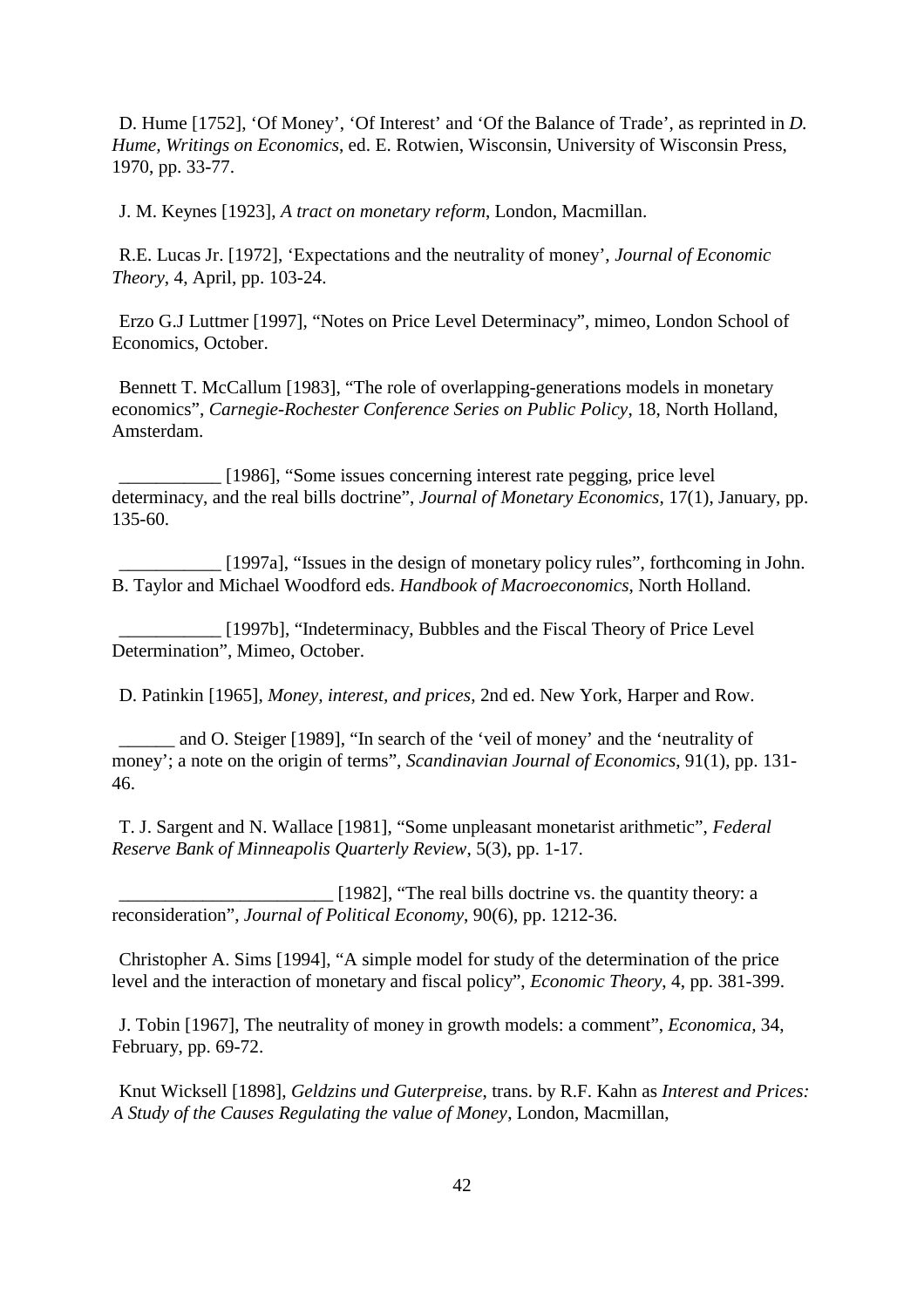Knut Wicksell [1907], "The influence of the rate of interest on prices", *Economic Journal*, 17,

Michael Woodford [1994], "Monetary policy and price level determinacy in a cash-inadvance economy", *Economic Theory*, 4(3), pp. 345-80.

[1995], "Price level determinacy without control of a monetary aggregate", *Carnegie-Rochester Conference Series on Public Policy*, 43(0), December, pp. 1-46.

\_\_\_\_\_\_\_\_\_\_\_\_\_\_\_\_ [1996], "Control of the public debt: a requirement for price stability", NBER Working Paper No. 5684, July.

\_\_\_\_\_\_\_\_\_\_\_\_\_\_\_\_\_ [1997], "Doing without money: controlling inflation in a postmonetary world", NBER Working Paper No. 6188, September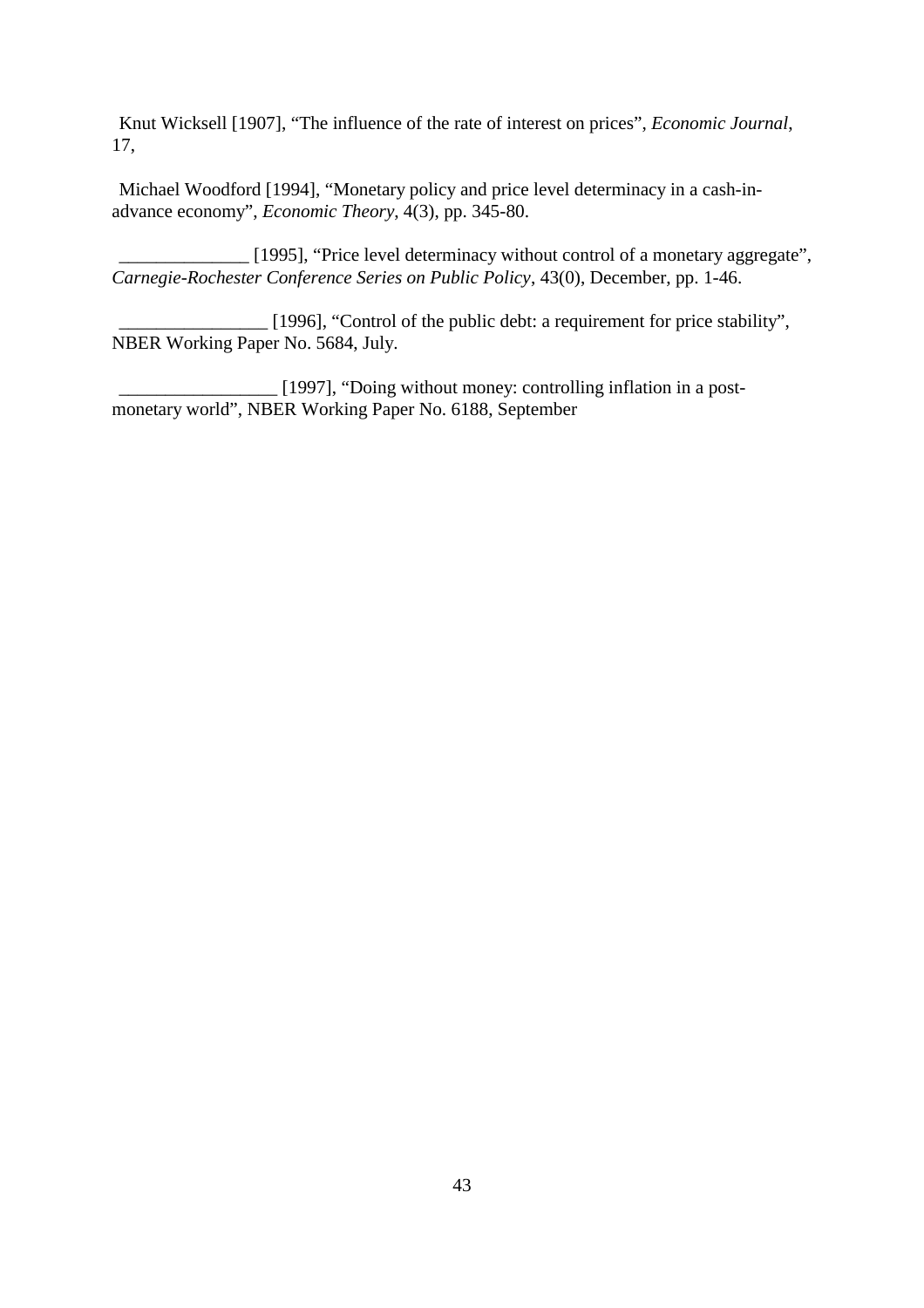#### **ENDNOTES**

1. or exogenous nominal payments streams.

2. An earlier version of the paper used a Ramsey exogenous growth model with capital and labour as the two inputs.

3. If the nominal price level were sticky, or predetermined in the short run, but became flexible in the long run (say through the expiration of the long-term non-contingent nominal contracts that give rise to price or money wage stickiness in many Keynesian models), the long-run (steadystate) price level, while determinate, would be *hysteretic*. Its steady-state value could not be determined from the steady state equilibrium conditions alone, but would depend on the initial conditions and possibly on the transition path to the steady state as well.

4. The conclusions would be unaffected if the household instantaneous utility function were generalised to a twice continuously differentiable function  $u(c)$ , with  $u' > 0$ ,  $u' < 0$  which satisfies the Inada conditions.

5. This particular specification is found in Sims [1994]. The conclusions would be unaffected

 $e_t = c_t [1 + s(\eta, \frac{c_t}{M})]$  $M_{t}/P_{t}$ if the household shopping function were generalised to  $e_t = c_t[1 + s(\eta, \frac{t}{s(t)})]$ , with *s* 

 $s(0, cP/M) = s(\eta, 0) = 0$ , and  $\lim_{cP/M \to \infty} s_2(\cdot, cP/M) = \infty$ . continuously differentiable,  $\eta \ge 0$ ,  $s(\eta, cP/M) > 0$  for  $\eta > 0$  and  $c > 0$ ,  $s_1 < 0$ ,  $s_2 > 0$  for  $\eta > 0$ ,

N  $n-1$ *j n* 1  $1 + i_j$ 6. We adopt the notational convention that  $\prod_{n=1}^{\infty} \left| \frac{1}{n+1} \right| = 1$ .

7. From now on I refer to this tax rule as the assumption that the present discounted value of the sequence of current and future taxes is endogenously determined in such a way as to satisfy the government's intertemporal budget constraint at each point in time.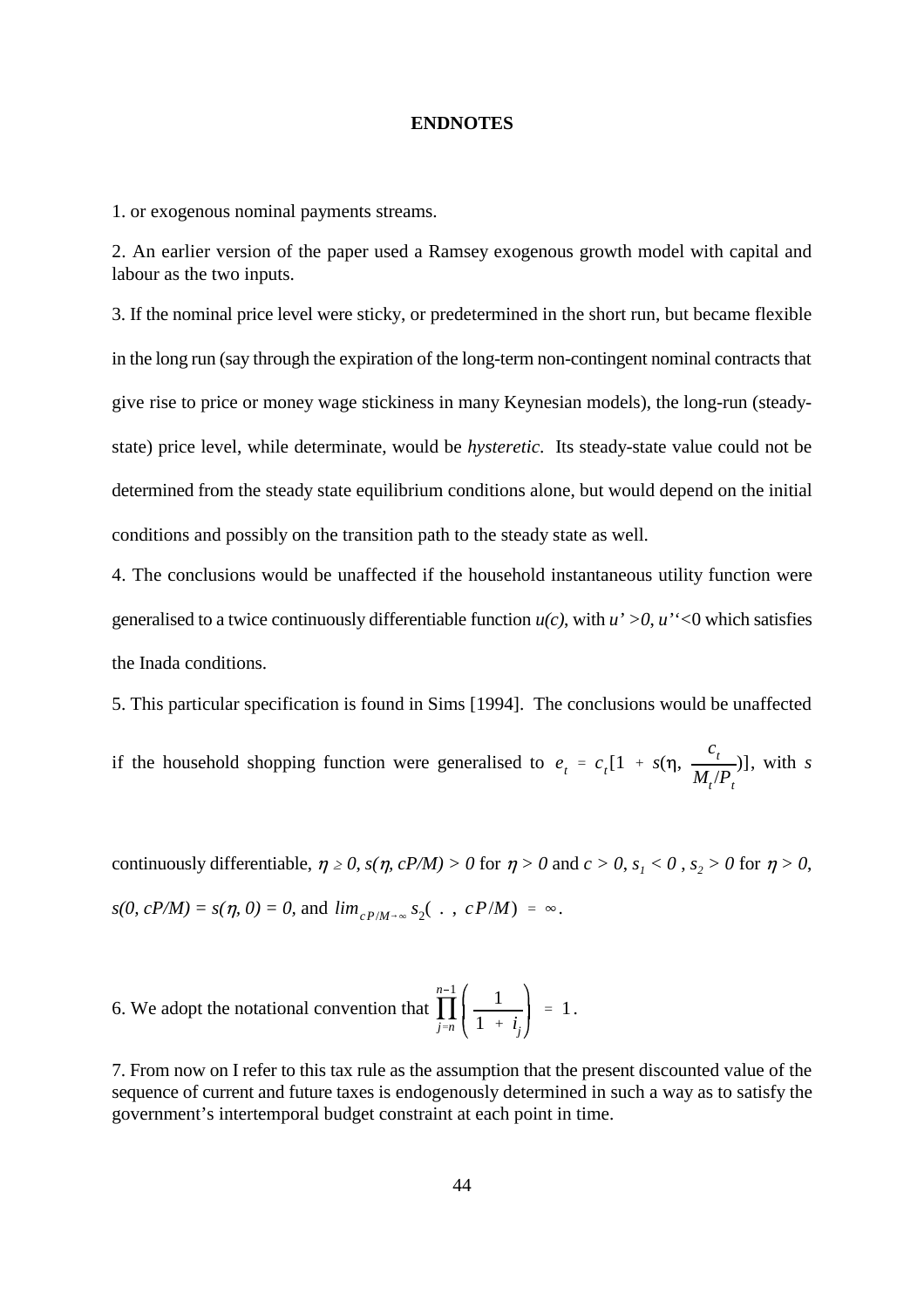8. An 'outside' claim is an asset of the private sector that is not also a liability of the private sector, that is, an outside claim is a claim that is in non-zero net supply to the private sector as a whole.

9. Note that 
$$
\sum_{t=1}^{\infty} \left( \prod_{j=2}^{t} \frac{1}{1+i_j} \right) P_t \tau_t = P_1 \sum_{t=1}^{\infty} \left( \prod_{j=2}^{t} \frac{1}{1+r_j} \right) \tau_t.
$$

10. We still restrict the analysis to sequences of exogenous variables and initial conditions that

support a positive equilibrium nominal interest rate sequence.

11. or only index-linked debt and foreign-currency-denominated debt.

12. The resource constraint (38) depends, in period *1*, on the predetermined nominal interest rate  $i_{\iota}$ .

13.If the government followed an exogenous nominal interest rate rule instead of an exogenous nominal money stock rule, the initial price level and all future price levels would be determined 'independently' of the sequence of nominal money stocks. That, of course, not a very helpful result, since the nominal money stock sequence is endogenous in this case. The flaws in the fiscal theory of the price level are independent of whether the government follows a monetary rule or an interest rate rule.

14. Consider doubling all current and future nominal money stocks. If the real interest sequence and  $P_1$  were to be unaffected, it must be true (from (41), and (42), that  $i_2$  falls. From the government's budget identity, for a given  $P<sub>l</sub>$ , a lower nominal interest rate  $i<sub>2</sub>$  implies a lower value of  $B_2$  and, if the real interest rate sequence is unaffected, a lower value of  $P_2$ . Except for a very restricted set of parameter configurations and initial conditions, the fall in the nominal interest rate and the fall in the future price level will alter the real interest rate in period *2*.

15. The condition 
$$
sgn\{B_t\} = sgn\{\left(\frac{1+\delta}{\delta}\right)(\bar{\tau} - g) - b\}
$$
 must of course be satisfied.

16.An even more dramatic example would be to fix exogenously the entire private consumption sequence  $\{c_i\}$ , but such sequences would of course not, in general, satisfy the necessary conditions for optimality.

17. When monetary growth becomes endogenous, in phase two, conditions must be satisfied to

ensure that enough real seigniorage can be extracted to finance the deficit through monetary

issuance.

18. The British Guinea is an example of a unit of account that was not a means of payment. In